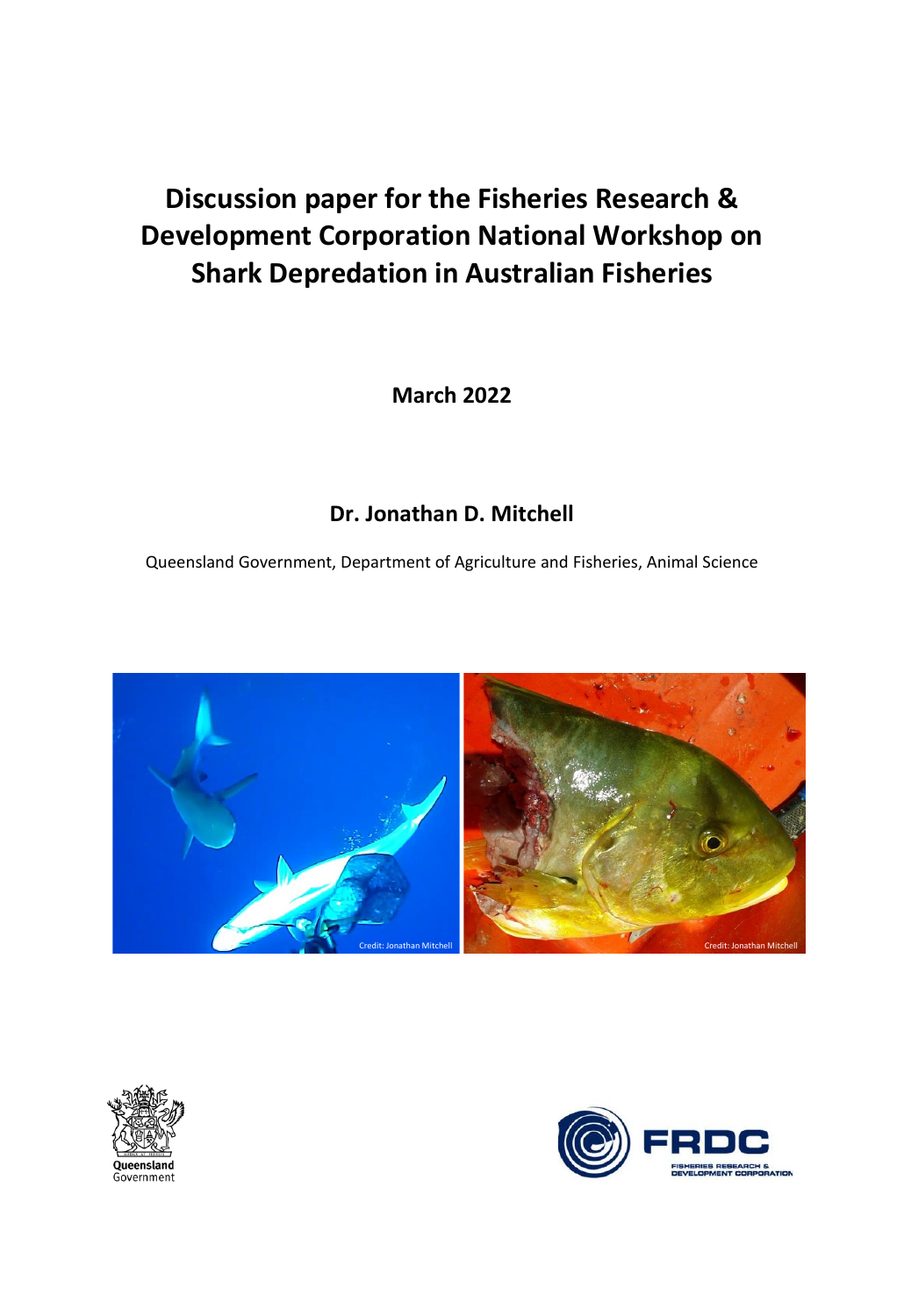| 2. Review of new literature published since the last major literature review on shark depredation in |  |
|------------------------------------------------------------------------------------------------------|--|
|                                                                                                      |  |
|                                                                                                      |  |
|                                                                                                      |  |
|                                                                                                      |  |
|                                                                                                      |  |
| 3. Applying insights from the international experience of shark depredation to the Australian        |  |
|                                                                                                      |  |
| 5. Impacts of depredation on Threatened, Endangered, and Protected Species (TEPS)  12                |  |
|                                                                                                      |  |
|                                                                                                      |  |
|                                                                                                      |  |
| 6. Factors influencing potential temporal changes in shark depredation  14                           |  |
|                                                                                                      |  |
|                                                                                                      |  |
|                                                                                                      |  |
|                                                                                                      |  |
| 7. Effective metrics for quantifying shark depredation across Australian fisheries 16                |  |
| 8. Key data and knowledge gaps for shark depredation research in Australia 17                        |  |
|                                                                                                      |  |
| 8.2. Assessing the influence of environmental factors on shark depredation 18                        |  |
|                                                                                                      |  |
|                                                                                                      |  |
|                                                                                                      |  |
|                                                                                                      |  |
|                                                                                                      |  |
|                                                                                                      |  |
| 9. Approaches for addressing key research gaps for shark depredation in Australia  21                |  |
|                                                                                                      |  |
| 9.2. Assessing the influence of environmental factors on shark depredation 21                        |  |

# **Contents**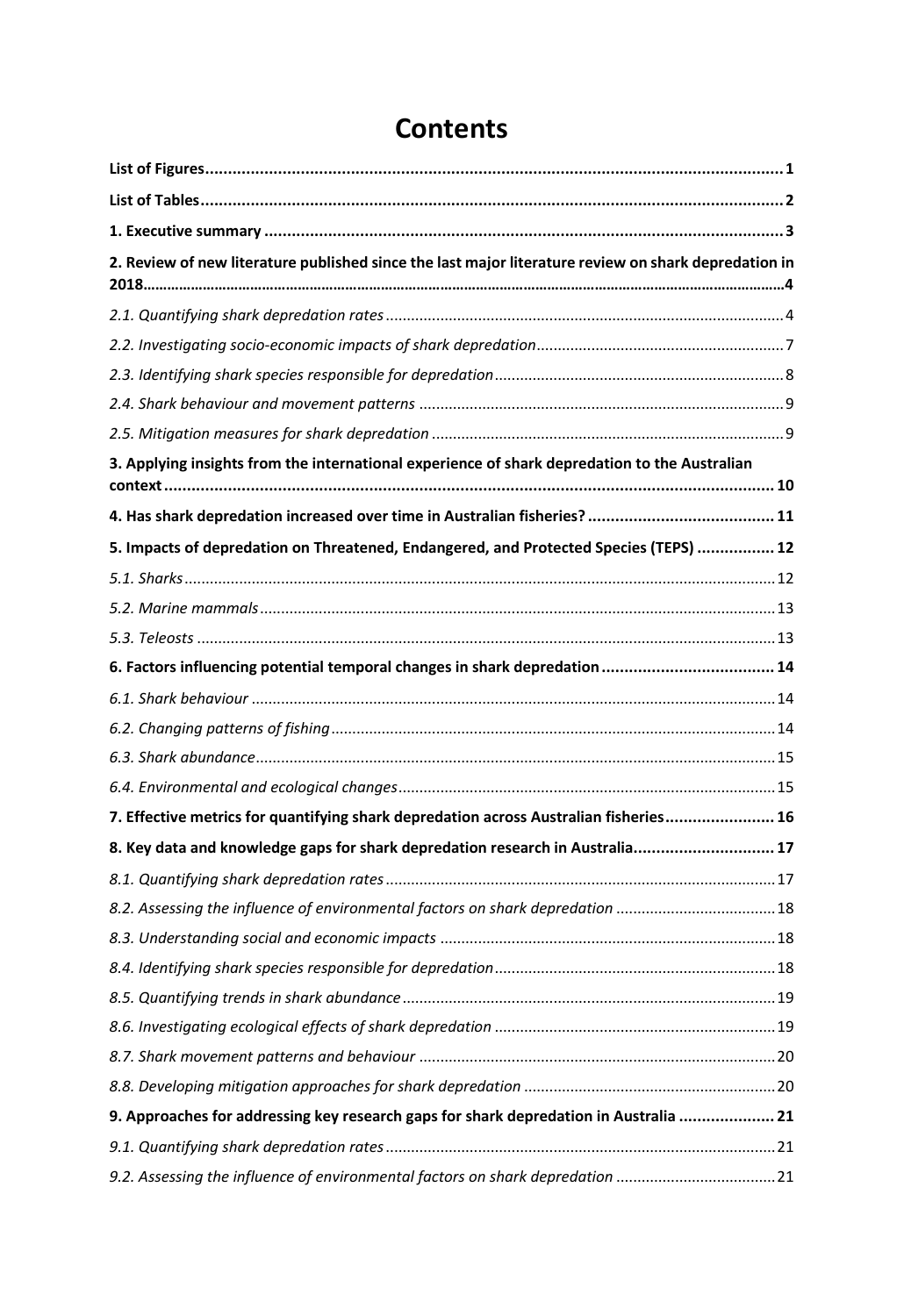| 11. Implications of shark depredation for fisheries stock assessments in Australia 29    |  |
|------------------------------------------------------------------------------------------|--|
|                                                                                          |  |
|                                                                                          |  |
| 14. Mitigation approaches for reducing shark depredation across Australian fisheries  31 |  |
| 14.1. Education and developing effective communication between stakeholders31            |  |
|                                                                                          |  |
|                                                                                          |  |
|                                                                                          |  |
|                                                                                          |  |
|                                                                                          |  |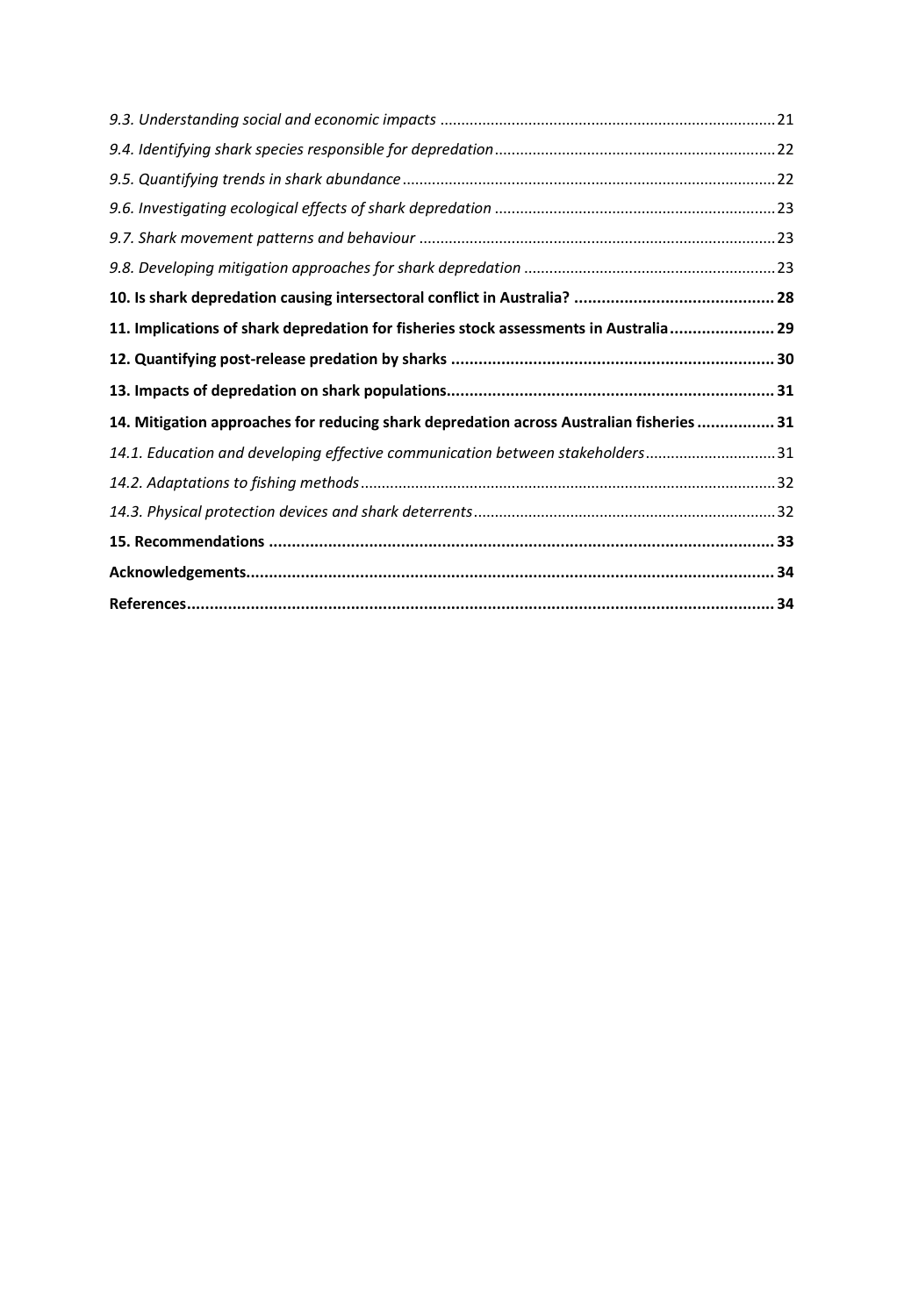# <span id="page-3-0"></span>**List of Figures**

| Figure 1: Carcharhinid (whaler) shark species identified to be responsible for depredation in the                                                                                                             |
|---------------------------------------------------------------------------------------------------------------------------------------------------------------------------------------------------------------|
| Figure 2: A large estuary cod (Epinephelus coioides) attempting to depredate a hooked emperor.                                                                                                                |
| Figure 3: Diagram of the 'umbrella and stones' physical protection device developed to mitigate sperm<br>whale depredation and seabird bycatch in bottom longline fisheries in the Southwest Atlantic. Figure |
| Figure 4: Diagram of the OceanGuardian FISH01 device designed to reduce shark depredation. Credit:                                                                                                            |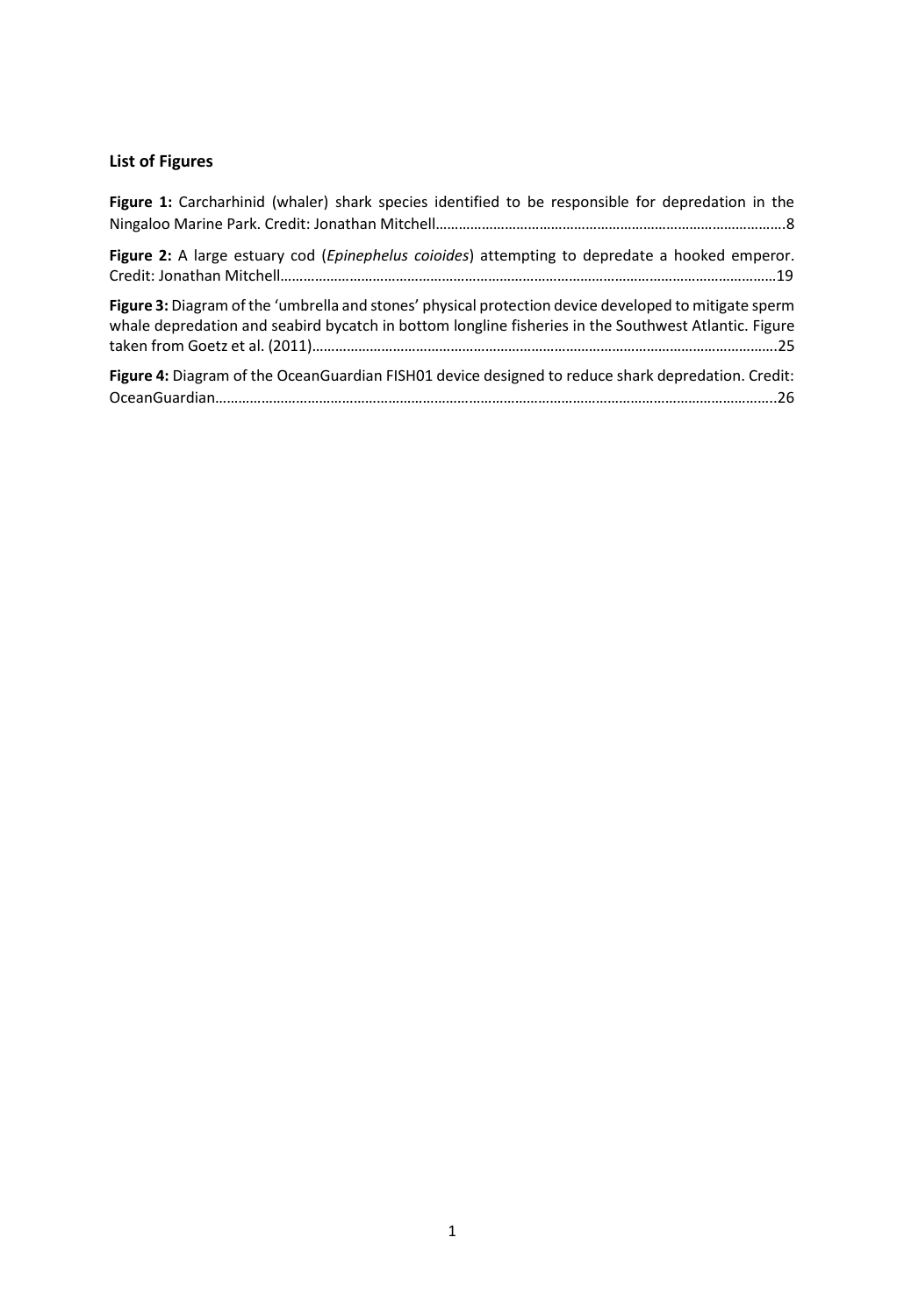# <span id="page-4-0"></span>**List of Tables**

| Table 1: Research papers on shark depredation that have been published since the major review by  |  |
|---------------------------------------------------------------------------------------------------|--|
| Table 2: Summary of key factors likely to be influencing changes in shark depredation over time16 |  |
| Table 3: Summary table of key data and knowledge gaps for shark depredation and methods for       |  |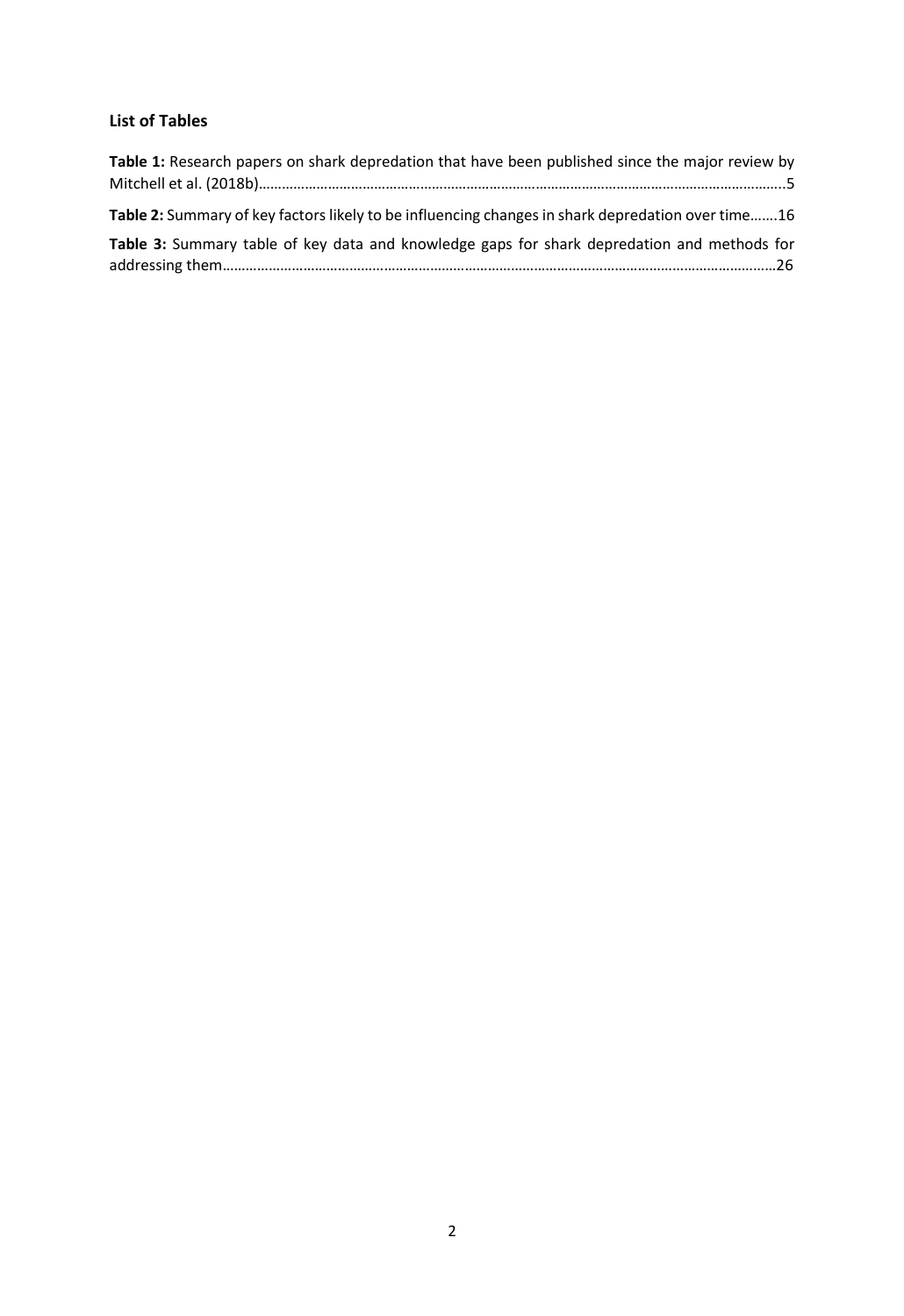#### <span id="page-5-0"></span>**1. Executive summary**

Shark depredation is where a shark partially or completely consumes a fish caught in fishing gear before it can be retrieved to the fishing vessel (Gilman et al., 2007b; Mitchell et al., 2018b). Postrelease predation is where released fish are consumed by sharks (Raby et al., 2014). There are many fisheries around Australia where shark depredation and post-release predation occurs, leading to economic (lost fishing gear and catch), social (reduced quality of fishing experience and conflict between stakeholders) and biological impacts (increased mortality of target species, injury and bycatch of sharks). Because of its widespread occurrence and impacts, there is increasing concern about shark depredation from fishers across all sectors, fishery managers, researchers and environmental stakeholders. Yet, to date, there has been relatively little research into shark depredation and its impacts, with the majority of this focused in Western Australia. Because of this, the Fisheries Research & Development Corporation (FRDC) is organising a National Workshop on Shark Depredation to bring together all affected stakeholder groups to collate the existing information on shark depredation and identify priority research gaps to address. The workshop aims to build collaboration between stakeholder groups to facilitate future research on shark depredation. To guide this workshop, a discussion paper exploring key themes around shark depredation is needed.

This paper provides information on the latest research conducted on shark depredation since the last global review of the topic in 2018 (Mitchell et al., 2018b). This particularly focuses on recent progress made in Australia, including quantification of depredation rates in commercial and recreational fisheries, which are reported to range between 1.7% and 20% of catch being lost (Mitchell et al., 2018a; Ryan et al., 2019; Carmody et al., 2021; Milburn, 2021), and use of camera-based and genetic methods, which have identified up to 12 shark species being responsible for depredation. Recent research on shark behaviour and mitigation measures for depredation are also discussed. The paper reviews where Australian research on depredation, which has mostly focused on recreational fisheries to date, fits into the wider context of shark depredation research conducted globally, which has mainly centred on large-scale tuna and swordfish fisheries. Whilst there are historical accounts of depredation occurring since the 1800s, recent anecdotal reports from around Australia indicate that depredation may be increasing in frequency in some areas. Yet, there is a lack of empirical scientific data to confirm this, apart from in the Western Australia commercial trolling fishery for mackerel, where small increases (1.1% to 3% in the Pilbara region and from 2.4% to 11.2% in the Gascoyne and West Coast region) were reported between 2006 and 2017 (Carmody et al., 2021).

Changes in depredation over time may be driven by a range of complex factors, such as shifts in patterns of fishing activity (e.g. increasing recreational fishing in remote areas, changes in spatial distribution and intensity of commercial fishing), sharks learning to take advantage of fishing catch, possible localised increases in the abundance of some shark species and environmental changes. Research has begun to document how sharks can rapidly learn to change their behaviour and movement patterns to take advantage of food from fishing vessels and that key 'hotspots' can occur where higher shark presence and concentrations of fishing activity overlap (Mitchell et al., 2020; Heinrich et al., 2021; Mitchell et al., 2021). Threatened, Endangered and Protected Species (TEPS) can be impacted by depredation, either through sharks depredating TEPS such as Queensland groper or potato cod, or by TEP shark species (e.g. grey nurse sharks, hammerheads or white sharks) being injured or killed during a depredation event.

Due to the lack of information about key aspects of shark depredation, this paper makes a number of recommendations for future work. Developing consistent protocols for quantifying depredation rates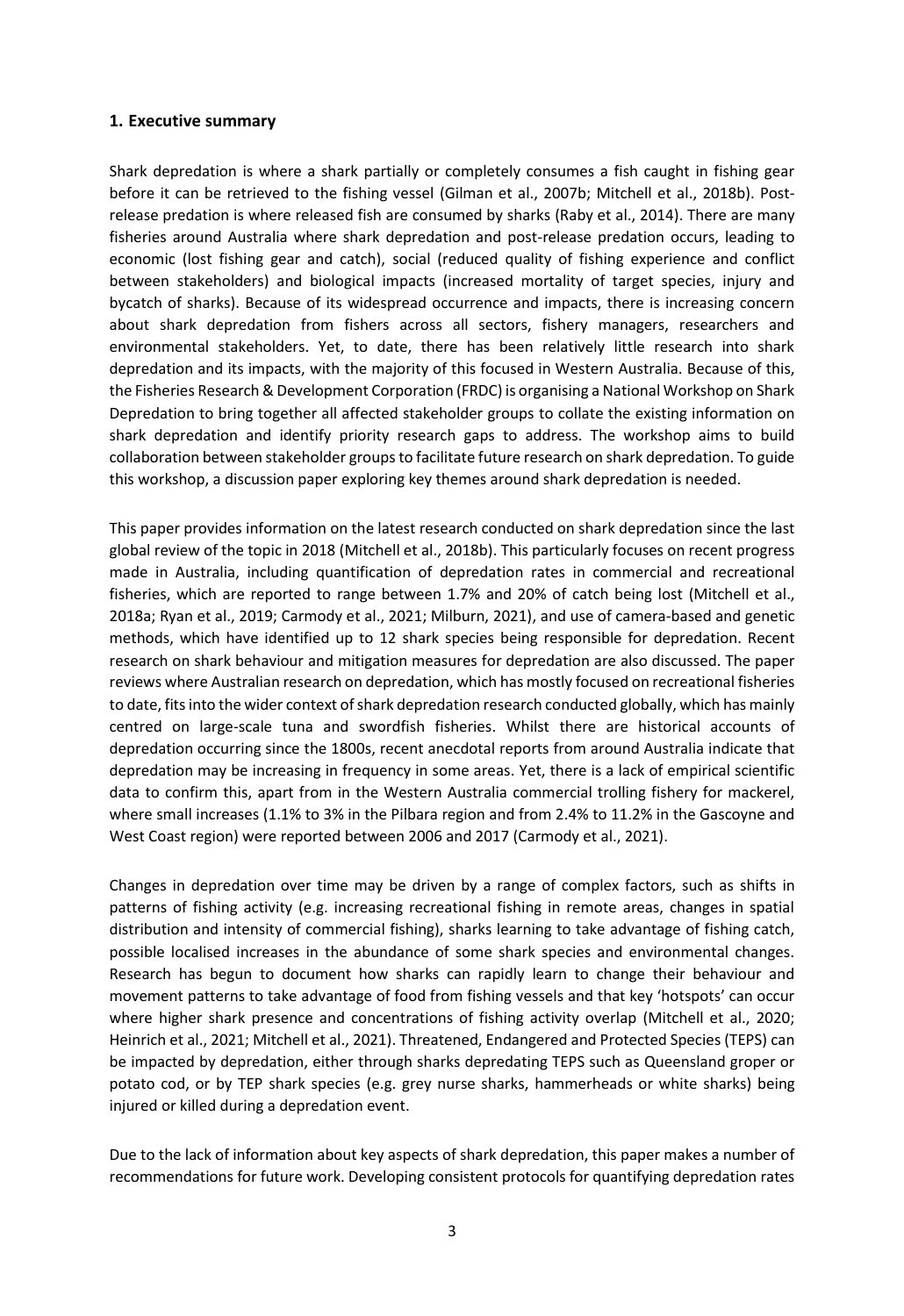across all fishing sectors is a priority for assessing its impact. This will involve collecting data on the interaction rates (proportion of trips/fishing sets affected) and gross depredation rates (percentage of total fish caught that are lost to depredation) using logbook and/or app systems in commercial and charter fisheries and surveys (boat ramp/phone/online/interviews) in recreational fisheries. Continuous collection of these data over time is recommended to allow incorporation into stock assessments, following similar methodology to that trialled in the recent Queensland east coast Spanish mackerel stock assessment (Tanimoto et al., 2021). Economic and social impacts should also be investigated through fisher workshops and interviews. Identifying the shark species, and other predators (e.g. large teleosts), responsible for depredation across different fisheries and spatial areas, using recently developed underwater video and genetic techniques, should be prioritised to determine whether TEPS are involved and guide mitigation measures. More research needs to be conducted into shark abundance to assess whether population increases are occurring and leading to increased depredation. Additionally, learning more about shark behaviour and movement patterns in relation to depredation is necessary, to identity key locations where fishing activity and sharks overlap, which can guide adaptation in fishing strategies to mitigate depredation. Shark tagging, satellite monitoring of fishing vessel movements and underwater sound recorders are key tools that should be used to investigate these questions. Investigating how depredation may be leading to changes in shark diet and food web dynamics should also be pursued, using tools such as stable isotope analysis.

Developing mitigation measures for shark depredation is vital to ensure sustainable and profitable fisheries and for reducing the wide range of social and biological impacts it can have. Close collaboration and effective communication between stakeholders, scientists and fishery managers will be key to this process, ensuring common goals are identified and realistic targets for depredation reduction set. Collating information on how fishers are currently modifying fishing practices and changing fishing gear to reduce depredation will be important, so that key strategies can be identified and tested. Education will also be important to communicate strategies that fishers can use for reducing depredation. Physical devices to protect catch from sharks have been trialled in longline fisheries around the world and shark deterrents have recently been tested in Western Australia. Further scientific testing and refinement of these devices is recommended, as they offer a noninvasive means of reducing depredation that benefits fishers. Ultimately, shark depredation is a complex and widespread issue around Australia and it will require a comprehensive and collaborative effort between stakeholders, researchers and fishery managers to increase our understanding of the issue and develop tools for managing it. This national workshop represents an important first step in this process.

This discussion paper is guided by the Terms of Reference provided by FRDC, with each section heading directly following the required components provided in the Terms of Reference.

# <span id="page-6-0"></span>**2. Review of new literature published since the last major literature review on shark depredation in 2018**

#### <span id="page-6-1"></span>*2.1. Quantifying shark depredation rates*

A number of new studies on shark depredation have been published since the review of Mitchell et al. (2018b), highlighting the increasing importance of this topic to a range of stakeholders (Table 1). Firstly, Rabearisoa et al. (2018) conducted a large scale study quantifying depredation across the commercial tuna and swordfish longline fisheries operating around the Seychelles and Reunion Island. This study made an important contribution to the field by demonstrating the value of four key metrics for quantifying depredation: the interaction rate, which is the proportion of longline sets where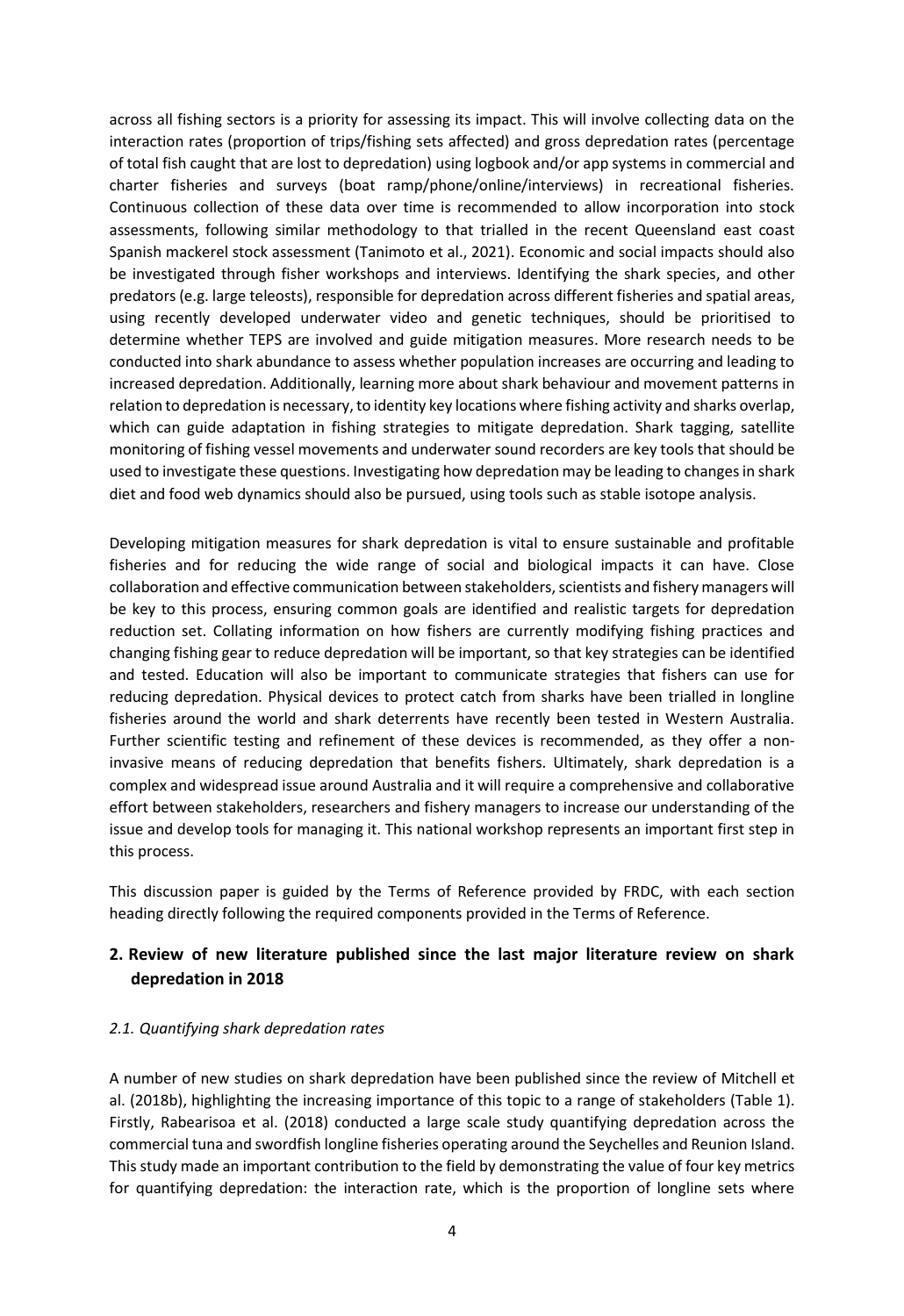depredation occurs, the depredation rate per unit effort (e.g. number of fish depredation per 1000 hooks), the gross depredation rate, which is the proportion or percentage of the total number of fish caught that were lost to depredation and the depredation rate, which is similar to the gross depredation rate but only includes fishing sets where depredation occurred, rather than all sets (Rabearisoa et al., 2018). This study reported that depredation by toothed whales had a greater impact than from sharks, with a combined gross depredation rate of 18.3% in the Seychelles longline fishery, which was one of the highest worldwide, along with an estimated economic cost of 0.09 EUR per hook (Rabearisoa et al., 2018). In Australia, Carmody et al. (2021) used these metrics in the first study quantifying shark depredation in a commercial mackerel trolling fishery, reporting interaction rates of 18.3-37.4% and gross depredation rates of 1.7-5.7%. This study also quantified the economic losses caused by depredation, which amounted to \$40,000 per year or 1.5% of annual revenue (Carmody et al., 2021). Ryan et al. (2019) also collected quantitative data to characterise the extent of shark depredation across commercial, charter and recreational fishing sectors in Western Australia, finding that 52% of fishers had experienced depredation in the last year and charter fishing operators in the Gascoyne region were the most concerned about it. A follow-up study has recently been conducted to collect further data on the impact of depredation across fishing sectors in Western Australia, including whether it has increased since 2019 (Coulson et al., in review). In Queensland, the first study of depredation in the commercial spanner crab fishery found that depredation only occurred on 3.7% of dillies, with bowmouth guitarfish and giant guitarfish identified to be the key depredating taxa, with tiger sharks consuming bait instead of crabs (Milburn, 2021).

| <b>Study theme</b>                                                                                                                   | Location                                             | <b>Fishery type</b>                                                      | Author(s) and<br>year         |
|--------------------------------------------------------------------------------------------------------------------------------------|------------------------------------------------------|--------------------------------------------------------------------------|-------------------------------|
| Quantifying depredation by cetaceans and sharks<br>using four key metrics                                                            | Seychelles and<br>Réunion, Indian<br>Ocean           | Commercial longline<br>fishery for tuna and<br>swordfish                 | Rabearisoa et al.<br>(2018)   |
| Quantifying shark depredation and identifying<br>environmental and fishing related factors<br>influencing it                         | Western Australia<br>(primarily<br>northern regions) | Commercial trolling<br>fishery for Spanish and<br>other mackerel species | Carmody et al.<br>(2021)      |
| Quantifying shark depredation and fishing<br>experiences across fishing sectors and regions of<br>Western Australia                  | Western Australia                                    | Commercial, charter<br>and recreational fishers                          | Ryan et al. (2019)            |
| Follow up survey from Ryan et al. (2019) to<br>quantify changes in shark depredation over time<br>and impacts across fishing sectors | Western Australia<br>(primarily<br>northern regions) | Commercial, charter<br>and recreational fishers                          | Coulson et al. (in<br>review) |
| Assessing the occurrence of shark depredation in<br>the US and understanding its impacts and fisher<br>perceptions of sharks         | USA (primarily<br>southeast)                         | Charter and<br>recreational fishers                                      | Casselberry et al.<br>(2022)  |
| Quantifying depredation in a spanner crab fishery<br>and identifying predators responsible                                           | Queensland                                           | Commercial spanner<br>crab fishery                                       | Milburn (2021)                |
| Quantifying depredation and post-release<br>predation of permit in Florida recreational fisheries                                    | Florida                                              | <b>Recreational fishers</b>                                              | Holder et al.<br>(2020)       |
| Assessing post-release predation of fish when<br>using descender devices, as well as depredation                                     | <b>Gulf of Mexico</b>                                | <b>Recreational fishers</b>                                              | Drymon et al.<br>(2020)       |

**Table 1:** Research papers on shark depredation that have been published since the major review by Mitchell et al. (2018b).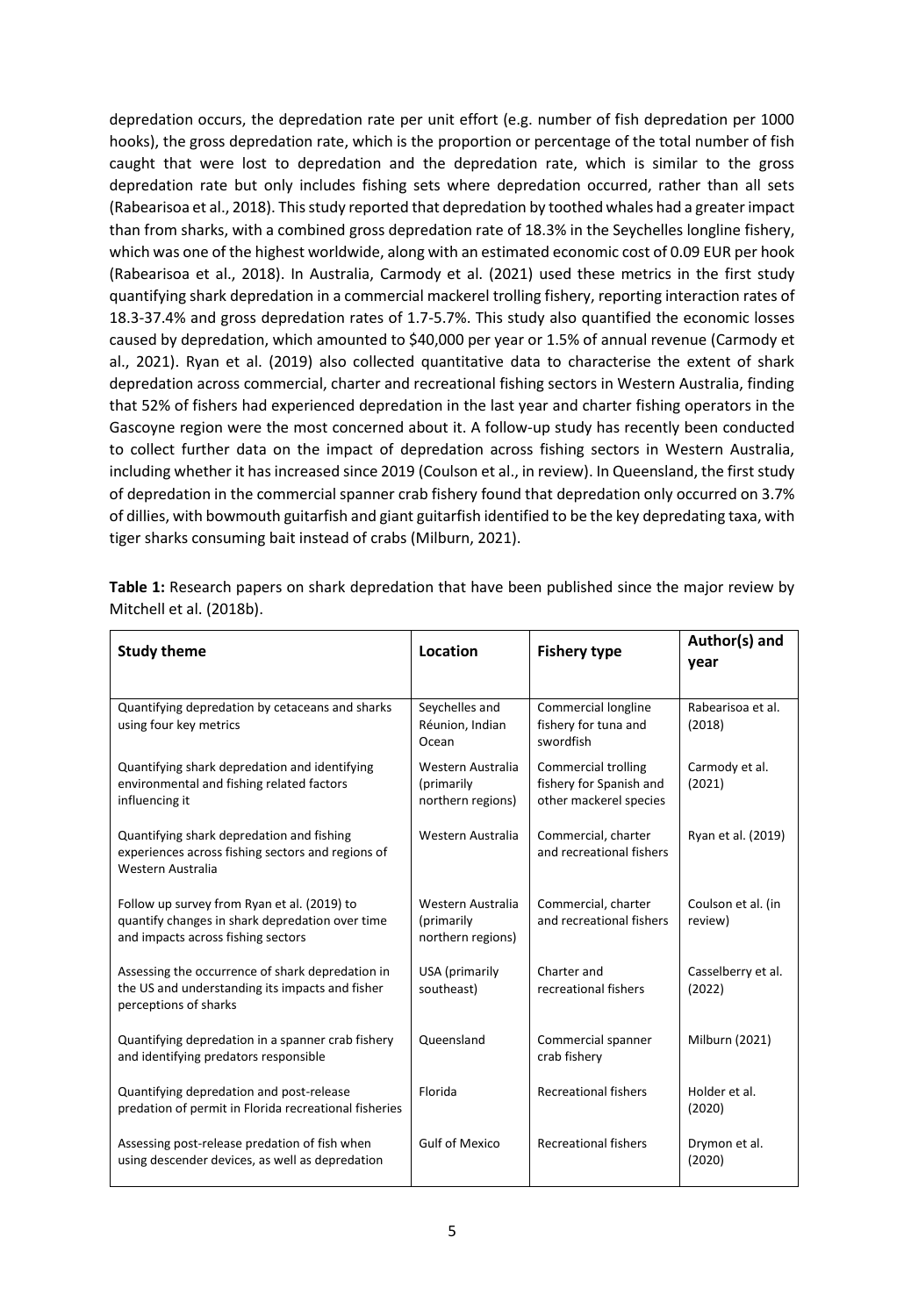| Identifying depredation of large swordfish in a<br>harpoon fishery                                                                                                                                                  | Mediterranean                                 | Commercial harpoon<br>fishery                                          | Malara et al.<br>(2021)        |
|---------------------------------------------------------------------------------------------------------------------------------------------------------------------------------------------------------------------|-----------------------------------------------|------------------------------------------------------------------------|--------------------------------|
| Assessing the status and performance of the<br>charter fishing industry                                                                                                                                             | Queensland                                    | Charter fishing                                                        | Sexton et al.<br>(2020)        |
| Investigating the socio-political dimensions of<br>fisher-shark interactions in a small-boat fishery                                                                                                                | Hawaii                                        | Small boat commercial,<br>charter and<br>recreational fishers          | Iwane et al.<br>(2021)         |
| Investigating conflict between fishers and sharks                                                                                                                                                                   | Mariana Islands,<br>Pacific Ocean             | Small scale commercial<br>fishers, charter and<br>recreational fishers | Iwane and Leong<br>(2020)      |
| Identifying depredating shark species and<br>understanding shark interactions with fishing gear                                                                                                                     | Ningaloo Marine<br>Park, Western<br>Australia | Charter fishing                                                        | Mitchell et al.<br>(2019)      |
| Determining predators responsible for<br>depredation and impact on target species                                                                                                                                   | <b>Gulf of Mexico</b>                         | Recreational fishing                                                   | Streich et al.<br>(2018)       |
| Developing a genetic technique to identify<br>depredating shark species                                                                                                                                             | Northwest<br>Western Australia                | Commercial fishing                                                     | Fotedar et al.<br>(2019)       |
| Using genetic samples from swabs of depredated<br>fish to identify shark species responsible                                                                                                                        | <b>Gulf of Mexico</b>                         | Commercial and<br>recreational fishing                                 | Drymon et al.<br>(2019)        |
| Identifying depredating shark species using the<br>genetic swab technique                                                                                                                                           | Southeast<br>Queensland                       | Commercial, charter<br>and recreational fishers                        | Vardon et al.<br>(2021)        |
| Using an experimental approach to determine the<br>response of sharks to the provision of a food<br>source over time                                                                                                | Ningaloo Marine<br>Park, Western<br>Australia | Recreational fishing                                                   | Mitchell et al.<br>(2020)      |
| Using satellite vessel tracking and acoustic<br>telemetry to assess how shark movements and<br>fishing vessel activity overlap in time and space, to<br>identify potential 'hotspots' of depredation and<br>bycatch | Lord Howe Island,<br>New South Wales          | Charter fishing                                                        | Mitchell et al.<br>(2021)      |
| Testing the effectiveness of three shark deterrent<br>devices for reducing shark depredation                                                                                                                        | Northwest<br>Western Australia                | Recreational fishing                                                   | Coulson et al. (in<br>prep)    |
| Global review of depredation across all taxa,<br>including assessment of mitigation measures<br>trialled to date                                                                                                    | Global                                        | All fishing sectors                                                    | Tixier et al. (2020)           |
| Review of the latest research on shark<br>depredation, identification of key knowledge gaps<br>and best-practice methods for addressing them                                                                        | Australia and USA                             | All fishing sectors                                                    | Mitchell et al. (in<br>review) |

Shark depredation has also become a key focus for fisheries research in the US, particularly in recreational fisheries. Casselberry et al. (2022) conducted an online survey of 541 fishers, finding that shark depredation was occurring across a wide geographical area in the US, particularly in Florida and the Gulf of Mexico, with 77% of respondents experiencing depredation in the last 5 years. Charter fishing guides reported being more affected by depredation than private boat recreational fishers, with it impacting upon their business. Fishers who completed the survey expressed concern about the impact of depredation on target species populations, particularly for trophy fish species and charter operators reported strong negative views of sharks, with some actively targeting them in an attempt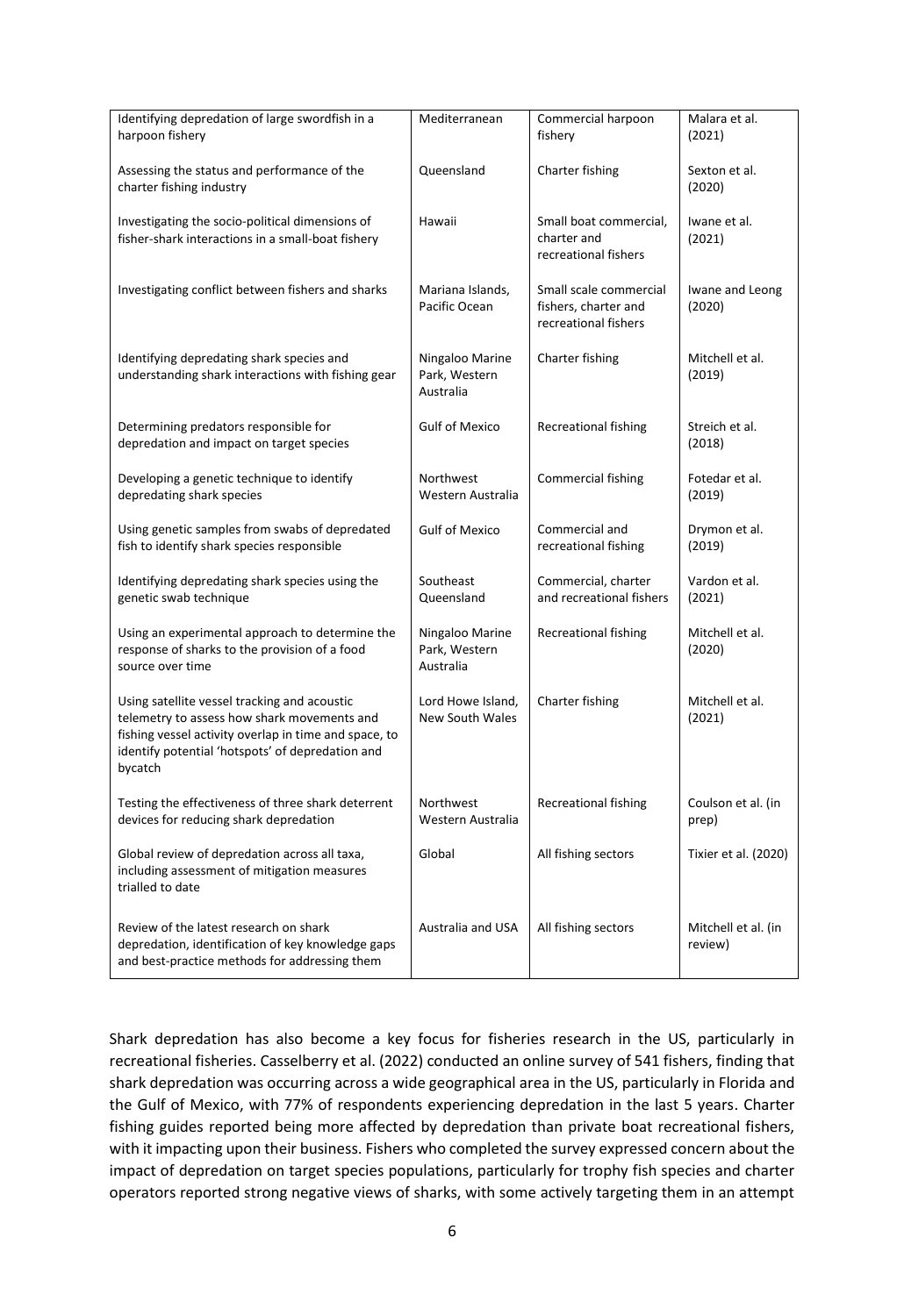to reduce depredation (Casselberry et al., 2022). This research therefore provided important insights into the scope of impacts created from shark depredation, such as the fishing sectors and regions primarily affected and fisher responses (e.g. changes to fishing practices). Understanding these variables will help to guide future management and mitigation research. In particular, the study recommends that fishery managers and advocacy groups should prioritise further research to collect data on depredation in recreational fisheries and determine how it affects fisher values, whilst testing solutions to mitigate depredation and the conflict it is causing between fishers and sharks(Casselberry et al., 2022). In another recent US study, Holder et al. (2020) investigated depredation of permit in Florida, recording a mean rate of 5.9%, although depredation was highly variable across different habitats, with zero depredation at nearshore structures and flats, compared to 35% and 90% depredation rates at reefs and shipwrecks, respectively. The study recommended that fishers should avoid these areas where depredation is higher, particularly when permit are aggregating to spawn and there are higher predator densities (Holder et al., 2020). Drymon et al. (2020) conducted a study to quantify depredation of catch on vertical longline deployments, as well as when fish were released with descender devices to mitigate barotrauma. This study recorded a depredation rate of 4.6% for fish being retrieved to the vessel, with depredation mostly committed by sharks (78%), but also dolphins (Drymon et al., 2020). No depredation occurred when releasing fish with descender devices (Drymon et al., 2020). One of the few studies of shark depredation in the Mediterranean found that a range of large shark species were depredating large swordfish caught in a harpoon fishery near Sicily (Malara et al., 2021).

#### <span id="page-9-0"></span>*2.2. Investigating socio-economic impacts of shark depredation*

In an Australian context, recent surveys of fishers in Western Australia and Queensland have recorded information about the quality of their fishing experience and the impact of conflict with sharks. Ryan et al. (2019) reported that charter fishers in Western Australia were the most concerned about the loss of catch to depredation, compared to commercial and recreational fishers, although overall, 87- 91% of fishers from all sectors were either 'very satisfied' or 'quite satisfied' with their fishing experience. In Queensland, 100 charter fishing operators were interviewed using telephone/email, with 74% identifying that the 'number of sharks at fishing grounds' was the most important factor having a 'major impact on business performance' (Sexton et al., 2020). Additionally, 80% of the operators interviewed thought that the charter industry was staying the same or in decline, although it must be noted that his survey was undertaken during the height of the COVID-19 pandemic, which strongly impacted tourism operators such as fishing charters (Sexton et al., 2020).

To understand the socio-political dimensions of fisher-shark interactions in Hawaii, Iwane et al. (2021) conducted a series of workshops and interviews with small-boat fishers, to collect detailed background information. This research applied a conflict and problem-solving framework and helped to characterise the broader nature of the human-wildlife conflict occurring, such as the economic costs, changes to fishing practices, perceptions of fisheries management approaches, the relationship between fishers and researchers and the socio-economic context of the fishery (Iwane et al., 2021). Fishers reported a range of interactions with sharks, including positive interactions where certain species were kept as valuable bycatch or where sharks were used as an indicator of fish presence, or where sharks had negative impacts due to scaring away target fish and/or depredating catch (Iwane et al., 2021). The study demonstrated that open and transparent communication, knowledge sharing between fishers and researchers and building trust over time are key components in developing effective strategies for managing fisher-shark conflict (Iwane et al., 2021). An earlier and smaller scale study by Iwane and Leong (2020) also investigated conflict occurring between fishers and sharks in the Mariana Islands in the Pacific Ocean, finding many similarities with the conflict investigated in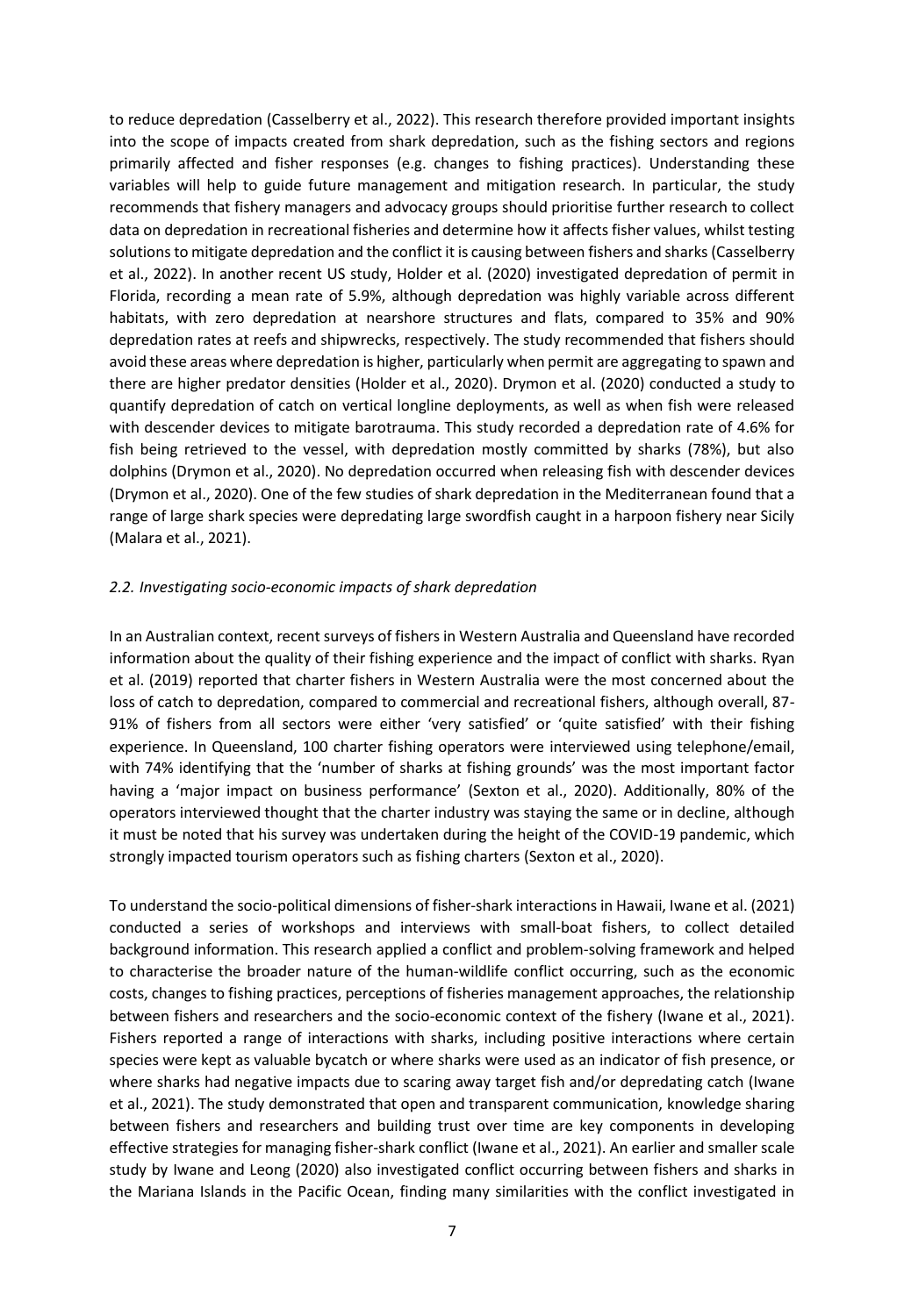Hawaii. A number of other studies have also explored the biological and socio-economic dimensions of the broader range of human-shark conflicts that are occurring worldwide, including shark depredation, identifying important research gaps and methods for improving management (Carlson et al., 2019; Molony and Thomson, 2020; Simpfendorfer et al., 2021).

# <span id="page-10-0"></span>*2.3. Identifying shark species responsible for depredation*

There has been substantial progress in developing techniques to identify the shark species responsible for depredation. Mitchell et al. (2019) deployed underwater video cameras on fishing lines and recorded four Carcharhinid (whaler) shark species (sicklefin lemon, grey reef, blacktip and spot-tail sharks) to be responsible for depredation in the Ningaloo Marine Park (Figure 1). Streich et al. (2018) used a similar approach in the Gulf of Mexico, finding that sandbar sharks were the only shark species responsible, although large teleosts were also responsible for a large proportion of the depredation. In the Queensland commercial spanner crab fishery, the deployment of GoPro cameras on dillies revealed that bowmouth and giant guitarfish were responsible for depredating spanner crabs, as opposed to sharks, although tiger sharks were seen interacting with the bait bags (Milburn, 2021). Galapagos sharks have been identified to be responsible for depredation at Lord Howe Island, using a combination of underwater video cameras and observation (Robbins et al., 2011; Mitchell et al., 2021). Three recent studies have used a genetic approach to identify depredating shark species by swabbing the remains of depredated fish. These studies recorded similar species being responsible for depredation in the Gulf of Mexico (Drymon et al., 2019), Western Australia (Fotedar et al., 2019) and Queensland (Vardon et al., 2021), including sandbar, bull and blacktip sharks.



**Figure 1:** Carcharhinid (whaler) shark species identified to be responsible for depredation in the Ningaloo Marine Park. Credit: Jonathan Mitchell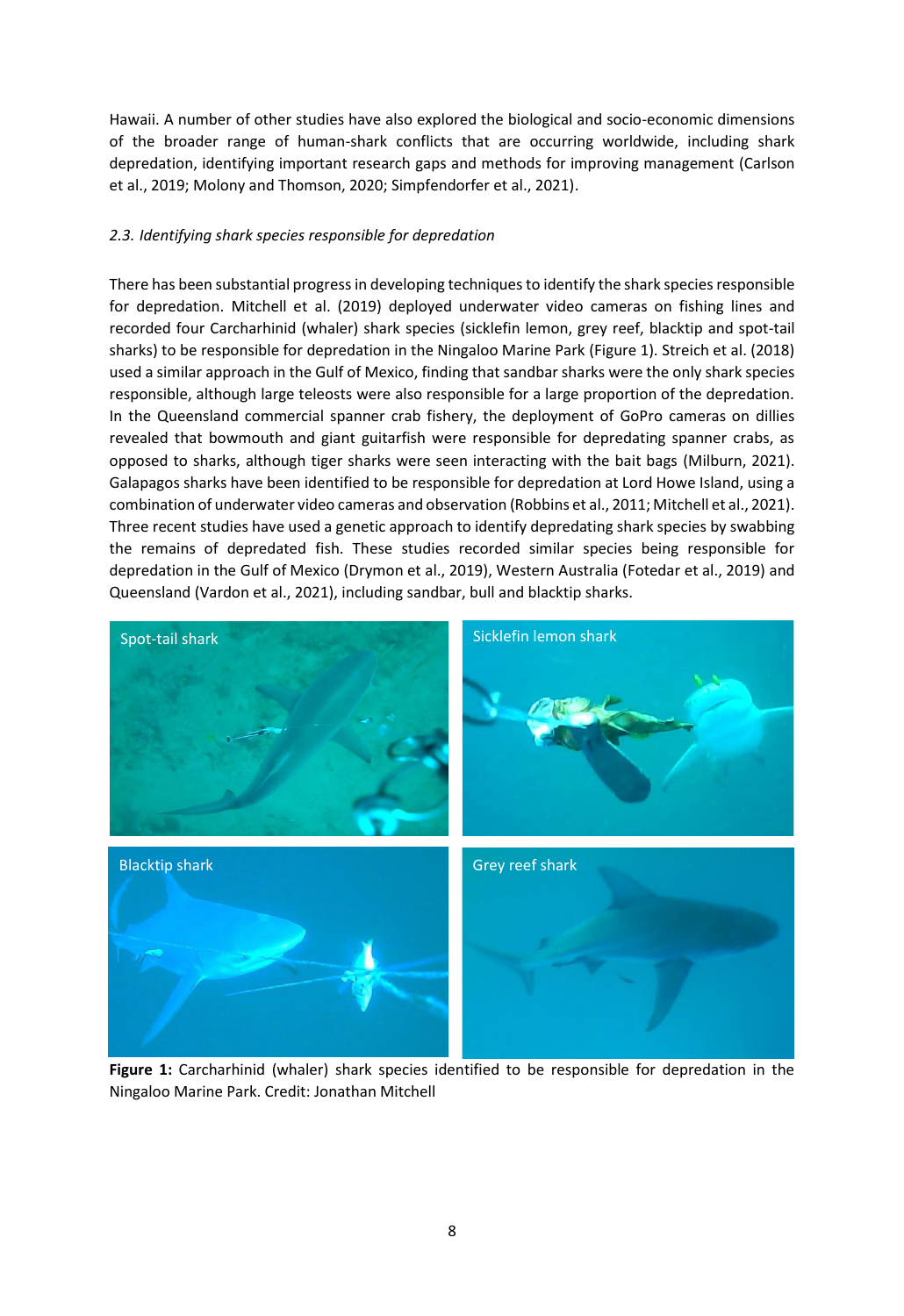#### <span id="page-11-0"></span>*2.4. Shark behaviour and movement patterns*

Recent studies have also investigated how shark behaviour and movement patterns influences the occurrence of depredation. Mitchell et al. (2020) used an experimental approach to demonstrate that sharks can rapidly respond to the repeated presence of a vessel and the availability of food in a fished area, with their arrival times decreasing substantially in just 6 days. Conversely, when the same provision of food was conducted in a no-take zone, sharks took much longer to arrive and did not feed, possibly because they had not learned to associate the presence of vessels with food in this area (Mitchell et al., 2020). This finding is supported by Heinrich et al. (2021) who showed that lemon sharks in The Bahamas learned to anticipate the provision of food in just 11 days, and this behaviour can be retained for over 3 months. These two studies therefore provide empirical evidence supporting the many anecdotal reports of sharks learning to follow fishing vessels and associate them with food. A study by Mitchell et al. (2021) at Lord Howe Island in New South Wales used tracking data from sharks and fishing vessel activity data from Vessel Monitoring Systems (VMS) to investigate the overlap in shark and fishing vessel movement patterns. Results showed that 'hotspots' of overlap occurred at a number of locations where higher shark presence correlated with greater fishing activity, including productive shelf edges sites with complex bathymetry and an inshore site where fish waste has been regularly dumped. Sharks at the latter site, in particular, showed higher residency and smaller home ranges, further supporting the theory that regular provision of food from fishing vessels can change shark movements and behaviour over time (Mitchell et al., 2021).

#### <span id="page-11-1"></span>*2.5. Mitigation measures for shark depredation*

Research has also begun to investigate mitigation measures for depredation. Mitchell et al. (2021) conducted interviews with charter and recreational fishers on Lord Howe Island to collate information about mitigation measures they are currently using to reduce depredation and Coulson et al. (in review) conducted a larger scale study in Western Australia, using both phone and online surveys to identify ways in which fishers have changed their fishing gear and/or methods with the aim of mitigating depredation. Another study by Coulson et al. (in prep) was the first to conduct experimental field testing of three shark deterrent products (the OceanGuardian Fish01, SharkBanz Sentry and SharkStopper) aimed at reducing depredation in a recreational fishing setting. These deterrents were tested at multiple locations which are considered to be depredation 'hotspots' in northwest Western Australia (Coulson et al., in prep). The results from this study will help inform fishers about the potential efficacy of shark deterrents for reducing depredation and also acts as a valuable guide for future research aiming to conduct experimental testing of new deterrents as they become available. Further details on mitigation measures are provided in sections 9 and 13 of this paper.

Building on the review by Mitchell et al. (2018b), a study by Tixier et al. (2020) reviewed depredation by a broader range of taxa, including sharks, cetaceans and pinnipeds. Depredation by these taxa occurred in 214 fisheries from 44 countries, between 1979 and 2019, involving 68 predator species, of which 20 were toothed whale species, 21 pinniped species and 27 shark species (Tixier et al., 2020). Mitigation methods that have been tested to date were reviewed, with the results indicating that deterrents were generally less effective than gear modifications or adaptations to fishing behaviour (Tixier et al., 2020). The review emphasised the need for more research into the social-ecological aspects of depredation and changing perspectives through knowledge sharing, to move towards coexistence between fisheries and marine predators (Tixier et al., 2020). To synthesise the latest research on shark depredation and provide researchers and fishery managers with best-practice methods for conducting research on depredation in future, a collaborative review paper was produced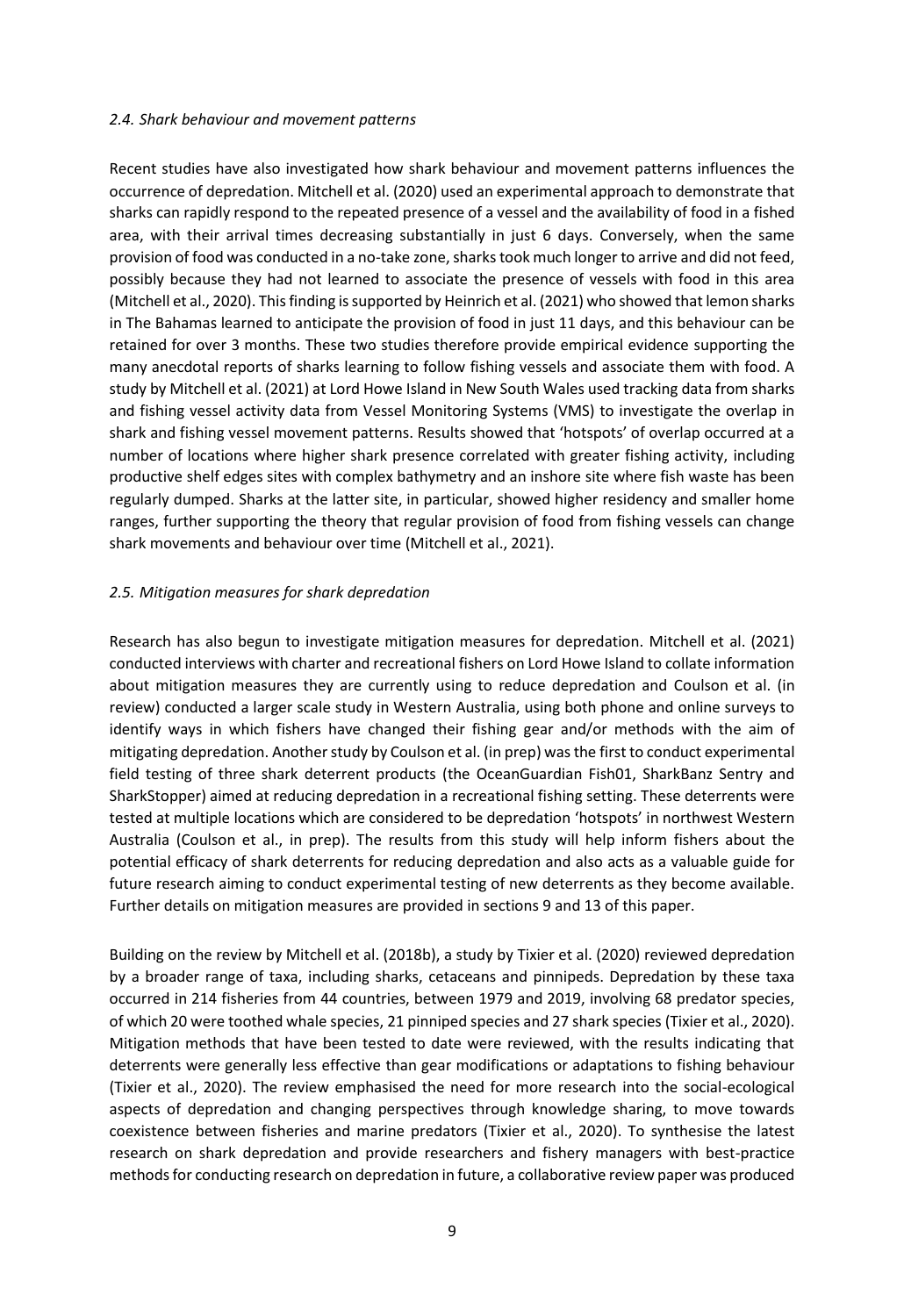by fisheries researchers from Australia and the US, which is currently under review at the Journal of Fish Biology and Fisheries (Mitchell et al., in review).

# <span id="page-12-0"></span>**3. Applying insights from the international experience of shark depredation to the Australian context**

Shark depredation occurs in many fisheries around the world, especially those using hook and line fishing methods (including longlines, droplines and rod and reel fishing). To date, research has focused predominantly on the occurrence of shark depredation in large scale commercial longline fisheries in open ocean areas, where the rates of depredation have been quantified and the shark species responsible identified (Gilman et al., 2007b; IOTC, 2007; Mandelman et al., 2008; MacNeil et al., 2009; Mitchell et al., 2018b). There is also a large body of research focusing on depredation by cetaceans in these fisheries(Hamer et al., 2012; Tixier et al., 2020), where these predators are responsible for more substantial losses of catch than sharks in some cases (IOTC, 2007; Rabearisoa et al., 2007). Gilman et al. (2007b) quantified shark depredation in 12 commercial longline fisheries around the world, with the highest rate (20%) recorded in the Australian Eastern Tuna and Billfish Fishery. Shark depredation data was also collected by a number of countries as part of an Indian Ocean Tuna Commission (IOTC) workshop in the early 2000s, with rates ranging from 3.2 – 9.1% (IOTC, 2007). In a summary of all the shark depredation literature, Mitchell et al. (2018b) reported that depredation rates in the published literature ranged from 0.9 – 26%.

In an Australian context, most of the line fisheries (commercial, Indigenous, charter and recreational) are on a smaller scale and occur in shelf or coastal waters, and so research from large-scale commercial longline fisheries in the open ocean are less comparable. This is both because the scale of fishing operations and habitats targeted are less applicable and the shark species responsible are likely to be pelagic species such as blue and mako sharks, compared to coastal species such as bull, sicklefin lemon, sandbar and blacktip sharks. However, two new studies have quantified depredation rates in a Western Australia commercial mackerel fishery and in the Queensland spanner crab fishery, recording rates of depredation of 1.7-5.7% in WA (Carmody et al., 2021) and 3.7% in the Queensland fishery (Milburn, 2021). These rates are relatively similar to most of the other studies in commercial fisheries conducted to date. There has been very little work conducted in recreational fisheries globally, apart from a few recent studies in Australia, the US and South Africa. Depredation rates of 7.2-13.7% were reported in a recreational fishery in the Ningaloo Marine Park and Exmouth Gulf (Mitchell et al., 2018a) and 8.4% in the South African fishery (Labinjoh, 2014). These rates are at the low to medium end of the range in depredation rates (0.9-26%) found across the shark depredation literature by (Mitchell et al., 2018b). Ryan et al. (2019) also conducted a survey of commercial, charter and recreational fisher experiences with depredation in Western Australia, which has been further investigated by a more recent survey (Coulson et al., in review). Interviews of charter fishing operators in Queensland have revealed that the presence of sharks at fishing grounds are a key factor impacting their business (Sexton et al., 2020). Research has identified the shark species responsible for depredation in Western Australia and Queensland (Fotedar et al., 2019; Mitchell et al., 2019; Vardon et al., 2021), which showed that a range of Carcharhind (whaler) shark species (see section 2) were responsible. Shark depredation is known to occur in a number of other Australian commercial fisheries, such as the Queensland school and grey mackerel net fishery and Reef Line Fishery and the Northern Prawn Trawl Fishery, although no dedicated research has been conducted to date in these fisheries.

Similar to Australia, recreational fishing is widely popular in the US, and shark depredation is causing conflict between sharks and fishers, particularly in the Gulf of Mexico, Florida and Hawaii. Drymon et al. (2019) identified shark species responsible for depredation in the Gulf of Mexico, although Streich et al. (2018) reported that large teleosts (e.g. amberjack, great barracuda and Warsaw grouper) were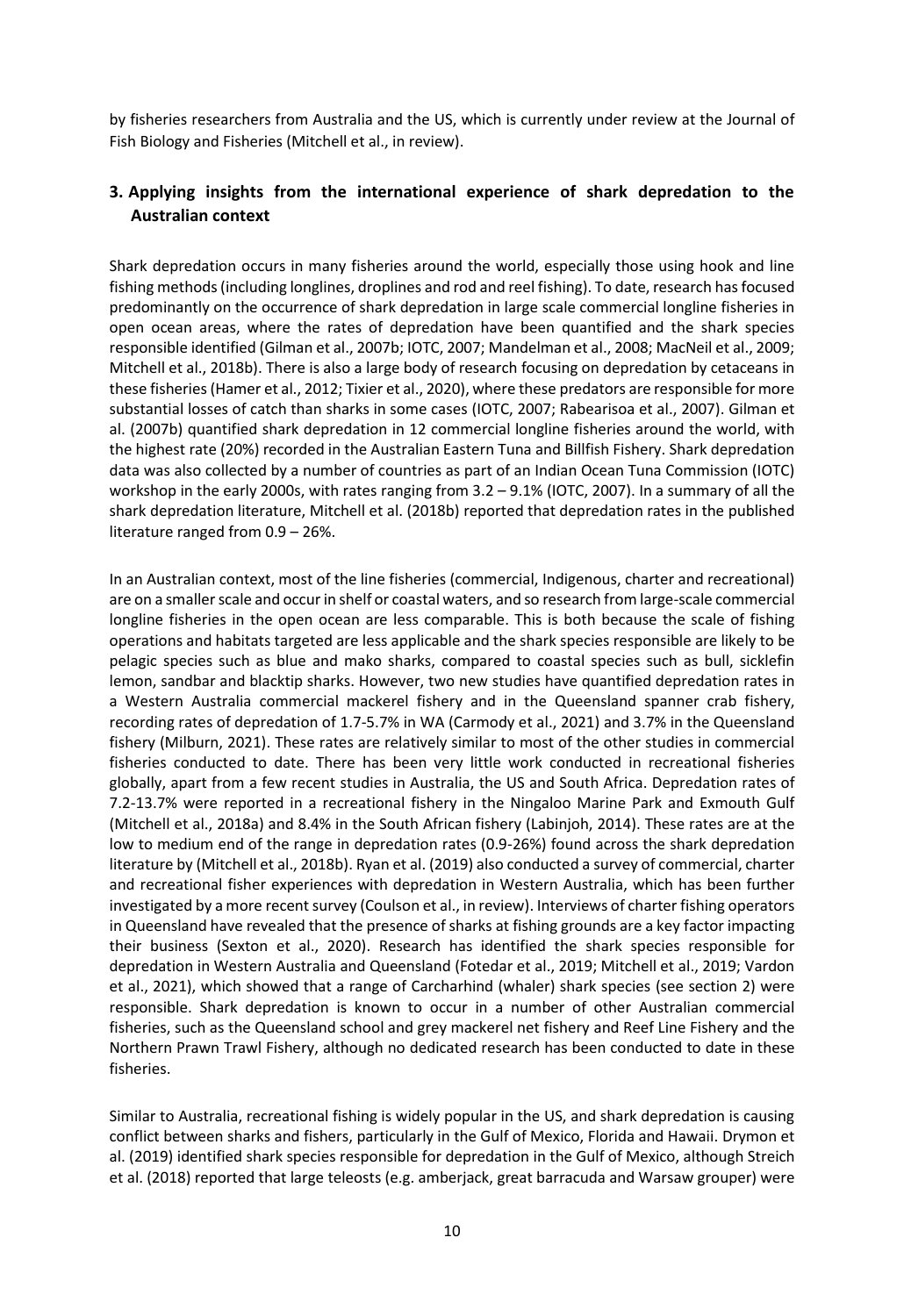responsible for a greater proportion of depredation than sharks. Goliath groupers and dolphins are also causing depredation in Florida recreational fisheries (Powell and Wells, 2011; Collins, 2014; Shideler et al., 2015). A recent survey by Casselberry et al. (2022) found that similar to in Australia, shark depredation occurs across a wide geographical area and is having substantial economic and social impacts on charter fishing operators and recreational fishers. Iwane et al. (2021) conducted a range of workshops and interviews with fishers to characterise the broader conflict occurring between fishers and sharks in Hawaii, which provides important insights into managing the issue in an holistic way (see section 2 of this paper).

The perspective of past research conducted in the pelagic longline fisheries has been focused on quantifying depredation and the economic impacts it causes, whereas in Australia, shark depredation has broad social implications due to the popularity of recreational fishing where fishers are motivated by a range of experiential values (Young et al., 2016) rather than solely maximising catch rate and profits. For this reason, characterising the issue of shark depredation is Australia is more complex and nuanced than solely quantifying depredation rates and the dollar value of lost fish. To understand depredation in Australia, it is therefore necessary to investigate it across a range of commercial and recreational fisheries, where different gear types and fishing methods are used to target a wide range of species. There is also a geographical consideration as sharks are mainly responsible for depredation across the northern half of Australia (e.g. from Perth in the west to northern NSW in the east) whereas depredation by other taxa (including long nosed fur seals in South Australia and sperm whales in the Heard and McDonald Islands in the Southern Ocean) dominates in the southern half of Australia.

# <span id="page-13-0"></span>**4. Has shark depredation increased over time in Australian fisheries?**

Shark depredation has been recorded in Australian waters from accounts dating back to the late 1800s (Brockman and Brockman, 1987), however, in recent years, there are many anecdotal reports of increasing depredation rates from fishers across sectors. Long term fishers have a detailed knowledge of their environment and their first-hand accounts of depredation are valuable for assessing its occurrence. A social survey of fishers in North Queensland has attempted to capture this anecdotal information and found that the majority of fishers had experienced a notable increase in depredation over the last 5-10 years (Hoel et al., 2021). During a survey of close to 1000 recreational fishers in Western Australia, many fishers expressed the view that shark depredation had increased in the last 10 years, especially for fishers who had visited the same area regularly for decades (Mitchell pers. obs.). Long term charter fishing operators on Lord Howe Island have also reported experiencing increases in shark depredation rates over recent years (Mitchell et al., 2021). Yet, it is also important to consider that depredation is an emotive topic and is regularly discussed by fishers, so there is potential for perception bias to influence fishers' perception of historical changes in depredation rates, especially since it is being more regularly discussed (especially in social media) in recent years. Additionally, some of the anecdotal reports stating that up to 70 or 80% of their catch is being lost to depredation are often referring to individual trip losses (particularly for trips where a high proportion of the catch is lost, which are more likely to stay in the mind of a fisher) rather than the overall mean rate of catch loss across the whole fishery. This was evident in the survey conducted in Mitchell et al. (2018a), where there were a number of trips with depredation rates above 50%, however there were also many trips with 0% depredation, so when averaged across a large number of trips (400+) the mean depredation rate came to approximately 7.2-13.7%.

Rigorous scientific data on depredation rates is therefore needed to reliably determine trends over time, however this does not currently exist in most Australian fisheries. Although, a new study by Carmody et al. (2021) in the WA Mackerel Managed Fishery provides clear evidence around changing depredation rates through time, with depredation rates reported to increase over a 13-year period from 2006 to 2017, from 1.1% to 3% in the Pilbara region and from 2.4% to 11.2% in the Gascoyne and West Coast region. As part of a survey of fishers across Western Australia, Ryan et al. (2019)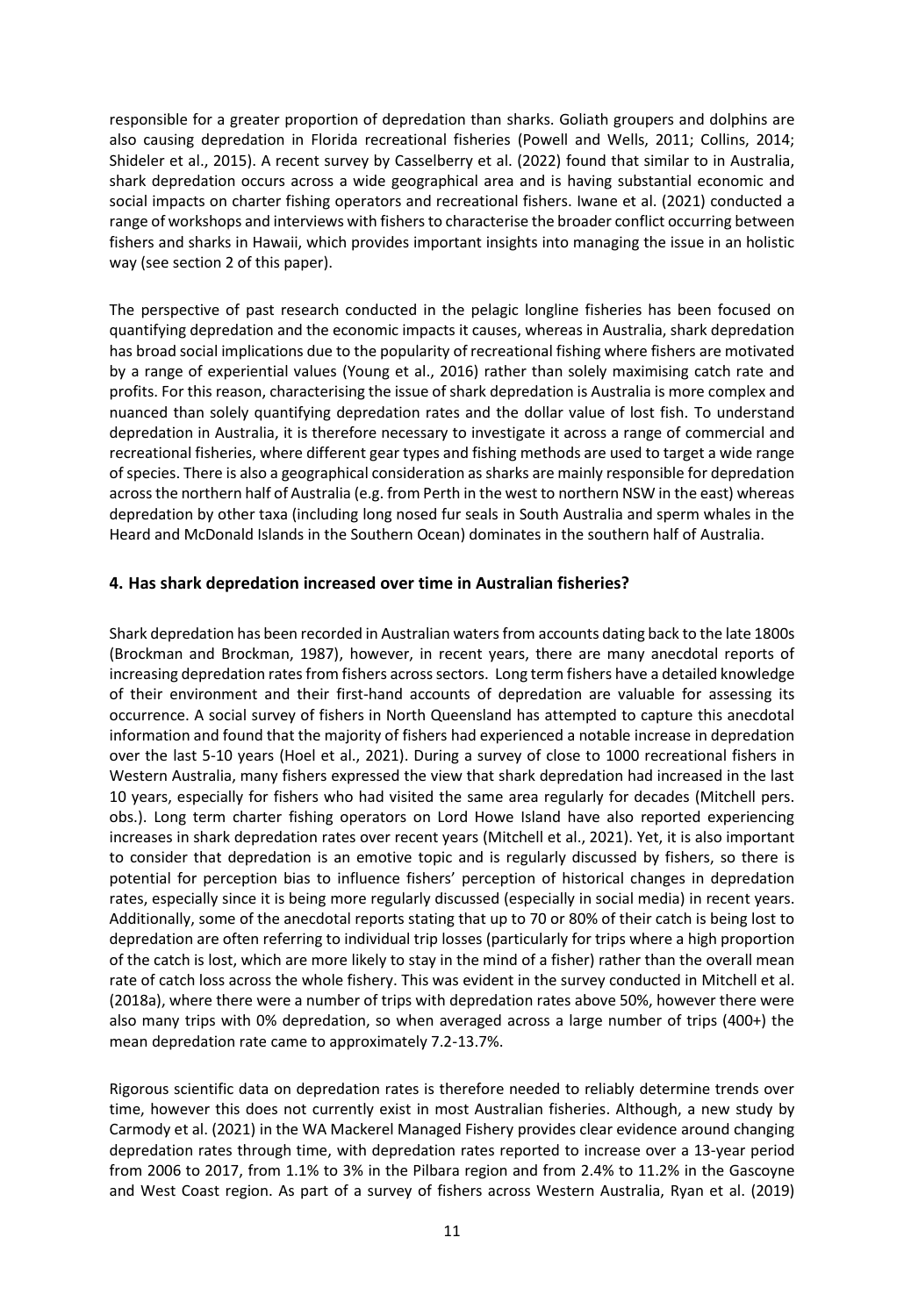reported that the majority of commercial (55%) and recreational (62%) fishers experienced the same level of shark depredation as in the previous year, although 36% and 28% of fishers reported a higher level of depredation. Yet, it is important to note that this study only covered a 2-year period. For charter fishers, 50% reported similar levels of depredation and 50% reported an increase (Ryan et al., 2019). There was spatial variation in these reported changes in depredation rates, with a greater percentage of fishers in the Gascoyne region reporting increased depredation (Ryan et al., 2019). On a global level, for the few studies that had access to long term datasets, most reported a stable level of depredation over time (Gilman et al., 2007b; IOTC, 2007; MacNeil et al., 2009), apart from Muñoz-Lechuga et al. (2016) who reported an increase from 0.85% in 2011 to 4.9% in 2015 in Indian Ocean longline fisheries and Romanov et al. (2013) who showed an increase from 3% in 2011 to 9% in 2013, also in the Indian Ocean.

Overall, scientific data on long-term trends in shark depredation rates are only available for one commercial fishery in Australia – the Western Australian Mackerel Managed Fishery, where research indicates a relatively small increase in depredation rates since 2006 (Carmody et al., 2021). Therefore, this is the only fishery for which we can definitively conclude that depredation has increased. However, there are numerous anecdotal reports from other fisheries, especially in northwest Western Australia, northern and southeast Queensland and Lord Howe Island, which indicate an increase in depredation rates. However, without any scientific data for these fisheries, the extent of potential increases are unable to be verified. This highlights the clear need for development and implementation of continuous data collection protocols for generating time series data on shark depredation rates in a number of affected fisheries in future.

# <span id="page-14-0"></span>**5. Impacts of depredation on Threatened, Endangered, and Protected Species (TEPS)**

#### <span id="page-14-1"></span>*5.1. Sharks*

There is potential for depredation to impact Threatened, Endangered, and Protected Species (TEPS), in the form of both the depredating taxa and the fish/animal being consumed. Up to 12 shark species have been identified to be responsible for depredation in Western Australian and Queensland fisheries, through both camera-based (Mitchell et al., 2019; 2021) and genetic methods (Fotedar et al., 2019; Vardon et al., 2021). Of these, only the grey nurse shark is listed as a protected species (Kyne et al., 2021), and this species is known to be substantially affected by recreational fishing (Robbins et al., 2013). The occurrence of depredation by this species could lead to hooking injuries or retaliatory killing by fishers, which could cause negative impacts for this species, given its small population size and 'critically endangered' status on the East Coast of Australia (DoE, 2014). White sharks (which are listed as vulnerable and migratory under the EPBC Act) and mako sharks (both shortfin and longfin, which are listed as migratory under the EPBC Act) may be responsible for depredation in some fisheries, such as the Eastern Tuna and Billfish Fishery, although the extent of this is unknown. Scalloped and great hammerhead sharks are protected under some state legislation (Kyne et al., 2021), are classed as critically endangered by the IUCN and may be negatively impacted if they become hooked in the process of depredating catch, because they are highly vulnerable to stress-induced mortality from capture in fishing gear (Ellis et al., 2017). In some fisheries around Australia, there may also be instances of sharks depredating sharks caught on fishing gear, as seen in other fisheries around the world (O'Shea et al., 2015; Mitchell et al., 2018b), and this may involve TEPS as either the depredating predator or the catch depredated (or both). Milburn (2021) documented critically endangered bowmouth guitarfish and giant guitarfish depredating spanner crabs in the Queensland commercial spanner crab fishery, which could potentially lead to negative impacts on these species if they become entangled in fishing gear. Sawfish species and speartooth sharks (*Glyphis glyphis*) could potentially be depredated by other sharks because they are sometimes bycaught in gillnet fisheries in northern Australia. The Commonwealth EPBC Act and other legislation that protects the species listed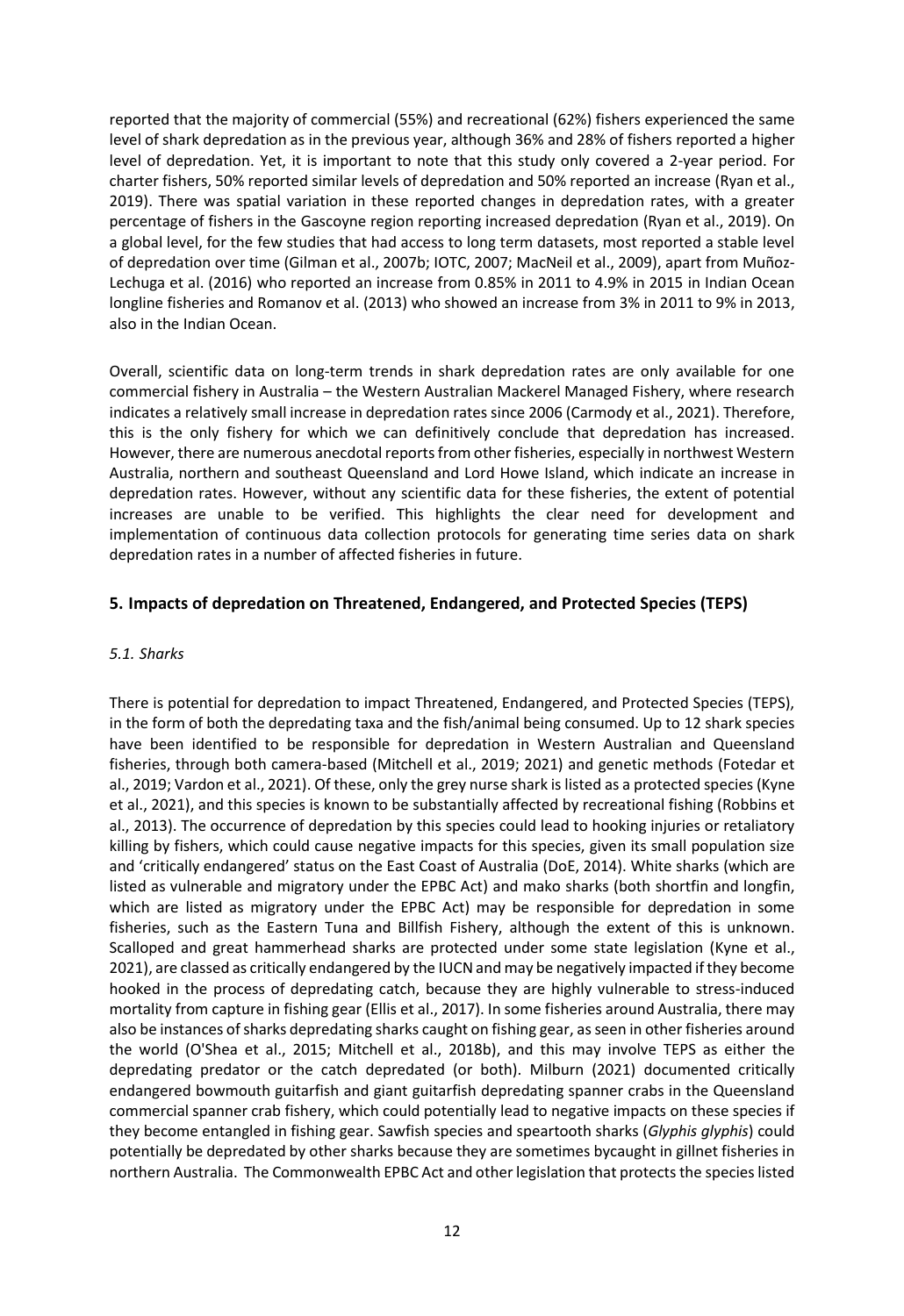above will mean that options developed to mitigate depredation by these species must be nonharmful.

#### <span id="page-15-0"></span>*5.2. Marine mammals*

Mammals are also responsible for depredation in certain parts of Australia. Long-nosed fur seals, Australian fur seals and Australian sea lions are all protected species (Environment Protection and Biodiversity Conservation Act 1999) and are known to depredate upon fisheries across Southern Australia (McLeay et al., 2015; Tixier et al., 2020). Long-nosed fur seals are the main depredating taxa in the Lakes and Coorong net fishery in South Australia and Tasmanian commercial and recreational net, pot and line fisheries(McLeay et al., 2015; Cummings et al., 2019). Frequent interactions between long-nosed fur seals and fishers are leading to conflict and possible retaliatory killing of seals in some cases, with many fishers also calling for culling (Cummings et al., 2019). Australian sea lions interact with the West Australian rock lobster fishery where they have depredated pots historically (Gales et al., 1994). This led to the seals getting trapped in pots and tangled in ropes, causing mortality, although this has been largely reduced with the introduction of sea lion excluder devices (SLEDs) in 2006 (Campbell et al., 2008). SLEDs are also in use in South Australian lobster fisheries (Mackay and Goldsworthy, 2017).

All cetaceans are protected under Australian Federal law (Environment Protection and Biodiversity Conservation Act 1999) and there are a few species which are known to depredate catch in Australian fisheries. Sperm whales are responsible for depredation in commercial longline fisheries around the Australian Heard and McDonald Islands in the Southern Ocean (Tixier et al., 2019). These whales sometimes get hooked or entangled in the longlines, leading to mortality, and they may occasionally be deliberately injured or killed by frustrated fishers(Hamer et al., 2012). Certain localised populations of these whales have changed their behaviour to take advantage of this food resource (Gilman et al., 2007a), and their habituation to vessels may make them more vulnerable to ship strikes. Orcas are known to depredate upon longline fishing operations targeting blue-eye trevalla in south-eastern Australia (Cieslak et al., 2021), where they may be impacted by hook injuries, entanglement, vessel strikes and deliberate injury/killing by fishers. Dolphins may be responsible for depredation in some fisheries around Australia, for example common bottlenose dolphins are reported to depredate catch from demersal trawl nets in Western Australia, where they can sometimes become trapped and killed when swimming inside the net (Santana-Garcon et al., 2018). Short-beaked common dolphins depredate sardines in the South Australian purse-seine fishery and can also become trapped and killed (Hamer et al., 2008).

#### <span id="page-15-1"></span>*5.3. Teleosts*

Certain teleost species are classified as TEPS, especially Queensland groper and potato cod under State legislation, and may be affected as either the depredating taxa or the prey. These species reach very large sizes and are likely to be responsible for depredation in some areas, as has been reported anecdotally by fishers (Mitchell et al. pers. obs.). In the process of depredating hooked fish, they may become hooked themselves and then end up being reeled up to a vessel, causing them to be affected by barotrauma which can lead to post-release mortality. These species may also be affected by depredation as the prey, because if hooked they can take a long time to retrieve to the boat, making them vulnerable to depredation by large sharks. There is currently substantial conflict occurring in Florida recreational fisheries where goliath groupers, which are a protected species, are depredating catch (Shideler et al., 2015). This is leading to retaliatory killing by fishers and calls for the species to be removed from the protected species list (Frias-Torres, 2013). There is potential for similar conflict to develop in future for Queensland groper and potato cod in some localised areas in Australia.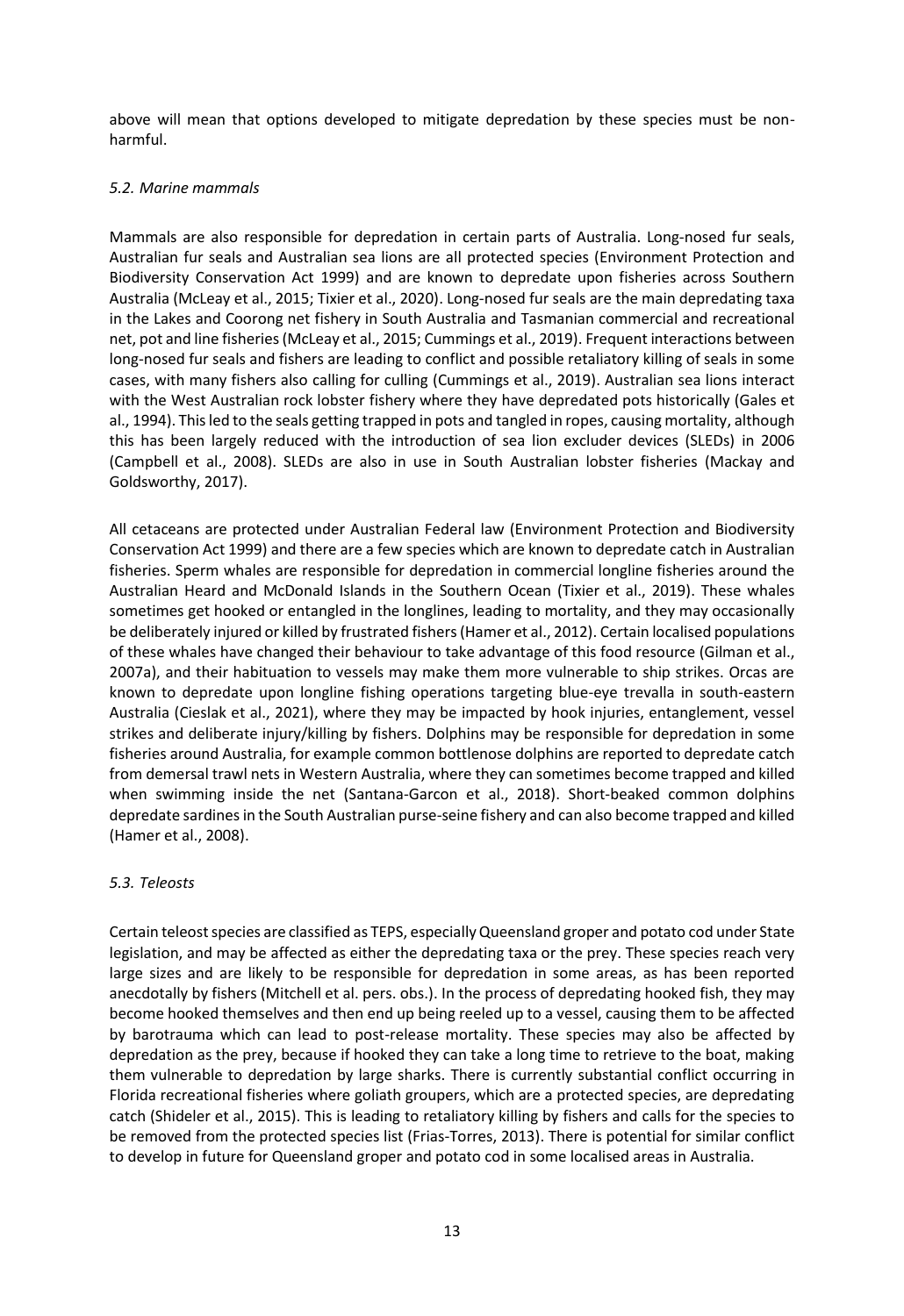# <span id="page-16-0"></span>**6. Factors influencing potential temporal changes in shark depredation**

#### <span id="page-16-1"></span>*6.1. Shark behaviour*

Depredation is a complex social-ecological process which is likely driven by a range of mechanisms, such as the fishing methods used, the spatiotemporal dynamics of fishing activity, shark ecology and behaviour and fish population status. There is anecdotal information and a limited body of scientific data that indicates that shark depredation rates may be increasing in some Australian fisheries, therefore it is necessary to investigate the causal mechanisms that may be driving these changes (Table 2). Experimental studies have shown that sharks have the capability to rapidly adapt their behaviour to exploit new food sources, by responding to sensory cues and forming behavioural associations (Clark, 1959; Guttridge et al., 2009; Vila Pouca and Brown, 2018). The availability of hooked, injured fish to feed on, as well as released fish and bait, are likely to be an energy-efficient food source for sharks, so they are likely to change their behaviour to take advantage of these sources. This is supported by a growing body of literature, for example in Western Australia where the arrival and feeding time of sharks rapidly decreased over a 6 day period where sharks were provided with food at the same location (Mitchell et al., 2020), and at Lord Howe Island, where Galapagos sharks showed markedly higher residency and smaller space use areas in a location where fish waste has been dumped for a number of years (Mitchell et al., 2021). Similarly, a field experiment with juvenile lemon sharks has shown they can rapidly learn to anticipate the provision of food after 11 days and retain this knowledge for an extended period (Heinrich et al., 2021). Research in the Bahamas has also shown that sharks may migrate back to areas where they can feed on hooked fish on a predictable basis (Madigan et al., 2015).

#### <span id="page-16-2"></span>*6.2. Changing patterns of fishing*

Changing fishing patterns over time may have also contributed to changes in shark depredation. For example, in some areas where the level of commercial trawling has decreased substantially due to changes in fisheries and marine park management measures, such as in Moreton Bay, sharks that would previously have fed on discards from trawlers may now have moved to other areas where they may feed on other fisheries catch. However, it is important to note that this has not been scientifically investigated to date. The level of boat ramp access and other fishing infrastructure has likely increased in recent decades, leading to greater visitation of recreational fishers to remote areas of northern Australia where shark populations are likely to be healthier, resulting in fishers and sharks coming into contact more frequently. In some areas, this may have led to fishing activity occurring frequently at the same sites, which has driven changes in behaviour of sharks as described above. Mitchell et al. (2018a) documented some of these 'hotspot' areas in the Ningaloo Marine Park, which were areas of intermediate depth (60 m) along the reef, which were relatively close to a boat ramp. These areas had higher visitation by recreational fishers and notably higher depredation rates (Mitchell et al., 2018a). Likewise, Carmody et al. (2021) documented higher levels of depredation in the Western Australia Mackerel Managed Fishery in areas close to population centres. The fishing methods used by recreational fishers may also be providing sharks with greater opportunities to depredate hooked fish, for example where lighter line classes are used to play the fish and create a more challenging fishing experience, which gives sharks a greater chance to depredate them. Whereas commercial fishers focused on maximising catch for economic purposes rather than the experience of fishing, may instead use electric reels, winches or handlines to retrieve the fish as fast as possible, thus suffering lower depredation rates. Charter fishing operators may experience higher depredation rates than private boat recreational fishers in some cases, because they have more customers onboard and more lines in the water and they may be more restricted in the number of sites they can visit due to the duration of their trip. A key part of developing depredation mitigation approaches in future will be generating effective education and communication tools that are specific to each fishing sector and region and take into account these complexities.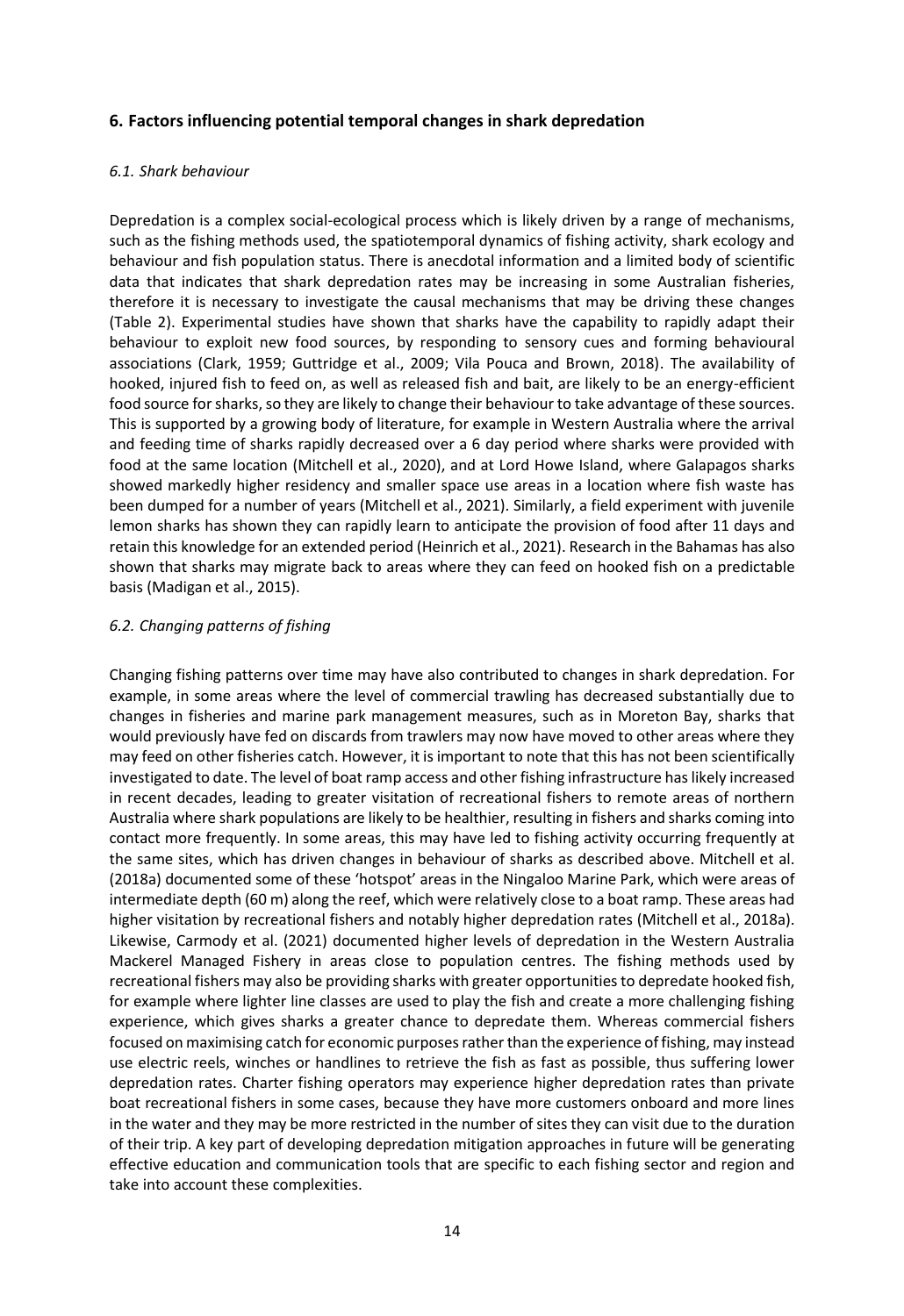#### <span id="page-17-0"></span>*6.3. Shark abundance*

Many stakeholders are anecdotally reporting increased sightings of sharks that may suggest shark populations are increasing in some areas. Reductions in commercial shark fishing quotas in Queensland since 2009 and closure of the northwest and northern shark fisheriesin Western Australia in 1993 and 2005, respectively, as well as introduction of bag and maximum size limits for recreational fishers (e.g. 1 per person/2 per boat and 1.5m maximum size in Queensland), are being attributed to an increase in shark populations. Although, one of the few long-term studies on shark abundance conducted in Australia showed that populations of dusky, blacktip and spot-tail sharks (known depredating species) have been stable between 2002 and 2017 in northwest Western Australia, with a marginal increase in sandbar shark (another known depredating species) populations (Braccini et al., 2020). Catch rates of sandbar shark and dusky shark in the commercial shark fishery in the west and south of Western Australia have also remained stable since 2010 (Braccini et al., 2021). In Queensland, a stock assessment of 12 whaler and hammerhead shark species showed mixed trends over time, with stable trends in northern regions including the Gulf of Carpentaria, Far North and Lucinda, and Fraser Inshore, decreasing trends in Stanage and Whitsunday regions, but increasing trends in the Rockhampton, Sunshine Coast offshore and Moreton Bay regions (Leigh, 2015). Reasons behind these variable trends could include changes in fishing mortality, differences in species composition between regions, environmental conditions affecting recruitment and/or prey abundance, but these relationships are not well understood.

Most of the larger whaler species responsible for shark depredation have low reproductive potential, such as the dusky shark, which can take 20 years to reach maturity and only has 2-18 offspring every 2-3 years (Simpfendorfer et al., 2002; Natanson et al., 2014) and the bull shark, which has 1-15 pups, a 2 year reproductive cycle and reaches maturity at 9.5 years old (Tillett et al., 2011). As such, most of the larger species known to be responsible for depredation are unlikely to be capable of undergoing a rapid and large-scale population increase in just 10-20 years. Yet, in some cases, there is a possibility that localised populations of sharks could have increased, or that lower fishing mortality has resulted in greater numbers surviving to adulthood, meaning there are more larger sharks present which interact with fishing vessels. There may also be a perception of increased abundance of sharks due to shark behavioural factors, i.e. sharks are spending more time in areas where fishing is occurring regularly due to this artificial availability of food. So, because of these behavioural changes in sharks where they have learnt to associate fishing vessels with a source of food, it is likely fishers would see sharks around their vessel more frequently, but this does not necessarily mean that the overall population size is larger, just that the same number of sharks are concentrated in a smaller area because of greater fishing activity and possibly lower natural prey abundance. Increasing coverage of shark depredation in traditional and social media over recent years, may also have generated the perception that it is increasing in occurrence. More research is needed to reliably assess shark population status across northern Australia, as well as understanding how changes in shark behaviour are driving the occurrence of depredation.

#### <span id="page-17-1"></span>*6.4. Environmental and ecological changes*

Another possibility is that depredation rates may be increasing due to certain environmental and ecological changes. Increasing water temperatures over time may be leading to changes in the distribution of certain shark species, as was predicted in two recent studies (Hammerschlag et al., 2022; Niella et al., 2022), as well as activity levels and feeding. It is also possible that changes in prey distributions and abundance in response to climate change and fishing pressure may have impacted upon the natural prey species of some shark species. The reduction in natural food sources may have led to sharks moving further to search for food and taking advantage of fishing catch as an opportunistic food source. Although, more research is needed to understand the diet of the shark species known to be responsible for depredation, including assessing what proportion of their diet is likely to be made up of key target species of fisheries, similar to Madigan et al. (2015).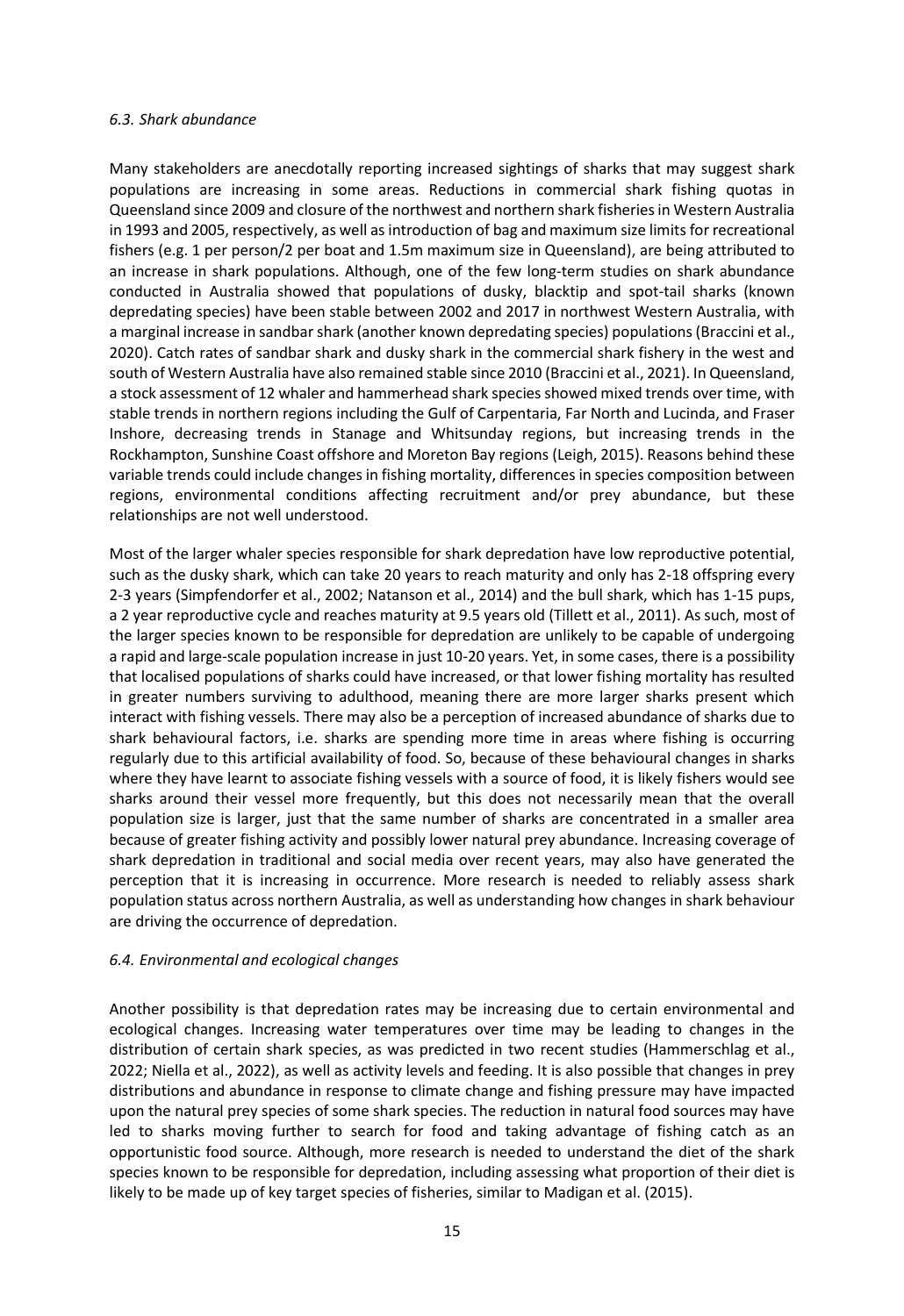| <b>Factor influencing</b>               | Reason                                                                                                                                                                                                                     | <b>Supporting research</b>                                                                                                                                       |
|-----------------------------------------|----------------------------------------------------------------------------------------------------------------------------------------------------------------------------------------------------------------------------|------------------------------------------------------------------------------------------------------------------------------------------------------------------|
| temporal change<br>in depredation       |                                                                                                                                                                                                                            |                                                                                                                                                                  |
|                                         |                                                                                                                                                                                                                            |                                                                                                                                                                  |
| Shark behaviour                         | Sharks learn to associate fishing vessels with food                                                                                                                                                                        | Clark (1959)                                                                                                                                                     |
|                                         | Consistent fishing activity in the same locations over time leads<br>to sharks spending more time in these areas                                                                                                           | Guttridge et al. (2009)<br>Vila Pouca and Brown<br>(2018)<br>Mitchell et al. (2020)<br>Mitchell et al. (2021)<br>Heinrich et al. (2021)<br>Madigan et al. (2015) |
| Changing patterns of<br>fishing         | Increase in recreational fishing activity in remote areas where<br>shark populations likely to be healthier                                                                                                                | Mitchell et al. (2018)<br>Carmody et al. (2021)                                                                                                                  |
|                                         | Reduction in commercial trawl fishing may have led to sharks<br>following line fishing vessels more                                                                                                                        | Mitchell et al. (2021)                                                                                                                                           |
|                                         | Changes in recreational fishing methods have given sharks more<br>opportunity to depredate hooked fish                                                                                                                     |                                                                                                                                                                  |
|                                         | Recreational and commercial fishing overlapping in certain areas<br>leading to high concentration of fishing activity influencing shark<br>behaviour                                                                       |                                                                                                                                                                  |
| Shark abundance                         | Most large whaler shark species have limited reproductive<br>potential so are unlikely to have rapid population increases in<br>$10-20$ years                                                                              | Braccini et al. (2020)<br>Braccini et al. (2021)<br>Leigh (2015)                                                                                                 |
|                                         | Localised increases in abundance of some faster reproducing<br>species could occur                                                                                                                                         | Simpfendorfer et al.<br>(2002)<br>Natanson et al. (2014)                                                                                                         |
|                                         | Reduced mortality due to introduction of bag limits and max.<br>size limits may have led to more larger sharks                                                                                                             | Tillett et al. (2011)                                                                                                                                            |
|                                         | Closure of shark fisheries in northwest and northern regions of<br>Western Australia in 1993 and 2005 likely led to reduced<br>mortality, although research shows stable population trends of<br>depredating shark species |                                                                                                                                                                  |
|                                         | Reduction in commercial shark catch quotas in Queensland have<br>reduced mortality, although stock assessment of whaler and<br>hammerhead species shows mixed results by region                                            |                                                                                                                                                                  |
|                                         | Behavioural changes in sharks and changing perceptions of<br>fishers can affect perceptions of shark abundance                                                                                                             |                                                                                                                                                                  |
| Environmental and<br>ecological changes | Increasing water temperatures may lead to changes in<br>distribution of some shark species and increase in activity levels<br>and feeding                                                                                  | Hammerschlag et al.<br>(2022)<br>Niella et al. (2022)                                                                                                            |
|                                         | Reductions in abundance of natural prey species due to climate<br>change and fishing may have led to sharks feeding on fishing<br>catch more frequently                                                                    |                                                                                                                                                                  |

**Table 2:** Summary of key factors likely to be influencing changes in shark depredation over time.

#### <span id="page-18-0"></span>**7. Effective metrics for quantifying shark depredation across Australian fisheries**

Depredation occurs in a number of different fisheries around Australia, including large scale commercial longline fisheries, inshore net fisheries, invertebrate trap fisheries and single line recreational fishing. As such, the nature of depredation will be different across these fishery types. For determining the impact of depredation on commercial longline fisheries, three metrics will be useful: 1) the interaction rate, which is the proportion of sets where depredation occurs, 2) the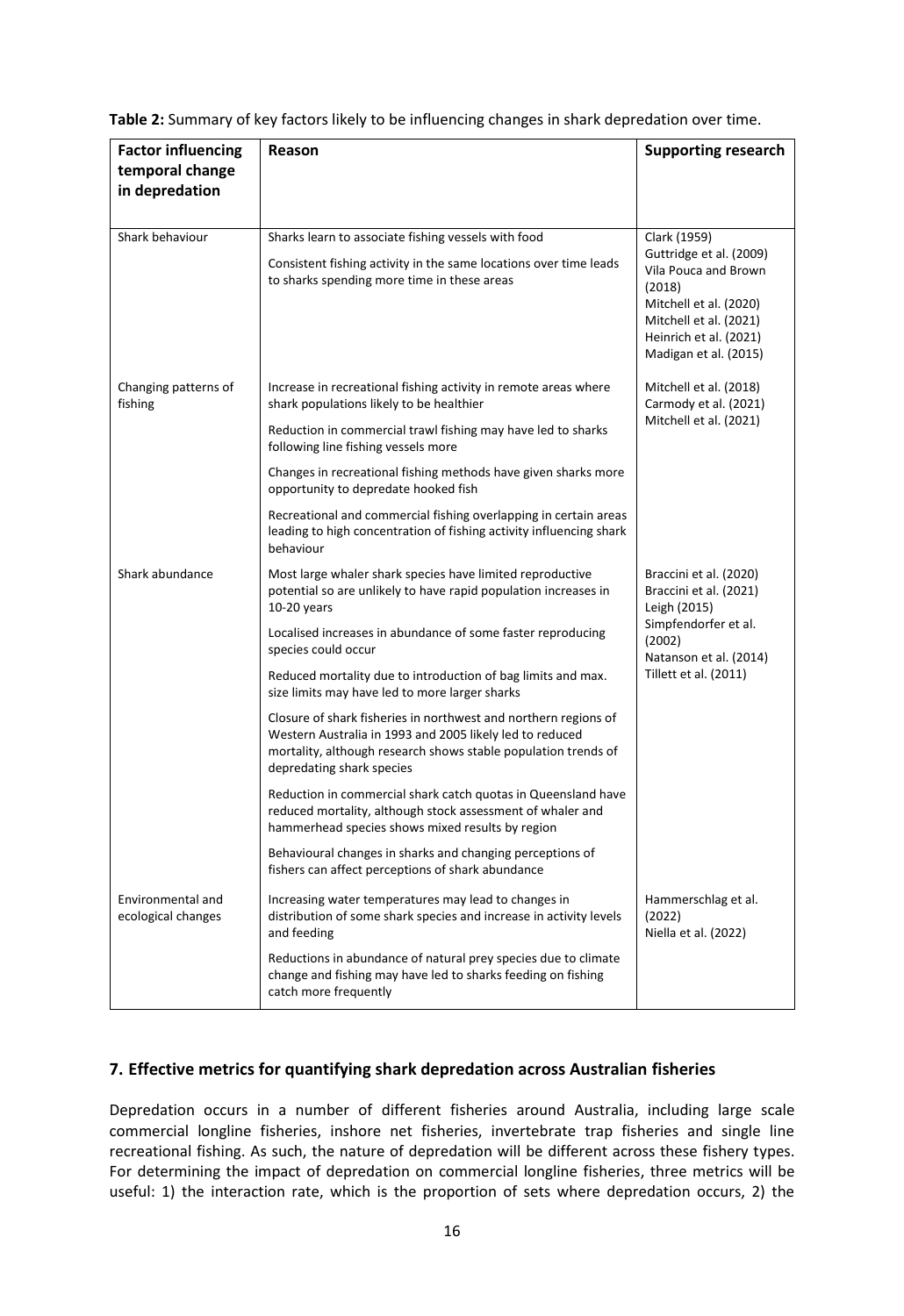depredation rate per unit effort, e.g. number of fish depredated per 1000 hooks and 3) the gross depredation rate, which is the proportion of the total fish hooked that were depredated (Mitchell et al., 2018b; Rabearisoa et al., 2018). For commercial pot fisheries such as the Queensland spanner crab fishery, the depredation rate per unit effort (metric 2) could instead be calculated as the number of crabs depredated per dilly or pot. For net fisheries, only the interaction rate (metric 1) and gross depredation rate (metric 3) would be possible to calculate. For recreational fisheries and commercial fisheries that use small numbers of droplines, the percentage of trips where depredation occurred (metric 1) can be calculated as in Mitchell et al. (2018a), although the gross depredation rate (metric 3) is likely to be more informative. This metric is the most explicit of the three and is widely used across a number of studies (Gilman et al., 2008; MacNeil et al., 2009; Mitchell et al., 2018a; Carmody et al., 2021), as well as being recently incorporated into the stock assessment for Queensland east coast Spanish mackerel (Tanimoto et al., 2021), whereas 1 and 2 are predominantly used in large scale longline fisheries (Gilman et al., 2007b; IOTC, 2007; Rabearisoa et al., 2018). When using metrics 1 and 2 for passive fishing gears like longlines, nets or traps, it is also important to note that some depredation may be cryptic, for example where sharks remove the whole fish from a longline hook or where spanner crabs are pulled off a dilly leaving no remains attached. Also, where branchlines or leaders are found snapped off on longlines, it could be caused by either depredation or sharks taking the bait directly and snapping off the leader. In addition to these main three metrics used, it is also possible to break down shark depredation into greater detail, such as the percentage of certain target species depredated (Kobayashi and Yamaguchi, 1978; Beerkircher et al., 2002), which would be necessary for use in stock assessments, or the proportion of fish that were totally lost, compared to those only partially damaged which may still be marketable (Gilman et al., 2007b). Where possible, metrics need to be tailored to suit the existing performance indicators used to assess a fishery. For example, where catch per unit effort is calculated based on catch per pot/set/day/trip, the depredation rate should reflect this. This information will allow the biological impacts of depredation to be directly accounted for in fisheries assessment and management.

When generating any of these depredation metrics, it is important to ensure they are representative of the whole range of the fishery, because rates of depredation are likely to be highly variable in time and space. This involves averaging the data (i.e. by calculating the mean or median) for metrics 1-3 across a suitably large sample size (which can be determined using power analysis) of trips. For example, Rabearisoa et al. (2018) calculated metrics 1-3 for shark depredation, across 2230 longline sets in the Reunion Island longline fishery, producing values of 27.1% (interaction rate), 1.42 fish depredated per 1000 hooks (depredation per unit effort) and 2% (gross depredation rate), respectively. In Western Australia, Mitchell et al. (2018a) collected data from 248 fishers interviewed at boat ramps, finding an interaction rate of 38.7% trips which experienced depredation in the Ningaloo Marine Park and a mean depredation rate of 13.7% of hooked fish being taken by sharks when averaged across all demersal fishing trips. Overall, it is important that depredation metrics are used in a consistent way across different fisheries and within the same fishery over time, to ensure that robust and comparable data that is suitable for inclusion in stock assessments, is generated.

# <span id="page-19-0"></span>**8. Key data and knowledge gaps for shark depredation research in Australia**

#### <span id="page-19-1"></span>*8.1. Quantifying shark depredation rates*

A range of data and knowledge gaps exist for shark depredation research in Australia. Firstly, there is a lack of quantitative data on depredation rates across most fisheries in Australia, apart from a few studies where depredation has been quantified recently, such as the Western Australia Mackerel Managed Fishery (Carmody et al., 2021), the Eastern Tuna and Billfish longline fishery (Gilman et al., 2008), the Queensland spanner crab fishery (Milburn, 2021) and localised recreational fisheries in Western Australia (Mitchell et al., 2018a). Anecdotal reports from fishers suggest that depredation is widespread in commercial, charter and recreational fishing sectors, across Northern Australia in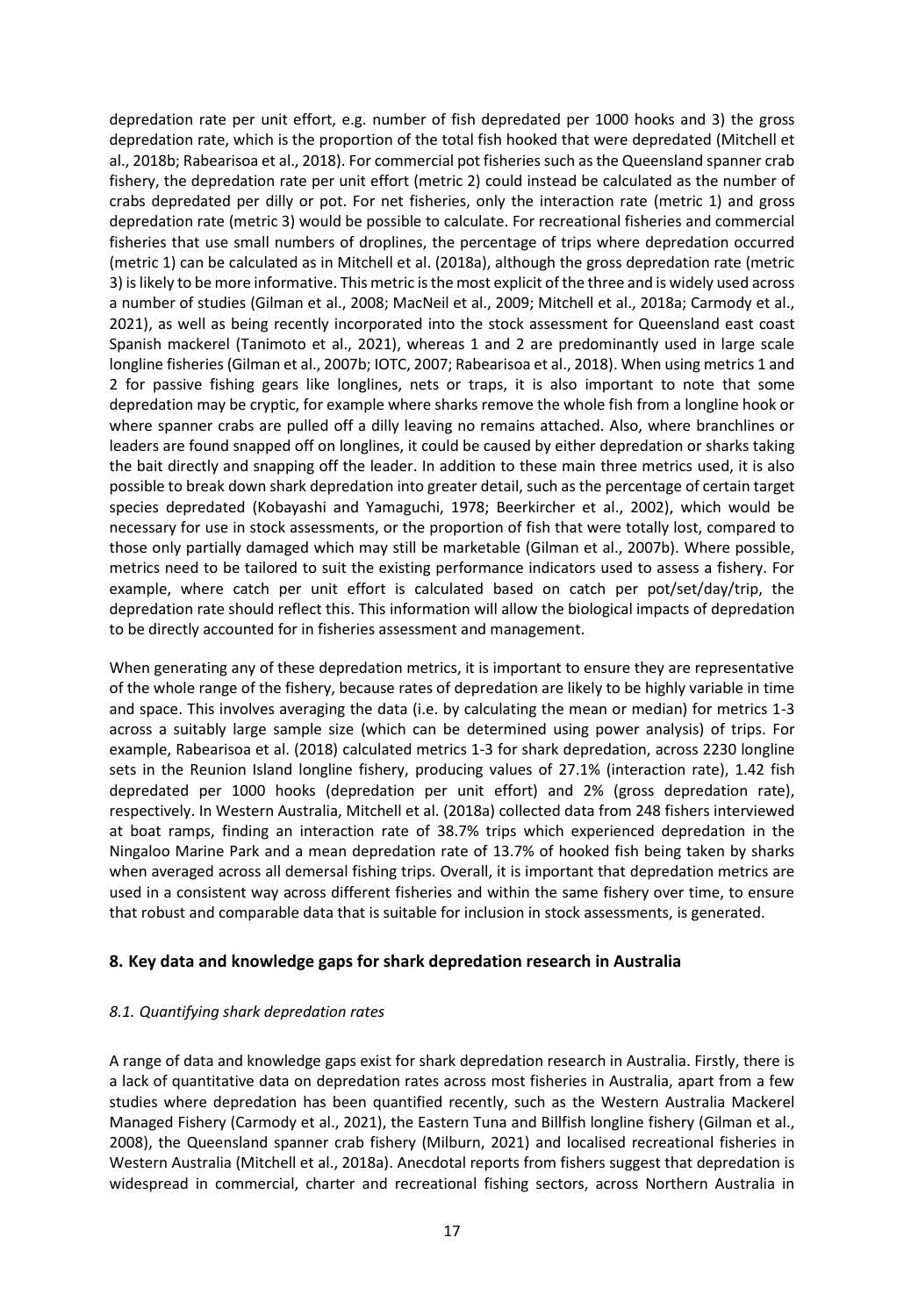particular. Scientific data collection protocols therefore need to be developed to collect quantitative data on depredation rates in these fisheries where there are no existing data, such as the Queensland school and grey mackerel net fishery and the Northern Prawn Trawl Fishery, as a first step to managing the issue. Such data needs to be continuously collected over time, to allow analysis of temporal changes.

# <span id="page-20-0"></span>*8.2. Assessing the influence of environmental factors on shark depredation*

There is currently limited knowledge about how environmental factors may influence shark depredation, apart from in two studies in Western Australia. Mitchell et al. (2018a) found that depth had an important effect, with depredation increasing with depth up to a peak at 60m in the Ningaloo Marine Park, with latitude also found to be important, likely because it was acting as a proxy for habitat type. Also in Western Australia, Carmody et al. (2021) found that time of day was an important variable, with higher depredation occurring around dawn and dusk when sharks were more likely to be actively feeding. Understanding how depredation is influenced by environmental variables is important because it can help to develop targeted strategies for mitigating it. For example, fishers at Lord Howe Island report that depredation is much lower in waters deeper than 100m, as this is beyond the main depth range of the Galapagos sharks responsible for depredation (Mitchell et al., 2021). Investigating how factors such as water temperature, lunar phase and season affect shark depredation will generate greater possibility for fishers to tailor their fishing strategies to reduce it.

# <span id="page-20-1"></span>*8.3. Understanding social and economic impacts*

In addition to the biological impacts of depredation on fish stocks, there is a need to collect data on the economic and social impacts. In particular, it is necessary to understand the financial costs of depredation for commercial fishers, including the cost of lost fishing gear and catch, as well as other operational costs such as increases in fuel use due to having to travel further to avoid sharks and increased time spent on the water. For recreational and charter fisheries, financial costs should also be quantified. This would include the cost of lost fishing gear as well as the broader impacts such as whether fishers have decided to avoid certain areas due to depredation, which could be negatively impacting charter fishing businesses and tourism businesses in regional towns. In line with this, social impacts should be investigated and characterised, such as how depredation is impacting on the enjoyment of recreational fishers.

# <span id="page-20-2"></span>*8.4. Identifying shark species responsible for depredation*

Whilst recent research has begun to identify shark species responsible for depredation in some localised areas in Western Australia (Fotedar et al., 2019; Mitchell et al., 2019) and Queensland (Milburn, 2021; Vardon et al., 2021), there is a need to expand this research to more fisheries to gain a broader understanding of regional differences in the shark species responsible, and whether this includes managed or protected species. Additionally, in some cases sharks may be incorrectly associated with depredation when it is actually large teleosts (such as cods/groupers; Figure 2), rays, dolphins or other taxa responsible (Streich et al., 2018; Milburn, 2021), so research should also determine the extent to which sharks are involved, as there is likely to be substantial variation between fisheries and regions.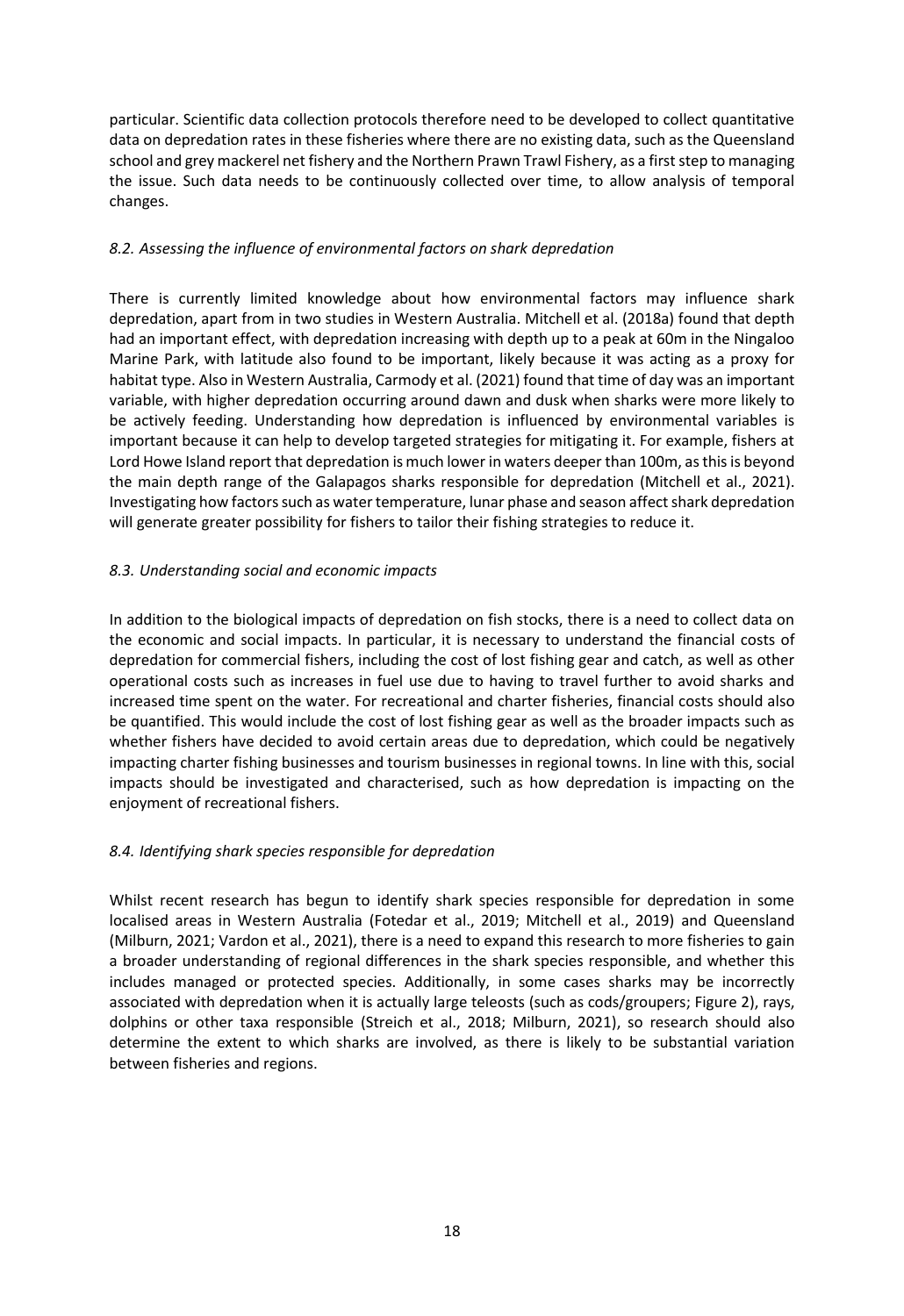

**Figure 2:** A large estuary cod (*Epinephelus coioides*) attempting to depredate a hooked emperor. Credit: Jonathan Mitchell.

#### <span id="page-21-0"></span>*8.5. Quantifying trends in shark abundance*

Many anecdotal reports from fishers suggest that shark populations may be increasing, which could be driving increased depredation. There is a possibility that shark populations have marginally increased in northwest Western Australia and northern Queensland due to the closure of shark fisheries in 1993 and reduction in shark catch quota in 2009, respectively. Yet, as mentioned in section 6, most of the shark species responsible for depredation would not be capable of significant population increases in 10-20 years, due to their slow reproductive rate. There is currently limited scientific data on shark abundance all around Australia, although two studies conducted in Western Australia suggest that populations of some key depredating shark species have been stable for the last 10-20 years and not increasing (Braccini et al., 2020; 2021). In Queensland, the only stock assessment of Carcharhind (whaler) sharks conducted to date showed stable or decreasing trends in population over time in the northern regions of Queensland, but increases in the southern regions (Leigh, 2015). However, there were a number of data limitations in this stock assessment, including lack of discard data from commercial fisheries, gaps in effort data and issues with species identification (Leigh, 2015). Age distribution data was also not available for most of the shark species assessed. The only other recent stock assessments conducted for sharks were for smaller, commercially important species, such as school shark and gummy shark, which are not likely to be responsible for depredation. More research is therefore needed to understand the status of shark populations, particularly across northern Australia and for the key species likely responsible for depredation (listed in sections 2 and 3). As well as large scale regional or state-wide assessments, it is also necessary to conduct studies on shark abundance in localised areas where depredation is found to be more frequent, to identify if changes in shark abundance are an important influencing factor.

#### <span id="page-21-1"></span>*8.6. Investigating ecological effects of shark depredation*

Shark depredation is likely to be having a range of unknown ecological impacts as well as those related to fisheries. For example, sharks that regularly feed on hooked fish in a specific area may have changed their diet compared to when they relied on natural predation only. Depredation provides sharks with opportunities to feed on fish species that they may not necessarily be able to prey on naturally, for example fish that are large, agile and fast swimming, e.g. tuna and Spanish mackerel. Because they are injured and struggling when hooked, these fish become an easy target compared to if the shark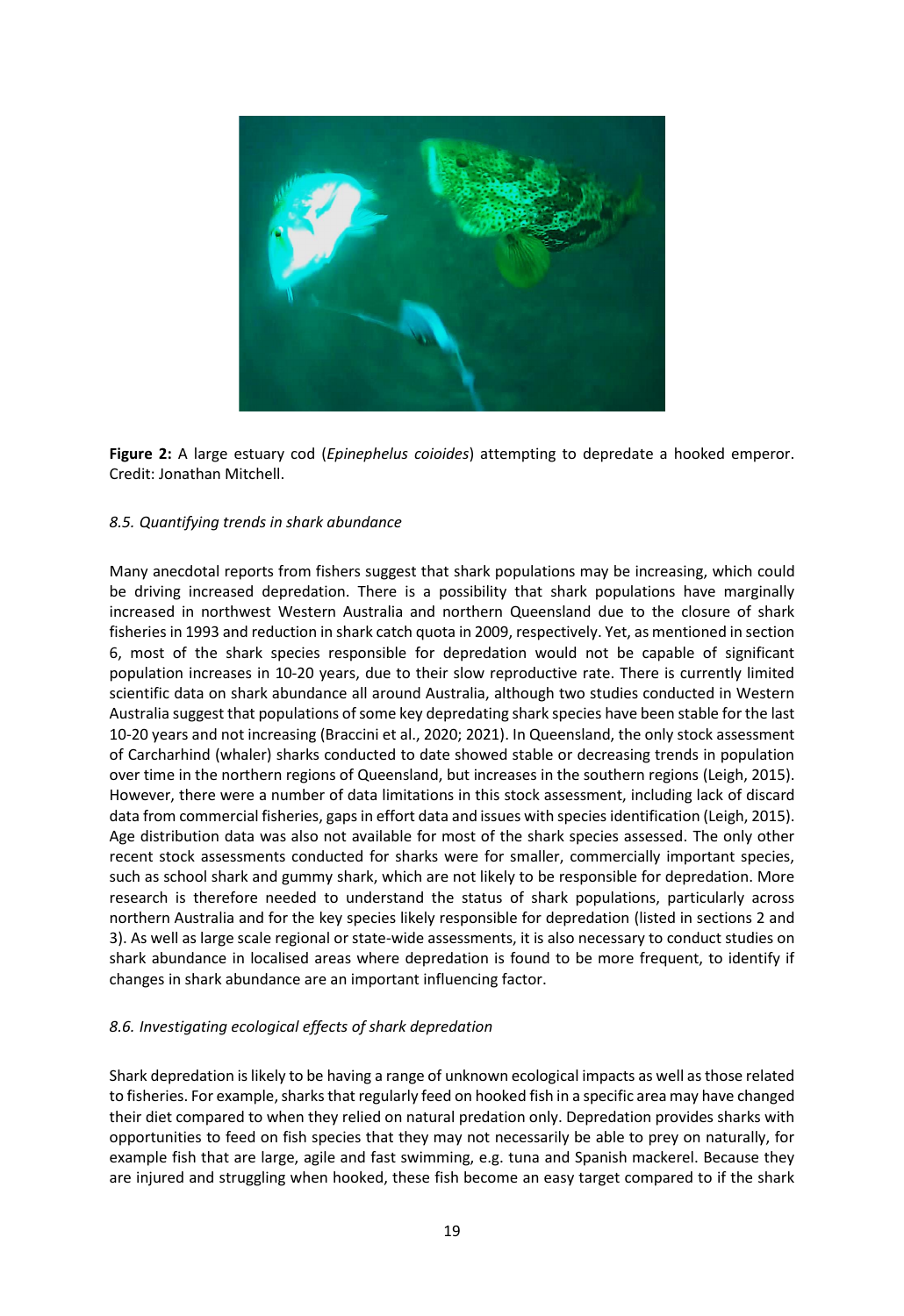was to pursue and try to catch them naturally. Indeed, Madigan et al. (2015) reported that oceanic whitetip sharks feed predominantly on large pelagic teleosts, likely depredated from game fishers, when they are in The Bahamas, as opposed to squid in other parts of their distribution. This access to improved feeding opportunities may therefore increase the fitness, growth rate and reproductive potential of an individual shark, depending on how frequently the food source is available. However, the availability of hooked fish to feed on may also lead to more competition amongst sharks and increased aggression, leading to injuries. If depredation provides a regular enough food source to markedly change the diet of the sharks then it could also lead to knock-on effects on the food web, releasing certain prey species from predation pressure whilst leading to higher mortality for others. This concept has yet to be investigated in the case of shark depredation, however a study by Clavareau et al. (2020) was the first to attempt this for cetacean depredation, using an Ecopath trophic model. This study found that depredation of toothfish by orcas and sperm whales had cascading negative effects on other taxa in the food web but had positive effects on natural prey of these cetaceans, such as cephalopods, due to a release from predation pressure (Clavareau et al., 2020). However, this form of modelling is highly complex and there are many uncertainties associated with it, such as the extent to which depredation contributes to the daily energy requirements of the predator and how consistently this source of food is available over a seasonal basis. Nonetheless, this study highlighted the wide-ranging impacts depredation can have, beyond just the human dimensions of fisheries. It is therefore recommended that similar studies are undertaken for shark depredation, to generate a greater understanding how depredation can influence the diet of sharks and the dynamics of interrelated food webs.

#### <span id="page-22-0"></span>*8.7. Shark movement patterns and behaviour*

There is growing evidence to show that sharks are able to rapidly learn to take advantage of new food sources (Heinrich et al., 2021) and associate the presence of fishing vessels with the availability of hooked fish to feed on (Mitchell et al., 2020). This may lead to changes in the movement patterns and residency of sharks, where they increase the time spent in locations where fishing is occurring regularly, as reported at Lord Howe Island (Mitchell et al., 2021) and is analogous to provisioning effects seen elsewhere, for example bull sharks fed for ecotourism in Fiji (Brunnschweiler and Baensch, 2011; Brunnschweiler et al., 2018). However, further research is needed to generate a greater understanding of how depredation may be influencing behaviour and movement patterns of different species of sharks that are responsible for depredation. In some cases, depredation may be an opportunistic behaviour and represent only an infrequent supplement to the diet of individual sharks, whereas in other circumstances where the sharks are highly resident in areas where fishing is occurring frequently, it may provide a substantial portion of their diet.

#### <span id="page-22-1"></span>*8.8. Developing mitigation approaches for shark depredation*

Another key research gap is how to mitigate depredation. Recent studies have begun to investigate this question by testing devices to physically protect the catch (Goetz et al., 2011; Rabearisoa et al., 2012; Hamer et al., 2015), as well as shark deterrents (Coulson et al., in prep) and working with fishers to identify practical mitigation measures that are already being trialled, such as changing fishing gear and spatial patterns of fishing effort and diversifying target species (Mitchell et al., 2021; Coulson et al., in review). Gilman et al. (2007b) also collected detailed information on fishing method adaptations used by commercial longline fishers to reduce depredation. There is a need to expand this research to more fisheries that are suffering from shark depredation in Australia, to identify potential mitigation measures that may be suitable for use.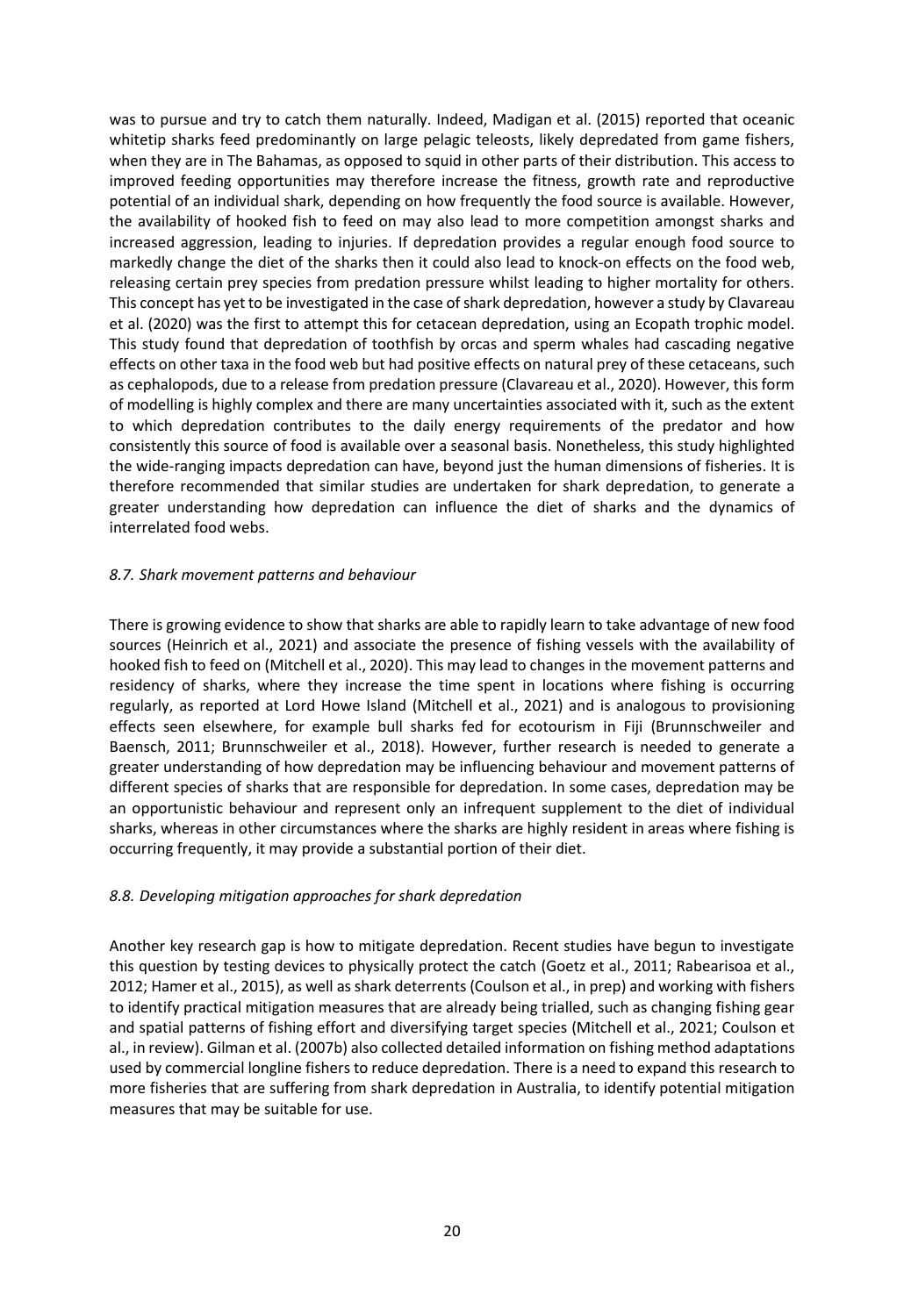# <span id="page-23-0"></span>**9. Approaches for addressing key research gaps for shark depredation in Australia**

# <span id="page-23-1"></span>*9.1. Quantifying shark depredation rates*

To address the current data gap for the lack of quantitative data on shark depredation rates, a range of methods can be used. This can take the form of adding fields to logbooks for commercial and charter fishers, similar to that used in the Western Australia Mackerel Managed Fishery (Carmody et al., 2021), or having dedicated onboard observers to collect data on a subset of fishing trips. Conducting fishery independent surveys to quantify depredation, similar to the Alaska sablefish fishery (Hanselman et al., 2018a), can also provide a reliable source of data. For recreational fisheries, adding questions to boat ramp survey forms to capture depredation can be one method, as well as using other survey tools. Phone and online surveys in Western Australia have demonstrated the ability to collect data on depredation rates, although these can be affected by recall and avidity biases (Ryan et al., 2019, Coulson et al., in review). Phone apps can also be used for recreational and charter fishers to report depredation and these are currently being trialled in Queensland. The use of structured face to face interviews and workshops with fishers can also generate important historical data and background context on depredation (Hoel et al., 2021; Iwane et al., 2021), in addition to content analysis (Buckley et al., 2017), for example reviewing newspaper articles, fishing logs and other historical sources of information to provide an assessment of the prevalence of depredation over time. Social media may also provide useful information on species depredated, spatial variation and changes over time, in recent years. Once these data collection protocols are adopted, detailed analyses can be conducted to investigate the spatial and temporal occurrence of depredation across fisheries. Depredation rate data can also be incorporated into stock assessment models, similar to the approach used by Tanimoto et al. (2021) for the Queensland east coast Spanish mackerel stock assessment.

#### <span id="page-23-2"></span>*9.2. Assessing the influence of environmental factors on shark depredation*

To investigate how environmental factors affect depredation rates, data needs to be collected during the fishing session, or retrospectively. Some variables such as depth and time of day may be captured in logbooks for commercial and charter fishers, but other variables such as water temperature, productivity and lunar phase may not. Data for these variables can be accessed and downloaded retrospectively from publicly accessible portals such as the Australian Ocean Data Network (AODN; portal.aodn.org.au), which has a wide array of datasets for environmental variables, which are collected from satellites, ships and buoys. These data can then be downloaded for the date ranges that match the depredation data collected. Statistical modelling approaches can then be used to conduct a detailed analysis of how these factors may influence shark depredation rates, similar to methods used by Mitchell et al. (2018a) and Carmody et al. (2021).

#### <span id="page-23-3"></span>*9.3. Understanding social and economic impacts*

To assess socio-economic impacts of depredation, logbook and survey instruments could also be used, where fishers would be able to record costs attributed to different categories, such as fishing gear, target species loss/damage, fuel costs, time on the water and others. These surveys should aim to collect data from a subset of fishers over an extended period, to capture changes in financial impacts over time. Interviews and workshops that include both structured questions as well as round table discussion sessions can provide an effective forum for fishers to explain socio-economic impacts of depredation in more detail, whilst providing contextual information on their fishery more broadly. This approach was used by Iwane et al. (2021) to conduct an in-depth assessment of fisher-shark interactions in Hawaii, so this study can provide important learnings for future work in this space.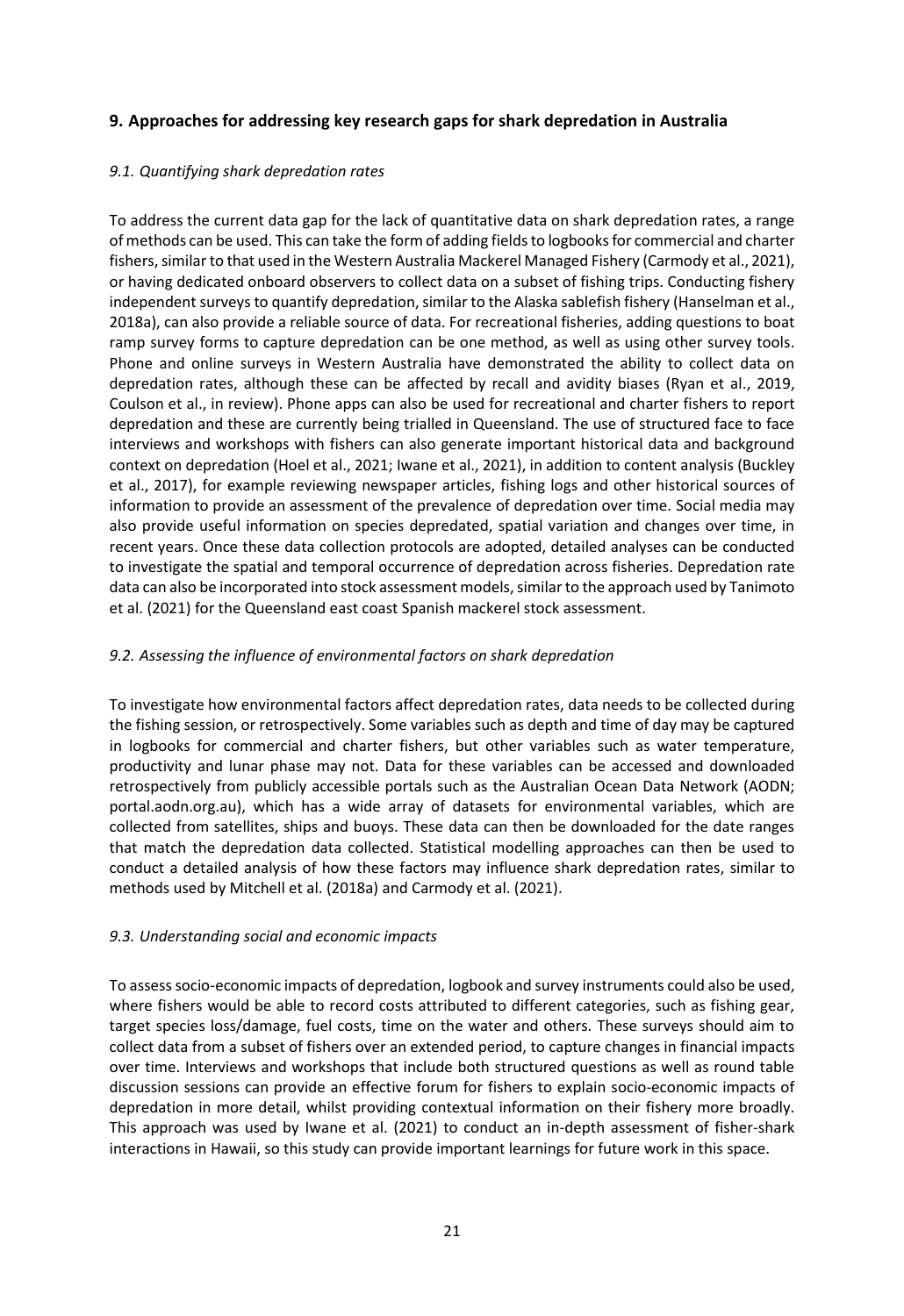#### <span id="page-24-0"></span>*9.4. Identifying shark species responsible for depredation*

Recent research has used both underwater video cameras (O'Shea et al., 2015; Mitchell et al., 2019; Drymon et al., 2020; Milburn, 2021) and genetic approaches (Drymon et al., 2019; Fotedar et al., 2019; Vardon et al., 2021) to identify shark species responsible for depredation. It is recommended that further research is undertaken using these methods in a greater range of fisheries, which will provide a broader assessment of the predators responsible for depredation in different fisheries. These methods have certain advantages and disadvantages which can limit their effectiveness. For example, underwater video relies on relatively good underwater visibility, while identification of species, especially Carcharhinid (whaler) sharks, can be difficult due to the movement of the camera mounted on the fishing line. However, video has the benefit of being able to provide a range of information on shark behaviour and other forms of interaction with fishing gear, which genetic approaches cannot. In addition to line mounted cameras, 360-degree cameras should also be utilised for observation of depredation events, as they can provide a more detailed insight into the behaviour of sharks in the vicinity of the fishing vessel. Camera based methods also enable identification of the fish depredated, which is useful when no remains of the fish are retrieved (Figure 2). Genetic identification can be costly and requires specialist laboratory protocols, and collection and storage of samples needs to be conducted carefully to achieve high identification success. Nonetheless, it can produce higher identification success than visual identification from video, as demonstrated by the 100% success rate reported by Fotedar et al. (2019). To optimise the success of sampling, swabs should be taken from depredated fish as soon as they are retrieved to the boat, particularly around the teeth marks on the fish. Additionally, primers that amplify the mitochondrial shark DNA NADH dehydrogenase two (ND2) and four (ND4) genes should be used to increase the chance of identifying closely related shark species (Vardon et al., 2021). A detailed discussion of the best practice methods for using video cameras and genetics to identify depredating sharks is provided in Mitchell et al. (in review), so this study should be referred to by researchers looking to investigate this data gap in future.

#### <span id="page-24-1"></span>*9.5. Quantifying trends in shark abundance*

To generate data on shark abundance, baited camera surveys are one non-invasive approach that can be used. These surveys involve deploying a baited camera for up to 1 hour to record the species and size of sharks attracted into the field of view. A large global program of baited camera surveys known as Global FinPrint was initiated in 2015, which has now collected data on relative shark abundance from 58 countries worldwide, including 96 sites across Australia (globalfinprint.org) (MacNeil et al., 2020). This data can be used as a baseline for sites which had no shark abundance data previously. Future baited camera studies should then be conducted at the same sites and using the same methodology, to assess how abundance changes over time. This approach will be valuable for assessing abundance at localised sites and at a larger, regional level. Traditional fisheries stock assessments should also be conducted across northern Australia for key Carcharhinid species likely to be responsible for depredation, building on the approach used by Leigh (2015). To address key limitations of this past assessment in Queensland, efforts should be made to collect more detailed data on fishing effort, including net depth and technology used, as well as data on shark discards, to enable more robust catch rate analyses. Fishery observer programs(including both onboard observers and electronic monitoring) should also be expanded to collect more reliable data, particularly for shark species identification. Such data collection protocols should be implemented and maintained across long timescales to enable analysis of changes over time, in relation to fishing pressure and environmental variables. This would allow a robust, scientific assessment of whether increasing shark populations are an important factor influencing the occurrence of depredation.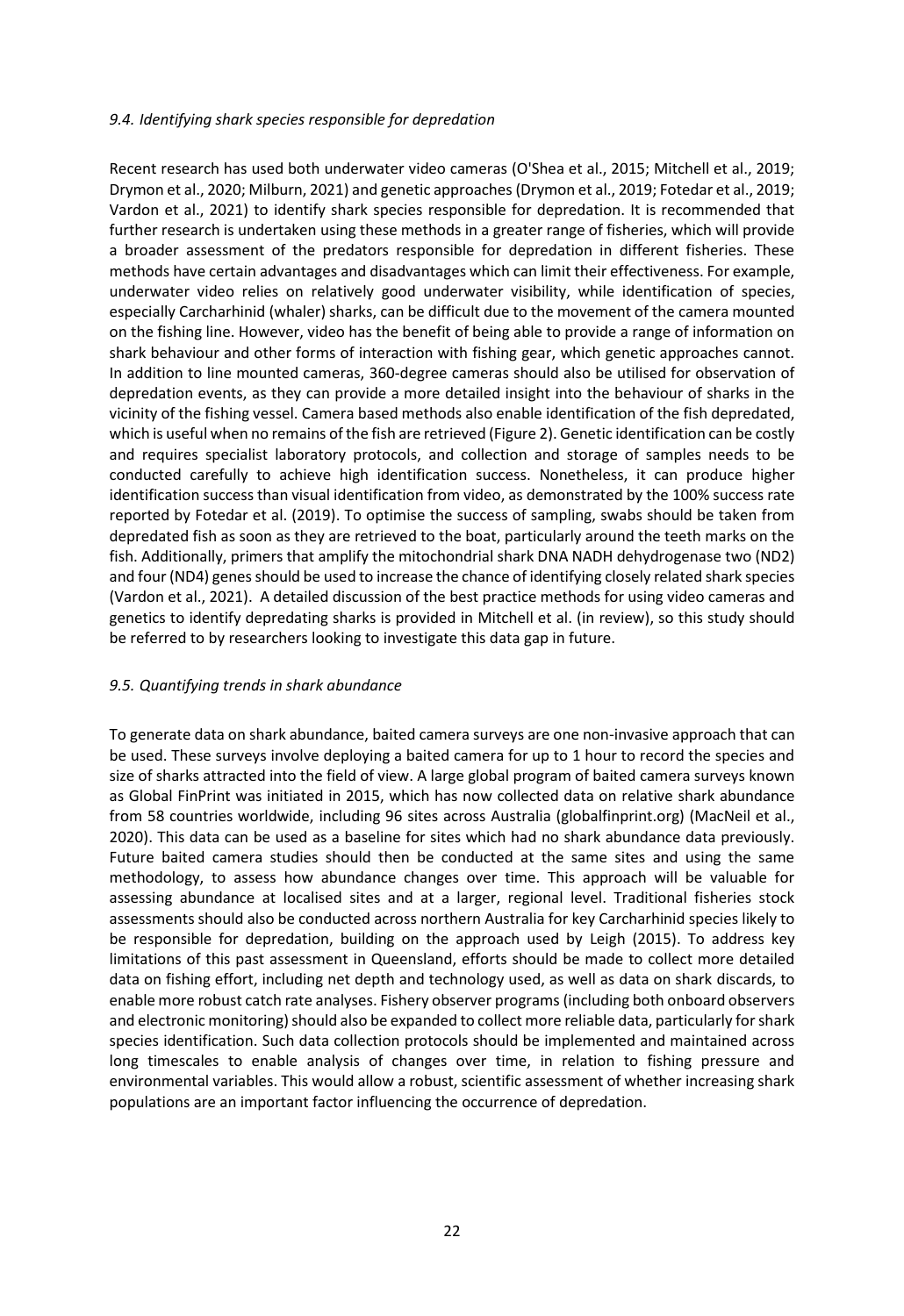#### <span id="page-25-0"></span>*9.6. Investigating ecological effects of shark depredation*

To investigate potential ecological effects of depredation, research should aim to learn more about the diet of shark species responsible for depredation. In particular, it is necessary to determine the extent to which the daily energy ration of sharks is made up from fish that were naturally predated upon versus those depredated. Stable isotope analysis can provide insights into this question by identifying the food sources of sharks. Madigan et al. (2015) used stable isotope analysis to show that the diet of oceanic whitetip sharks is markedly different on a seasonal basis when they are in The Bahamas, which may be driven by their depredating teleost fish hooked by gamefishers. Once the diet of depredating shark species is known, along with the depredation rate in a particular fishery, it is then possible to create an Ecopath model similar to that generated by Clavareau et al. (2020), to explore the wider ecosystem level effects of shark depredation on natural prey species, other predators and the fishery.

#### <span id="page-25-1"></span>*9.7. Shark movement patterns and behaviour*

To learn more about how depredation may be altering the behaviour and movement patterns of sharks, one approach is to use a combination of shark movement data generated from satellite or acoustic tagging and fishing vessel movement data from Vessel Monitoring Systems (VMS). This enables detailed investigation of how shark movements and fishing activity overlap in time and space. For example, it can enable identification of 'hotspot' areas where shark and fishing vessels overlap most frequently, with this information then being communicated to fishers to help them make more informed choices about where to fish to avoid these 'hotspots'. Mitchell et al. (2021) demonstrated the potential for this approach in a small-scale charter fishery at Lord Howe Island, finding that areas of higher fishing activity also had greater presence of tagged sharks, especially at a site where fish waste was regularly dumped. Another approach to investigate this overlap is by using underwater acoustic recorders to detect the presence of vessels from engine noise at a given site, and then compare this to the presence of tagged sharks. This method was used by Rider et al. (2021) to investigate whether sharks were affected by the presence of boat traffic in Florida waterways. When using either of these approaches, it can be possible to identify differences in behaviour and movement that may be related to the availability of food from depredation. For example, it would be expected that sharks that have learnt to feed on hooked fish may have higher residency in an area where fishing is happening regularly and that they would primarily reside there during the day, when fishing was occurring, then move away at night. Tagging data can also provide information about the depth of the sharks, such as whether they are moving up in the water column rapidly, which could indicate when they are pursuing a hooked fish being retrieved to a boat.

#### <span id="page-25-2"></span>*9.8. Developing mitigation approaches for shark depredation*

Developing effective mitigation measures for shark depredation is a vital research goal. A key approach to doing this will be to set up face-to-face workshops between stakeholders to discuss a range of approaches that can be implemented. Collective discussions with fishers can help to collate information about potential strategies that have already been tested by fishers in the field, so that these methods can be further fine-tuned or trialled by fishers in other locations and fisheries. If certain methods are found to be successful, then educational material such as leaflets and posters can be developed to communicate these techniques to a wider audience, for example by distributing them at fishing tackle shops and on social media. This approach is already being undertaken in Western Australia and at Lord Howe Island, where fishers have been surveyed to collect information on any mitigation methods they have used in the past (Mitchell et al., 2021, Coulson et al., in review).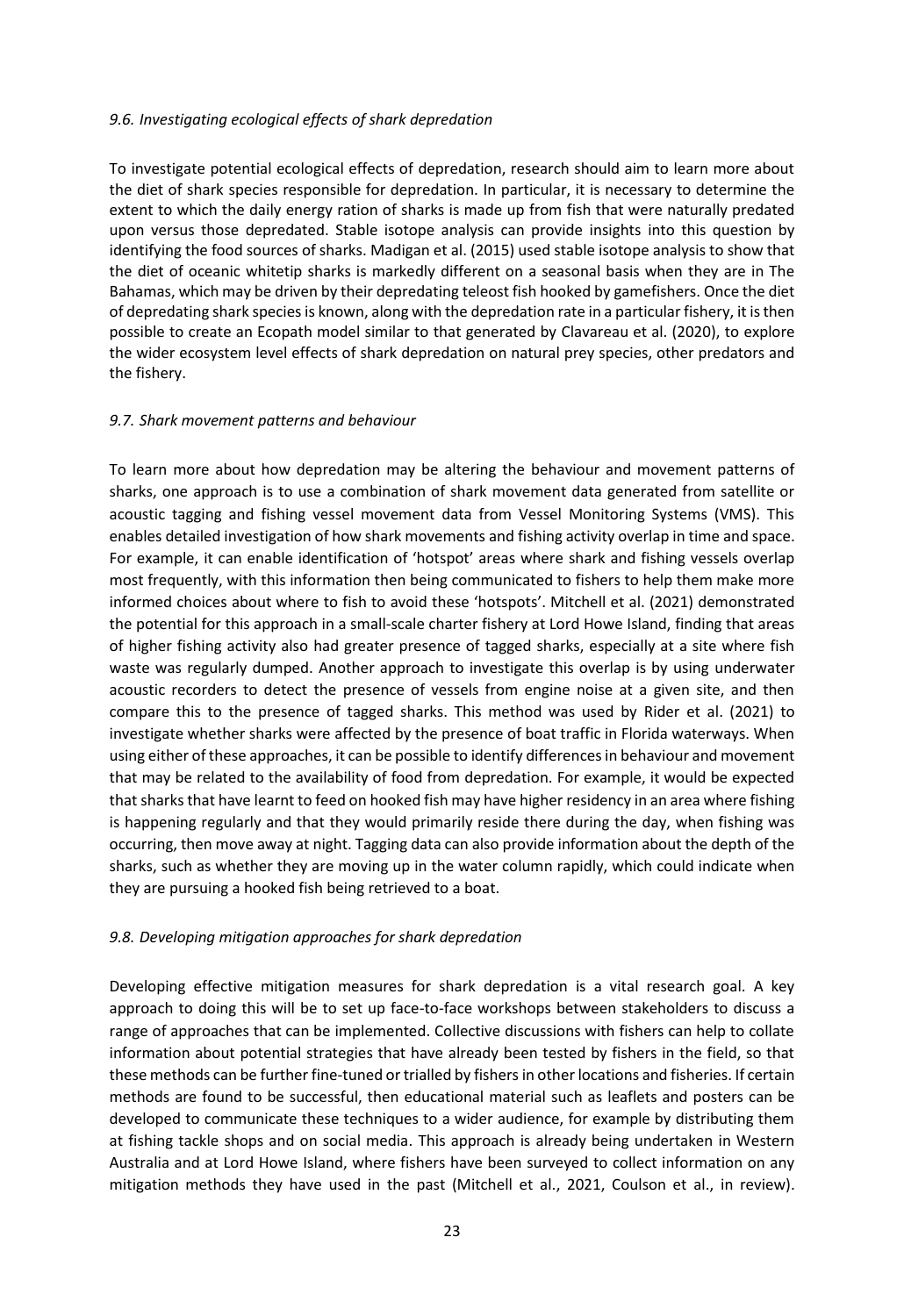Likewise, in Queensland, workshops have been conducted with fishers to learn more about how depredation is affecting them and whether they currently use any methods to mitigate it (Hoel et al., 2021). A study by Iwane et al. (2021) in Hawaii provides useful detail about how these workshops can be organised and implemented to achieve successful outcomes for both fishers and managers.

Physical protection devices designed to protect a hooked fish from being taken by a shark, have been trialled in longline fisheries in an attempt to reduce loss of catch to depredation (Moreno et al., 2008; Goetz et al., 2011; Rabearisoa et al., 2012; Hamer et al., 2015). A few different forms of these devices have been tested, including 'chain' and 'cage' devices, which are triggered by the tension of a fish getting hooked on a longline and drop down to cover the fish (Hamer et al., 2015) and an 'umbrella and stones' device, which also works in a similar way (Figure 3) (Goetz et al., 2011). The 'chain' and 'cage' devices were tested in longline fisheries in Australia and Fiji and resulted in significantly lower depredation of catch compared to control lines, although the sample size of testing was relatively small (only 27 depredation events occurred, 24 of which on control lines) (Hamer et al., 2015). These devices had a net positive impact on target species catch rate, due to lower depredation, although they did reduce cost-efficiency because they required an extra crew member to deploy them (Hamer et al., 2015). The 'umbrella and stones' device restricted depredation rates and was highly effective at reducing seabird bycatch, however it also led to lower catch rates of target species (Goetz et al., 2011). Earlier research in the Chilean Patagonian toothfish fishery tested a 'net sleeve' deterrent, which was highly effective at reducing seabird bycatch and led to decreases in toothed whale depredation from 5% to 0.4% (Moreno et al., 2008). However, the 'sock' and 'spider' devices tested by Rabearisoa et al. (2012) proved to be less effective and reduced operational efficiency due to causing tangles in the lines and increasing the time required for setting and hauling the longline. Thus overall, testing of physical protection devices has produced mix results to date. Yet, the principle of such devices remains sound and further work to develop and test new devices is recommended, for a range of different fishing gears in Australia. These devices would need to be easy to deploy, cost effective and practical for fishers to use and extensive testing during real-world fishing settings needs to be conducted to assess their viability. Working closely with fishers will enable their feedback to be incorporated and the devices to be modified and optimised as necessary to ensure that they can meet fishers' needs.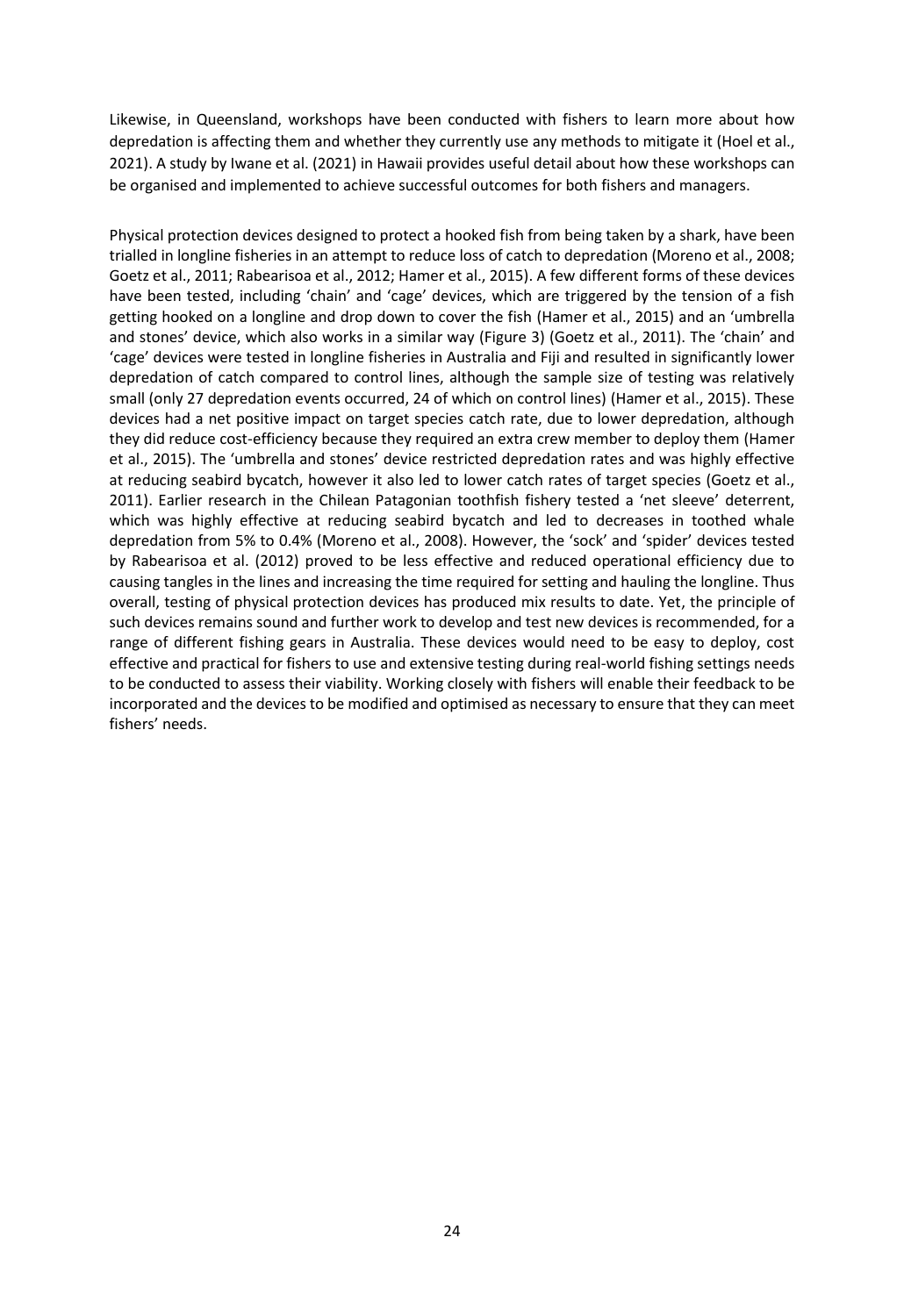

**Figure 3:** Diagram of the 'umbrella and stones' physical protection device developed to mitigate sperm whale depredation and seabird bycatch in bottom longline fisheries in the Southwest Atlantic. Figure taken from Goetz et al. (2011).

Testing shark deterrents is another approach that should be pursued to determine whether they can provide benefit in terms of reducing depredation rates. This includes shark deterrents, which work in a similar way to those used to protect surfers and divers (i.e. devices such as the OceanGuardian SharkShield). To objectively test deterrent products, such as the electrical OceanGuardian FISH01 (Figure 4) and the magnetic SharkBanz Sentry, both of which have been designed for reducing depredation, it is necessary to develop a robust experimental design. This will involve determining what sample size is needed to detect whether the device is effective or not, which will need to factor in the level of statistical power required, what the current level of shark depredation is and what amount of reduction in depredation would be considered a success. In addition to this, the number of sampling sites needs to be carefully considered to ensure that enough replication can be conducted, allowing for control deployments (where devices are turned off) and making sure that there is enough distance between sites to prevent the same sharks being encountered, knowing that sharks will likely follow the vessel. The fishing methods used, such as the number of lines in the water, bait used, hook and leader type, length of fishing session, should all be controlled as much as possible to remove any unwanted variation. The first testing of deterrent devices was recently conducted in Western Australia by Coulson et al. (in prep), with the results indicating that the presence of a deterrent did not significantly reduce depredation probability for a given fishing session, but they were effective at reducing the overall proportion of fish depredated by sharks and the time taken for depredation to occur. However, due to difficulties achieving the necessary sample size, it was not possible to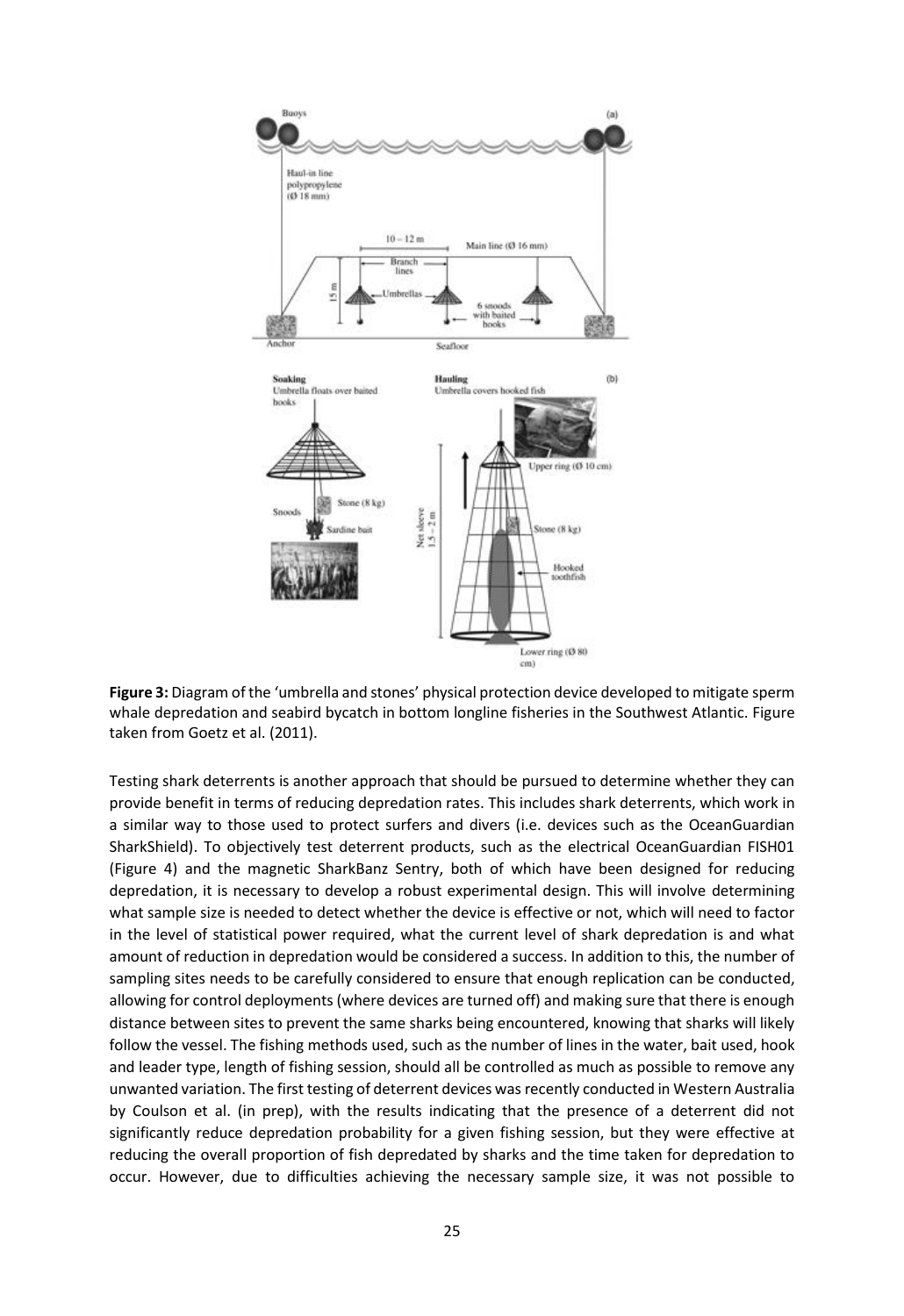determine the effects of each of the three deterrents tested on an individual level, only at the collective level of deterrent deployed versus no deterrent deployed (P. Coulson, pers. comm.). Generating enough data was difficult because there were many instances where not enough fish were caught at a given sampling site and/or sharks were not present or did not depredate on hooked fish (P. Coulson, pers. comm.). This highlights the difficulty in generating a large enough dataset from deterrent testing and underscores the need for careful consideration of sampling locations by researchers looking to conduct future testing.



**Figure 4:** Diagram of the OceanGuardian FISH01 device designed to reduce shark depredation. Credit: OceanGuardian.

| Data/knowledge gap                                                                     | Method of addressing gap                                                                                                                                                                                                                                                                                                                                                     | <b>Example research from</b><br>other countries                                                                                                                                                                                                 |
|----------------------------------------------------------------------------------------|------------------------------------------------------------------------------------------------------------------------------------------------------------------------------------------------------------------------------------------------------------------------------------------------------------------------------------------------------------------------------|-------------------------------------------------------------------------------------------------------------------------------------------------------------------------------------------------------------------------------------------------|
| Lack of quantitative data on shark<br>depredation rates across Australian<br>fisheries | Implement logbook data collection fields for<br>commercial fisheries<br>Use onboard observers/electronic<br>monitoring to collect data<br>Fishery independent surveys<br>Survey tools for quantifying depredation in<br>recreational fisheries<br>Phone apps<br>Interviews and workshops<br>Historical content analysis<br>Incorporate depredation into stock<br>assessments | Carmody et al. (2021)<br>Gilman et al. (2007)<br><b>IOTC (2007)</b><br>Hanselman et al. (2018a)<br>Mitchell et al. (2018)<br>Ryan et al. (2019)<br>Hoel et al. (2021)<br>Iwane et al. (2021)<br>Buckley et al. (2017)<br>Tanimoto et al. (2021) |

**Table 3:** Summary table of key data and knowledge gaps for shark depredation and methods for addressing them.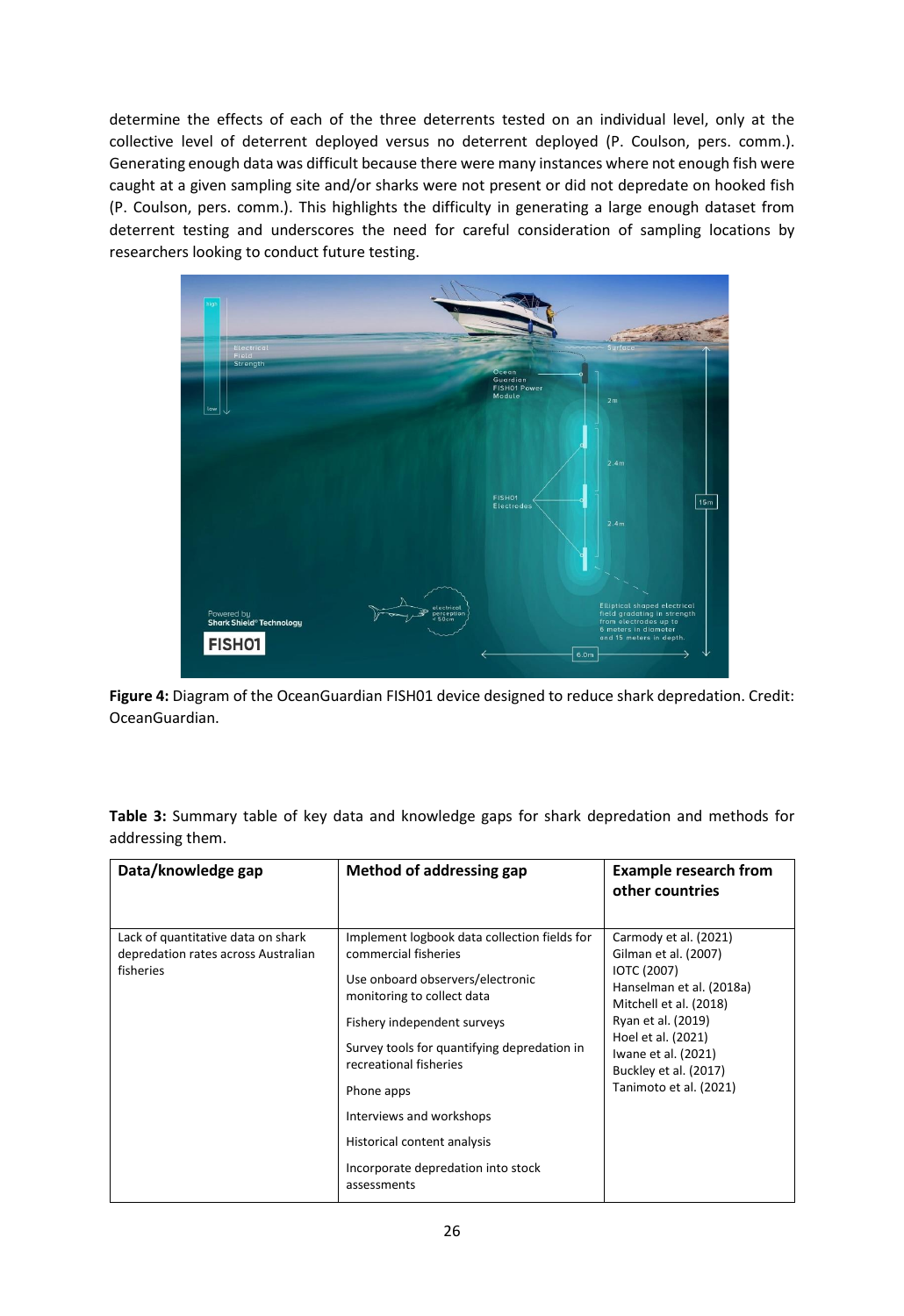| Limited understanding of how<br>environmental factors influence shark                         | Collect data on environmental variables in<br>logbooks                                                                               | Mitchell et al. (2018a)<br>Carmody et al. (2021)                             |
|-----------------------------------------------------------------------------------------------|--------------------------------------------------------------------------------------------------------------------------------------|------------------------------------------------------------------------------|
| depredation                                                                                   | Download environmental datasets from<br>public databases e.g. AODN                                                                   |                                                                              |
|                                                                                               | Use statistical modelling approaches to<br>determine the influence of environmental<br>variables on depredation rates                |                                                                              |
| Minimal data on socio-economic<br>impacts of shark depredation                                | Record data on economic impacts in<br>logbooks                                                                                       | Carmody et al. (2021)<br>Hoel et al. (2021)<br>Iwane et al. (2021)           |
|                                                                                               | Surveys of fishers                                                                                                                   | Sexton et al. (2020)                                                         |
|                                                                                               | Interviews and workshops                                                                                                             |                                                                              |
| Shark species responsible for<br>depredation are unknown in many                              | Use underwater video cameras mounted on<br>fishing lines                                                                             | Mitchell et al. (2019)<br>Streich et al. (2018)                              |
| fisheries                                                                                     | 360 degree cameras                                                                                                                   | Milburn et al. (2021)<br>Drymon et al. (2020)                                |
|                                                                                               | GoPro cameras mounted in fishing<br>pots/traps                                                                                       | Fotedar et al. (2019)<br>Drymon et al. (2019)                                |
|                                                                                               | Collect swabs from depredated fish for<br>genetic analysis, with appropriate primers to<br>distinguish closely related shark species | Vardon et al. (2021)                                                         |
| Lack of reliable, long-term data on<br>shark abundance trends                                 | Baited camera surveys of shark abundance<br>in localised areas, repeated over time                                                   | Macneil et al. (2020)<br>Leigh (2015)                                        |
|                                                                                               | Conduct stock assessments of key<br>depredating shark species                                                                        |                                                                              |
|                                                                                               | Fishery observer programs to collect more<br>reliable data on shark catch in commercial<br>fisheries                                 |                                                                              |
| Very limited understanding of how<br>depredation influences shark diet                        | Stable isotope analysis of depredating shark<br>species                                                                              | Madigan et al. (2015)                                                        |
| Ecological effects of depredation on<br>food webs are unknown                                 | Conduct food web modelling using Ecopath                                                                                             | Clavareau et al. (2020)                                                      |
| Limited data on how shark<br>depredation influences the<br>movement patterns and behaviour of | Satellite and/or acoustic tagging of sharks to<br>learn about movement patterns and<br>behaviour                                     | Mitchell et al. (2021)<br>Rider et al. (2021)                                |
| sharks                                                                                        | Vessel tracking and underwater sound<br>recorders to learn about fishing vessel<br>activity and presence                             |                                                                              |
| Minimal research conducted on<br>testing of mitigation methods for                            | Stakeholder workshops to identify<br>mitigation measures already used by fishers                                                     | Hoel et al. (2021)<br>Iwane et al. (2021)                                    |
| depredation, e.g. changes in fishing<br>methods, testing of shark deterrents                  | Dissemination of educational material about<br>techniques for mitigating depredation                                                 | Mitchell et al. (2021)<br>Coulson et al. (in review)<br>Moreno et al. (2008) |
|                                                                                               | Testing of physical protection devices to<br>stop sharks accessing catch                                                             | Goetz et al. (2011)<br>Rabearisoa et al. (2012)<br>Hamer et al. (2015)       |
|                                                                                               | Testing of shark deterrent devices                                                                                                   | Coulson et al. (in prep)                                                     |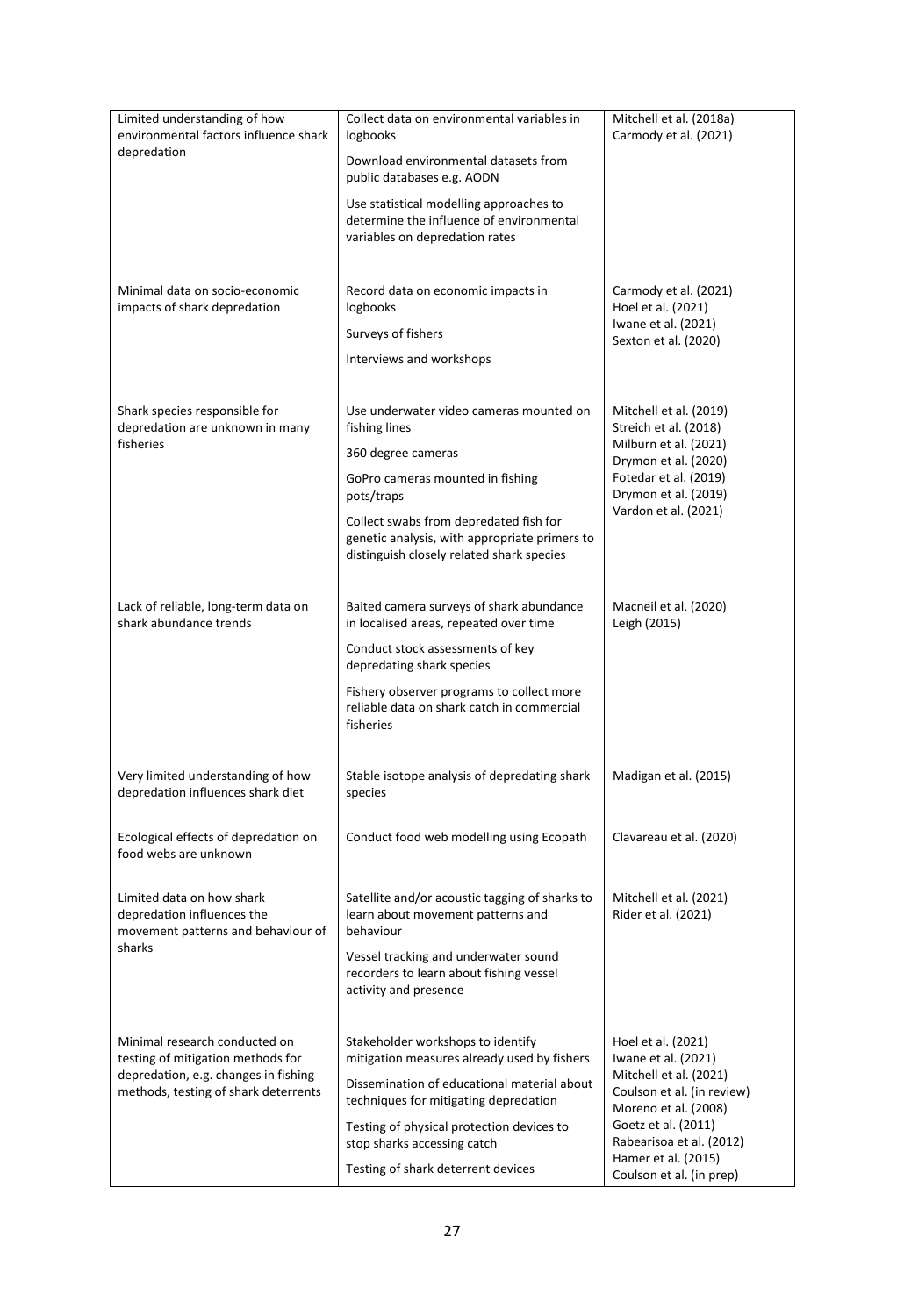# <span id="page-30-0"></span>**10. Is shark depredation causing intersectoral conflict in Australia?**

Shark depredation is a topical and emotive issue in Australia and other locations around the world, because it affects a wide range of stakeholders who often have conflicting viewpoints on the issue. One of the most substantial conflicts occurs due to some fishers calling for sharks to be culled and/or commercial shark fisheries to be expanded (Mercer, 2015; Kagi, 2016), which some stakeholders supporting shark conservation are against. Awareness of shark conservation has increased substantially in recent decades due to research documenting the plight of sharks, with some species reported to have declined by as much as 95% (Robbins et al., 2006; Ferretti et al., 2010; Pacoureau et al., 2021), as well as high-profile documentaries such as 'SharkWater' exposing the global threat to sharks from international trade. This increase in shark conservation messaging has likely led to reduced marketability of sharks in Australia, as highlighted by some major supermarkets no longer selling shark products over the last 10-20 years. However, when communicating the results of shark abundance studies, such as Pacoureau et al. (2021), it is important to recognise that these trends are on a global scale, whereas shark populations in Australia may be in a healthier state, in general, due to better fisheries management and lower historical fishing pressure. Appropriate context therefore needs to be provided when disseminating these results to the wider public.

A recent example of conflict between sectors was in Western Australia, where Recfishwest made a recommendation to the Western Australia Department of Primary Industries and Regional Development to increase commercial fishing of sharks, which was met with concern from a number of environmental NGOs such as the Australian Marine Conservation Society and Sea Shepherd (Murphy, 2021). There have been numerous other media articles about fishers calling for increases in commercial shark fishing or the introduction of culling to manage shark populations (Mercer, 2015; Kagi, 2016; Daily Mercury, 2018), and this will likely continue whilst depredation impacts fisheries. For fisheries managers, managing this conflict is a difficult prospect due to the strongly polarised views of both groups. This further highlights the need for development and implementation of depredation mitigation strategies that can reduce the negative impacts of depredation on fishers whilst being nondamaging to sharks, particularly where TEPS are involved.

Another conflict that exists is between fishing sectors. Certain commercial fishing activities such as trawling are perceived by recreational fishers to exacerbate the shark depredation problem, because the sharks have learnt to follow trawlers and feed on discards. In some areas where trawling effort has now decreased from historical levels, recreational fishers now believe that the sharks have switched from following commercial trawlers to instead depredating line fishing catch. Conversely, some commercial fishers believe that recreational and charter fishers are increasing the occurrence of depredation because they keep going back to locations where depredation is worse and therefore reinforcing the behaviour of the sharks. Research by Carmody et al. (2021) showed that depredation can be higher where there is an overlap of fishing activity from both commercial and recreational fisheries, particularly near population centres. Managing this conflict between fishing sectors will require improved communication and education on the issue of depredation. Collaboration will be necessary to develop effective mitigation measures that benefit all fishing sectors, so new approaches, including non-adversarial stakeholder workshops, should be implemented to achieve this.

Exploring and understanding the complex range of factors driving intersectoral conflict will be key to developing effective collaboration on the issue of shark depredation. Hoel et al. (2021) conducted a series of workshops with fishers in North Queensland, to collate information about fisher perceptions around depredation. The study found that, in addition to their surface level frustrations caused by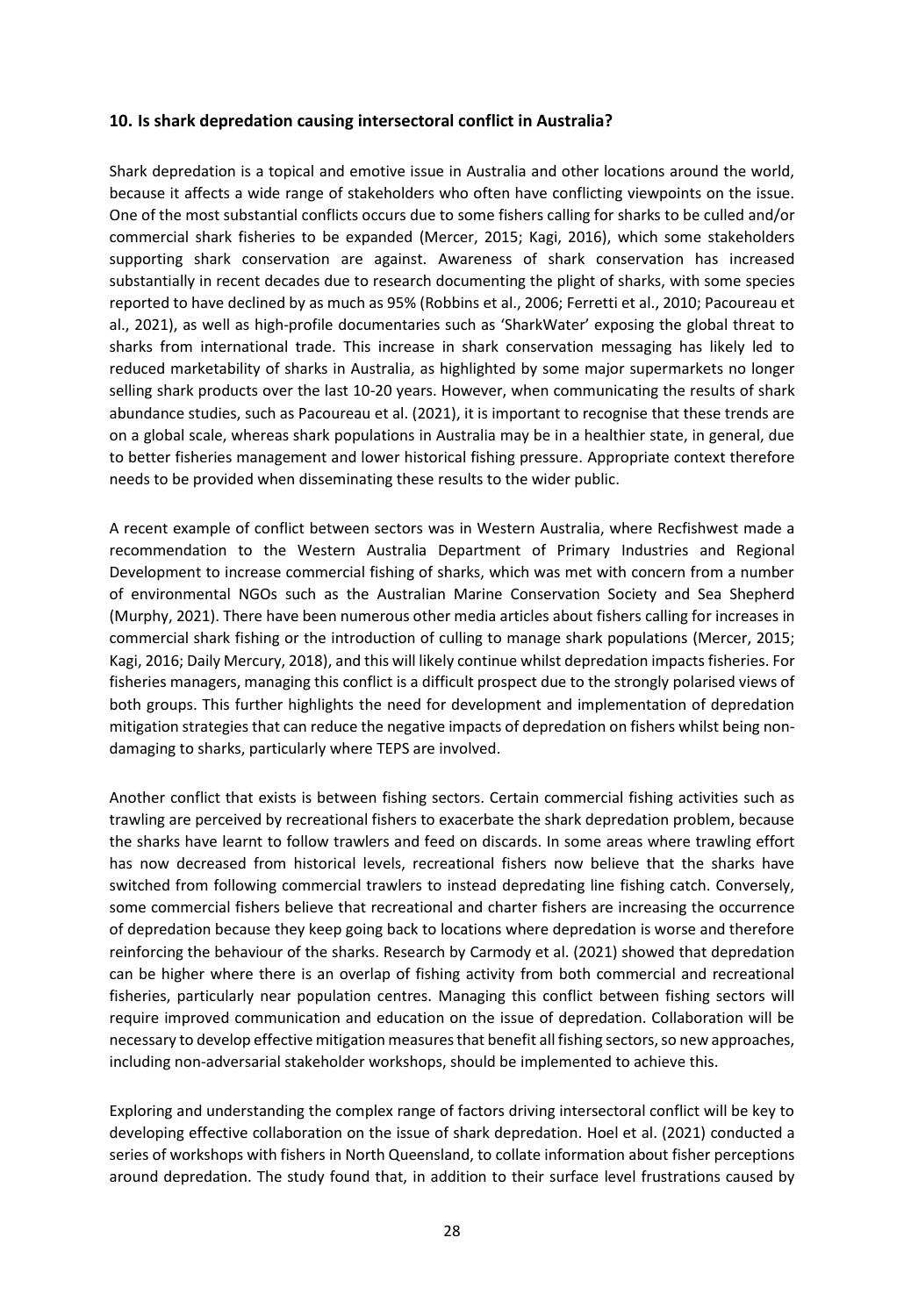losing catch and gear to sharks regularly, most of the fishers expressed a distrust of fisheries managers and scientists because they felt that their views were not being heard and that recently published research on shark abundance did not match their experiences in a local context (Hoel et al., 2021). The research stressed the need to address these deeper level conflicts by rebuilding trust between fishers, managers and scientists through transparent communication and collaboration (Hoel et al., 2021). Greater incorporation of fishers' knowledge and experiences into research and management and providing locally specific information about shark populations was also recommended (Hoel et al., 2021). Holding non-adversarial stakeholder forums and conversations around scientific results and methodology, which are not connected to management change or intervention, would assist in developing a shared understanding between stakeholders and managers on shark depredation. The proposed national workshop being led by FRDC is a good positive step towards this goal.

#### <span id="page-31-0"></span>**11. Implications of shark depredation for fisheries stock assessments in Australia**

Shark depredation can lead to additional mortality for target species because fishers will generally keep fishing until they have reached their allowed quota or bag limit, meaning that the fish lost to depredation are additional to those retained by fishers. If a fishery is consistently experiencing depredation rates of 10-20% each year, then this extra level of mortality could have a significant cumulative effect on a fish stock over time. This is especially the case for fisheries which are facing other threats, such as environmental changes linked to climate change, which may be reducing recruitment success. The cumulative impacts of depredation and environmental change could therefore push a stock that is otherwise sustainable towards depletion, with substantial ecological and socio-economic impacts. This has potential implications for the sustainable management of fish stocks, because it may result in catch quotas or possession limits (based on recommended biological catches) being set above sustainable levels (compared to if depredation mortality was included).

Conversely, in fisheries that heavily rely on catch per unit effort (CPUE) as a performance indicator, such as under empirical harvest control rules, or stock assessments, depredation could result in lower recommended biological catches being set. The use of CPUE in performance measurement frameworks is as an indicator of abundance, so decreases in CPUE are inferred as declines in the abundance of the target stock. However, if CPUE is reducing through time due to a proportion of the catch being taken through depredation, and therefore a lower number of harvested fish being reported, these assessment frameworks would infer that the abundance of the target stock had reduced (even though it may not have) and the level of fishing mortality would need to be decreased. Therefore, the effect of depredation on CPUE may also lead to decreases in recommended biological catches, even though biomass remained relatively stable. With a long-term data timeseries on depredation rates, these issues could be alleviated through inclusion of depredation as a term in the catch rate standardisation process. However, it should be noted that this reduction might not be completely unwarranted given the additional cryptic mortality that may be occurring on the stock (as mentioned above). Where CPUE is used as a primary indicator in a stock assessment a similar outcome could occur, or it could lead to high conflict among data inputs, such as where trends in CPUE conflict with age structures and result in poor model fits. Given these potential effects on the assessment (and management) of fisheries, the effect of changes in depredation rates on data inputs need close consideration.

Due to the lack of data on depredation rates around Australia, it is currently difficult to incorporate depredation mortality into stock assessment models, other than by assigning an arbitrary rate of depredation (in terms of the percentage of hooked fish that are lost) estimated from research in other fisheries. Due to the uncertainty in this approach, there are few stock assessments that currently incorporate depredation mortality. One exception is the recent stock assessment of Queensland east coast Spanish mackerel, where a model simulation was run which incorporated depredation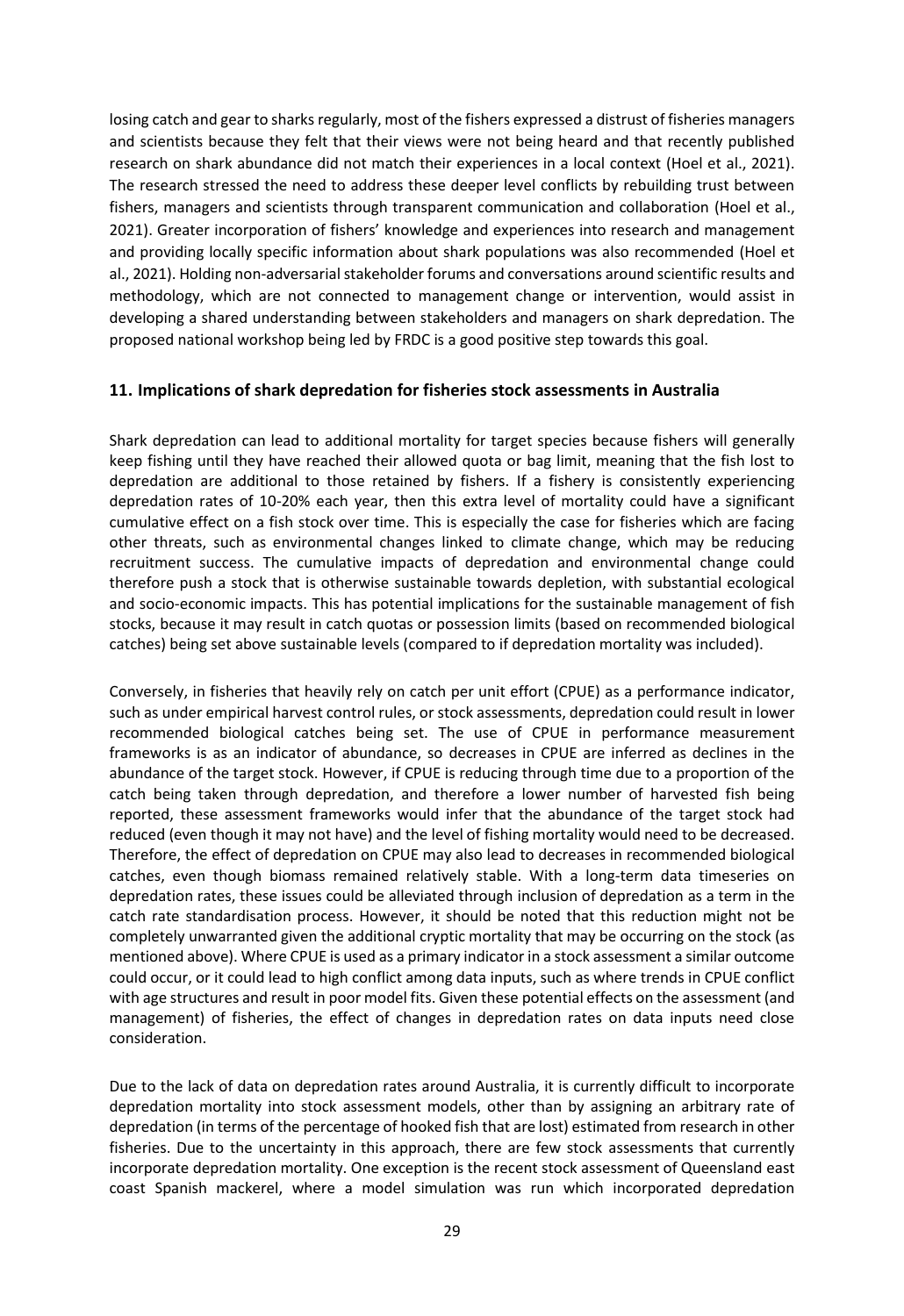(Tanimoto et al., 2021). This model included a baseline depredation rate of 0% in 2009 and then applied an increasing rate of 1.8% per year, up to a depredation rate of 20% for the year 2020 (Tanimoto et al., 2021). The increase was set to occur from 2009 because this was when the commercial shark catch quota was substantially reduced in this region, which fishers believe has led to increasing shark populations. Also, otter trawl discards halved since 2009, which may have resulted in sharks feeding on offshore line fishing catch instead. The maximum value of 20% used in this study was based on the only depredation rate data from an Australian commercial fishery available at the time, which was from the East Coast Tuna and Billfish Fishery reported in Gilman et al. (2008). Including this level of depredation in the stock assessment model led to spawning biomass estimates being 6% higher (23%) than when it was not incorporated (17%), probably because it led to a higher catch rate used as an index of abundance (Tanimoto et al., 2021). However, recent research in the Western Australian Mackerel Managed Fishery reported lower depredation rates of between 1.7% and 5.7%, depending on the region (Carmody et al., 2021). There are also a few examples of other fisheries around the world where depredation rates have been included in stock assessment models, including for the sablefish fishery in Alaska, where cetacean depredation leads to loss of 15% of catch (Hanselman et al., 2018a; 2018b). The quota allocated to commercial fishers is adjusted based on the level of depredation recorded over time (Hanselman et al., 2018a; 2018b). This fishery has a long-term depredation dataset going back ~22 years, with data being systematically collected in annual fisheryindependent surveys (Hanselman et al., 2018a; 2018b). Clavareau et al. (2020) developed an Ecopath trophic model to explicitly incorporate the impact of depredation by toothed whales on both fisheries and the wider food web. Although not a traditional stock assessment approach, this study provides important insights into the broader ecosystem level effects of depredation so it should be considered for future research in fisheries where shark depredation occurs.

Ultimately, we are only at an early stage of being able to start incorporating depredation data into stock assessment models in Australia, which underscores the need for the development of routine data collection protocols for capturing depredation data. Data on depredation should be collected in the form of a depredation rate, which represents the percentage of the total number of hooked fish that are lost to depredation. This metric is the most explicit form and is more easily incorporated into modelling datasets than other depredation metrics, such as the interaction rate. Planning and implementing long-term data collection programs for depredation is a priority, due to potential increases in depredation rates in future.

# <span id="page-32-0"></span>**12. Quantifying post-release predation by sharks**

Post-release predation, where fish/invertebrates are consumed by sharks shortly after being released, is another process causing increased mortality, in addition to those depredated when hooked. Whilst there is minimal data on the rate at which this occurs, it is possible that it could be as high as levels of depredation in some fisheries. The rate of predation would depend on many factors, such as fishing gear used, handling practices, susceptibility to barotrauma and predator density. Research in The Bahamas reported that 17% of bonefish caught in a shallow water catch and release fishery were predated upon by sharks after release (Danylchuk et al., 2007). In areas with high predator density, predation rates could be even higher, up to 40% (Cooke and Philipp, 2004). In an Australian context, Pepperell and Davis (1999) found that one out of eight black marlin tagged was predated on by a shark. A recent study in the US quantified the level of predation when descender devices (release weights) were used, finding it to be zero (Drymon et al., 2020). However, these weighted devices were able to return fish to the bottom at a relatively rapid rate, compared to their naturally ability to swim down. Nonetheless, the results highlight that such devices can provide a notable benefit in reducing post-release predation, as well as barotrauma, so they should be promoted for use in fisheries where post-release depredation may be high. Future research could aim to quantify post-release predation rates for different species using acoustic and/or satellite tags specifically designed for this purpose, e.g. INNOVASEA Predation Transmitters or Wildlife Computers Survivorship PAT tags. The latter tags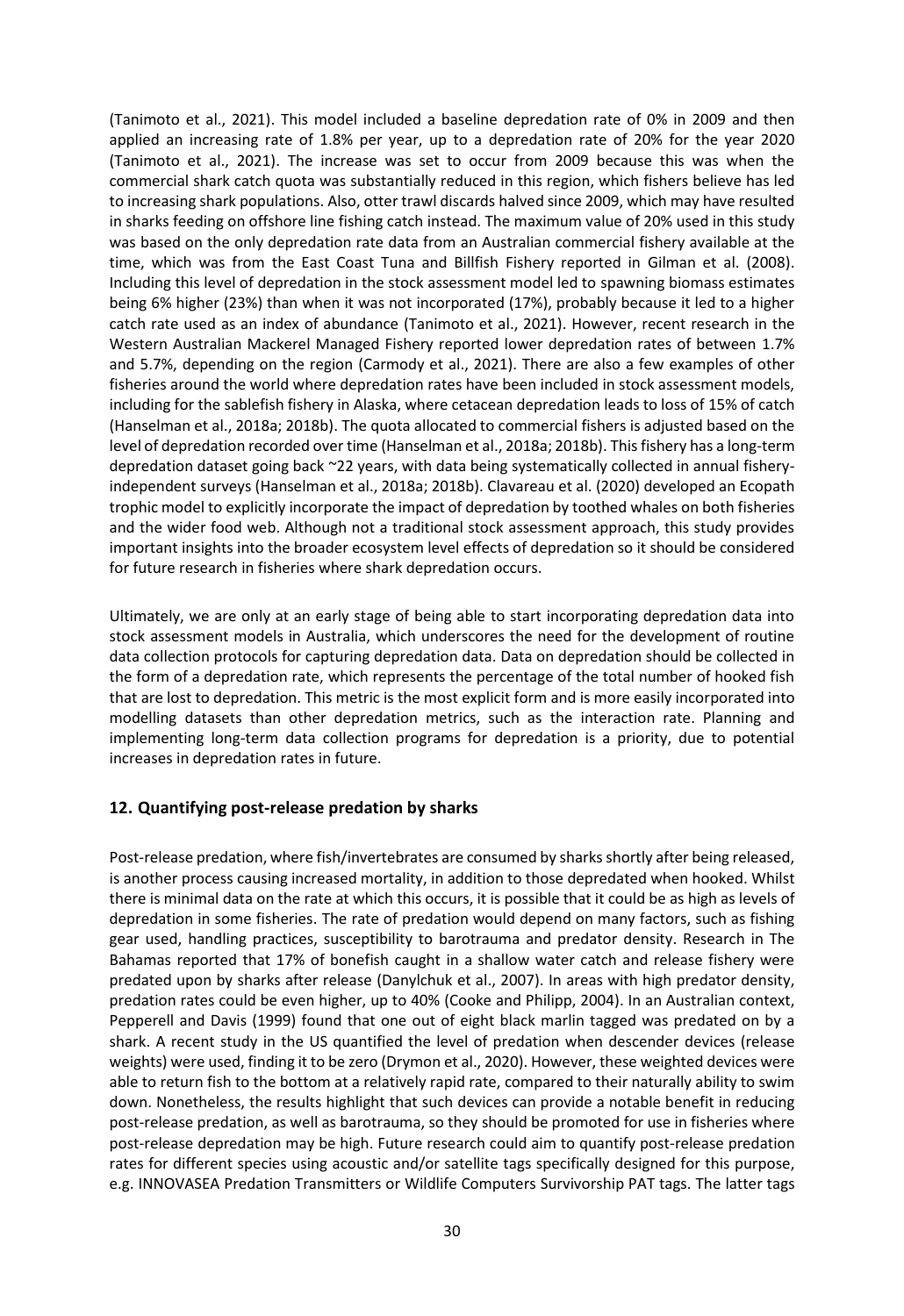are especially effective because they provide highly informative data on the fate of released fish and are capable of distinguishing death from predation versus other causes, e.g. barotrauma, using light levels, temperature and depth (Graves et al., 2016; Tracey et al., 2016). Deploying cameras underneath the boat could also provide an insight into post-release predation rates. In particular, 360 cameras could be deployed at different depths in the water column to observe fish swimming down after being released. This approach would, however, rely on relatively high water clarity. Fisheries with high rates of release would be a good target for this research, particularly in recreational fisheries where demersal species are targeted. For further detail on post-release predation, see the detailed review by Raby et al. (2014).

# <span id="page-33-0"></span>**13. Impacts of depredation on shark populations**

Shark depredation is leading to conflict between fishers and sharks, due to the impact of lost catch and fishing gear and a reduction in the fishing experience. Sharks can be negatively impacted because they often get inadvertently hooked when depredating catch, resulting in them either snapping off the line and retaining the hook in their jaw or gut, or being brought to the boat and either kept or released by fishers. Retained fishing gear can have negative long term effects on sharks, including causing internal lesions and perforation of organs, eventually leading to the death of the animal (Borucinska et al., 2001; 2002). Recent research has shown that stainless steel hooks can take up to seven years to break down and fall out of an animal (Begue et al., 2020), indicating that they can potentially have long-term impacts on feeding and fitness. The use of corrodible hooks is therefore recommended, as they broke down faster and were shed by sharks within 1-2 years (Begue et al., 2020). If depredation increases into the future then the higher frequency of shark-fisher interactions may begin to cause negative effects at the population level for some species, particularly those that are threatened and protected (e.g. great hammerheads and grey nurse sharks) and where sharks are depredating upon other sharks.

There are also numerous examples in social media of sharks being deliberately killed in retaliation for depredation. This can be compounded by the frustration of fishers towards fisheries management agencies due to a perceived lack of action on the issue. The occurrence and scale of this retaliatory killing is largely unknown, but it could potentially cause localised depletions in the populations of some species, particularly those that are highly resident or threatened. This underscores the need for fisheries managers and fishers to work together to identify and implement mitigation approaches that produce beneficial reductions in depredation rates for fishers and do not negatively impact on shark populations.

Depredation may give sharks an easy opportunity to feed in comparison to catching a fish naturally, especially in areas where fishing is occurring regularly. It is currently unknown whether this provision of food would be frequent enough to benefit sharks at a population level, in terms of increased potential for breeding and survival of offspring. The beneficial effect of feeding on hooked and released fish is likely to be fairly localised although previous research has shown that where bull sharks were hand-fed regularly over many years for ecotourism activities, this provisioning can provide a major proportion of their energy needs, although only over short timescales (days) and the effect was highly variable between individual sharks (Brunnschweiler et al., 2018).

# <span id="page-33-1"></span>**14. Mitigation approaches for reducing shark depredation across Australian fisheries**

#### <span id="page-33-2"></span>*14.1. Education and developing effective communication between stakeholders*

Research on depredation in Australia is still at a relatively early stage, although significant insights have been produced in terms of characterising the issue and the impact it is having, particularly in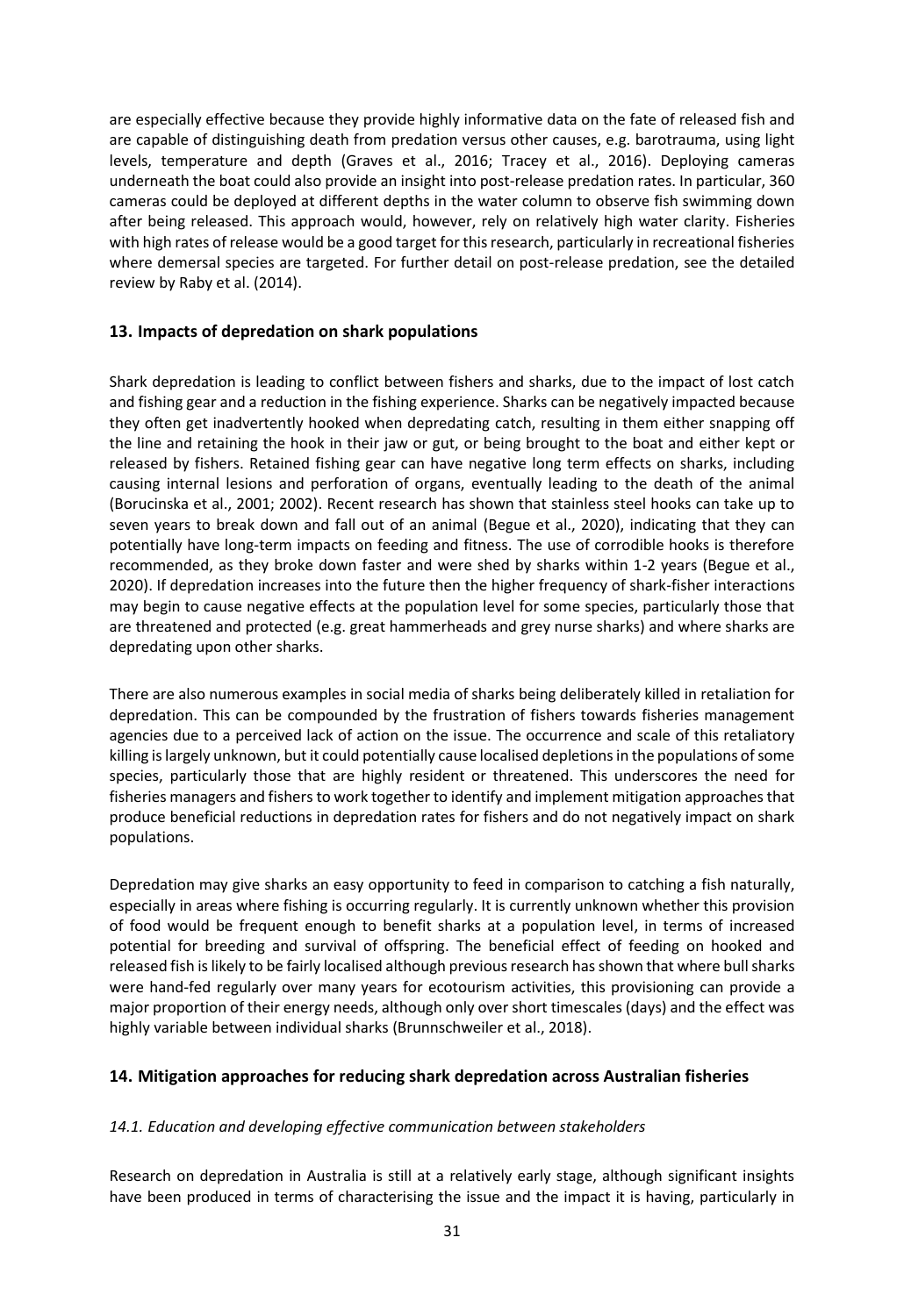Western Australia. The next step is to apply this information to develop mitigation approaches that can benefit fishers. Effective communication approaches will be critical for this, to ensure that educational material reaches fishers in a form that can help them to directly apply it in their day-today fishing activities. A key part of this process will be breaking down barriers between scientists and the fishing community and generating realistic expectations around what is possible in terms of depredation mitigation. Whilst it is highly unlikely that depredation can be stopped altogether, it will be necessary to identify realistic goals in terms of threshold depredation rates that can be reached by using mitigation approaches.

#### <span id="page-34-0"></span>*14.2. Adaptations to fishing methods*

Changes to fishing gear can provide benefits in terms of reduced depredation. Surveys of fishers in Western Australia and Lord Howe Island have begun to collate information on which approaches are being used to reduce depredation (Mitchell et al., 2021, Coulson et al., in review). In particular, switching to heavier fishing gear such as wire trace and heavier line can enable fish to be brought to the boat more quickly. Using electric reels and handlines instead of rod and reel is a strategy that many fishers are already using with some success in reducing depredation rates (Mitchell et al., 2021). Reducing the chance of attracting sharks by switching from bait to lures and jigs can also provide benefits, as well as turning off the boat engine and echosounder. In some areas, recreational fishers may be able to reduce depredation by diversifying their target species. Recent research is beginning to show that depredation 'hotspots' can occur in areas where commercial and recreational fishing occur consistently, due to sharks associating the presence of vessels with the availability of hooked fish to depredate. This has been documented in Western Australia (Mitchell et al., 2018a; Carmody et al., 2021) and at Lord Howe Island (Mitchell et al., 2021). Research can help to provide fine-scale data on the location of these depredation 'hotspots', which can then be communicated to fishers to help them make more informed choices about where to fish to reduce their likelihood of suffering depredation. Reducing the concentration and predictability of fishing activity will be key to breaking down learned behaviours in sharks. Conducting further surveys to collate information about other methods fishers have tried to reduce depredation will be necessary, combined with field testing of these techniques. For any measures that are deemed to be successful at reducing depredation, educational material promoting the best way to adopt these techniques will need to be developed and disseminated to fishers.

# <span id="page-34-1"></span>*14.3. Physical protection devices and shark deterrents*

Physical protection devices may offer a practical solution to reduce shark depredation, if they can be deployed in a way that maintains target species catch rates and operational efficiency. Some of the devices tested in longline fisheries have shown promise for reducing depredation (Moreno et al., 2008; Hamer et al., 2015), so these devices should be further tested in Australian fisheries. New devices designed for fishing gear other than longlines should also be investigated and developed in consultation with fishers and engineers, to produce products that are most likely to be effective and practical to use. At-sea trials of these devices need to be conducted using a robust experimental design, which incorporates controls and a suitably large sample size to detect any effects of the devices.

Shark deterrents also offer another possible solution to mitigate depredation. Research on shark deterrents has recently commenced in Australia, with the first testing study evaluating the effectiveness of two products on the market specifically designed to reduce depredation, namely the electrical OceanGuardian FISH01 and the magnetic SharkBanz Sentry, as well as the 'SharkStopper' acoustic deterrent. Results of this study showed that overall, the presence of a deterrent reduced the occurrence of shark depredation and increased the time taken for sharks to depredate, although they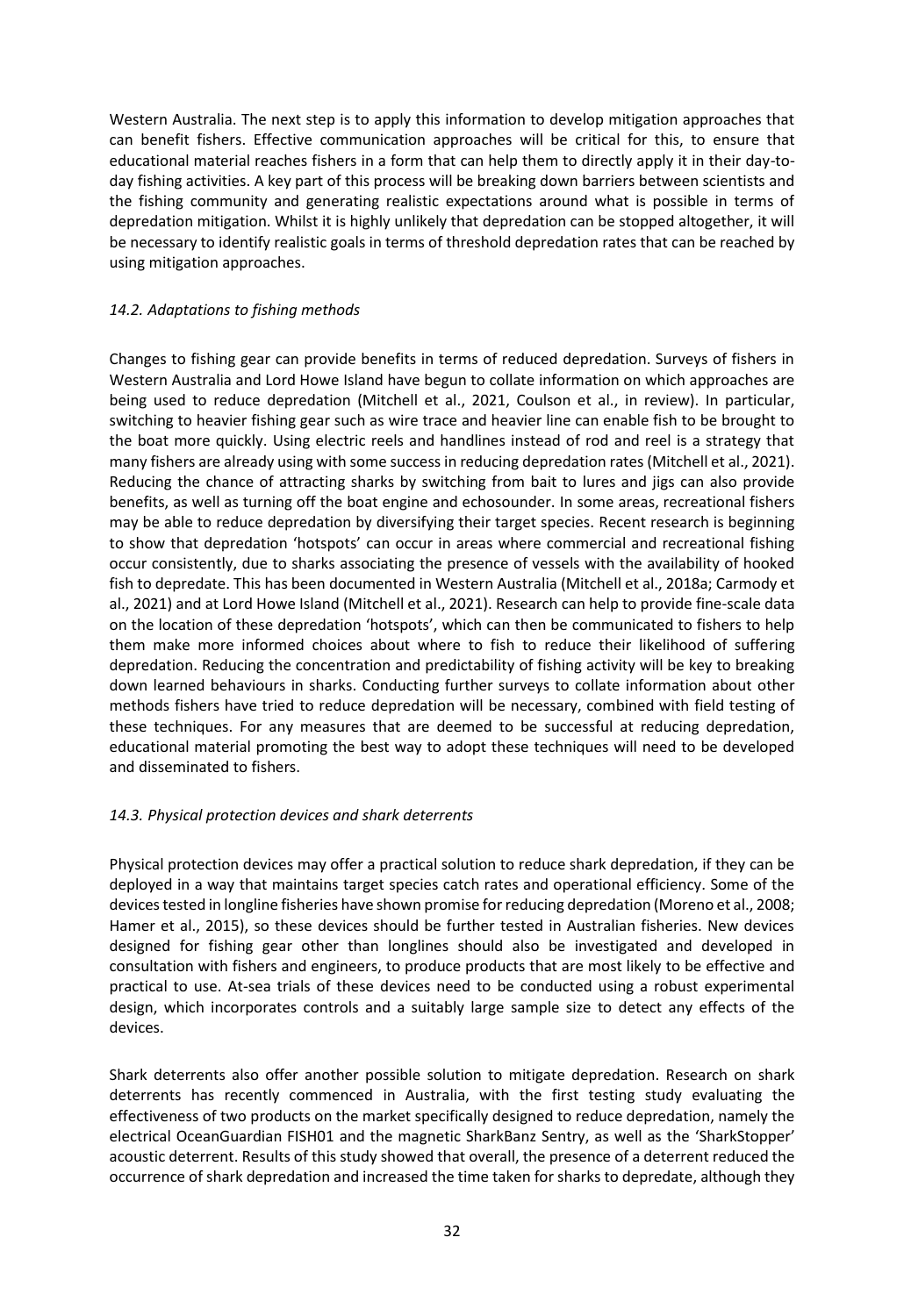were not always effective, especially when large numbers of sharks were present (Coulson et al., in prep). However, the difficulty in creating a balanced and robust experimental design and achieving a large enough sample size to test these devices in a way that lends itself to statistical analysis was a limiting factor. In light of this, a new review paper by Mitchell et al. (in review) discusses in detail some of the main considerations around testing these devices in a rigorous way. Further testing will be required to determine whether these devices can be practically used in different fisheries to achieve reductions in shark depredation rates, which should be a priority for future research.

# <span id="page-35-0"></span>**15. Recommendations**

Based on the information provided here, it is recommended that a range of future activities are undertaken to help understand shark depredation and develop effective approaches for mitigating it:

- Consistent data collection methods should be implemented for a number of fisheries around Australia where depredation occurs. This should include logbook fields (similar to that used in the WA Mackerel Managed Fishery, see Carmody et al. (2021)), mobile applications and observer coverage in commercial and charter fisheries and survey methods (boat ramp/phone/online/interviews) for recreational fisheries. Data collection should focus on recording the interaction rate and gross depredation rate metrics defined in section 7 of this paper. The upcoming national workshop being led by FRDC will be a good opportunity to share information about best-practice approaches that should be used to collect depredation data in future.
- Gross depredation rate data should be incorporated into future stock assessments once data is available for multiple (e.g. 5+) years, following the methodology of Tanimoto et al. (2021).
- Structured interviews and workshops should be convened to investigate socio-economic impacts of depredation in local and state jurisdictions, following Hoel et al. (2021).
- Building on the methods used by Fotedar et al. (2019), Mitchell et al. (2019) and Vardon et al. (2021), genetic and underwater video techniques should be used in a greater range of fisheries to identify depredating shark (and other predator) species and learn about their behavioural interactions with fishing gear. In particular, this work should trial 360 degree cameras and use primers that amplify the mitochondrial shark DNA NADH dehydrogenase two (ND2) and four (ND4) genes, to achieve optimal success.
- Research and monitoring of the abundance of known depredating shark species should be conducted over longer timescales (5-10 years) to determine whether populations are increasing in areas where depredation is occurring. Non-invasive methods such as baited camera surveys should be used to minimise damage to the environment and to avoid negative impacts on sharks that are TEPS. Existing datasets for shark abundance from baited camera surveys (e.g. from Global FinPrint) can be used as part of this. Where possible, stock assessments similar to Leigh (2015) should be conducted or updated for key depredating shark species, incorporating improved data collection protocols for species identification, fishing effort and discard data. The upcoming national workshop will provide an important opportunity for discussing shark population trends around Australia and identifying priorities for future data collection.
- The diet of key depredating shark species should be investigated using stable isotope analysis, to determine the extent to which sharks feed on key commercial target species and whether depredation provides a substantial portion of their diet.
- Shark tagging, satellite vessel tracking and underwater sound recorders should be used in combination to learn about how shark movements overlap with fishing vessel activity. This will enable identification of overlap 'hotspots' where depredation is more frequent and will provide insights into how sharks may be changing their movement patterns, residency and behaviour in response to food availability from fishing vessels (i.e. hooked and released fish). By identifying 'hotspots' of depredation, fishers can modify their spatial fishing patterns to avoid these areas and reduce depredation.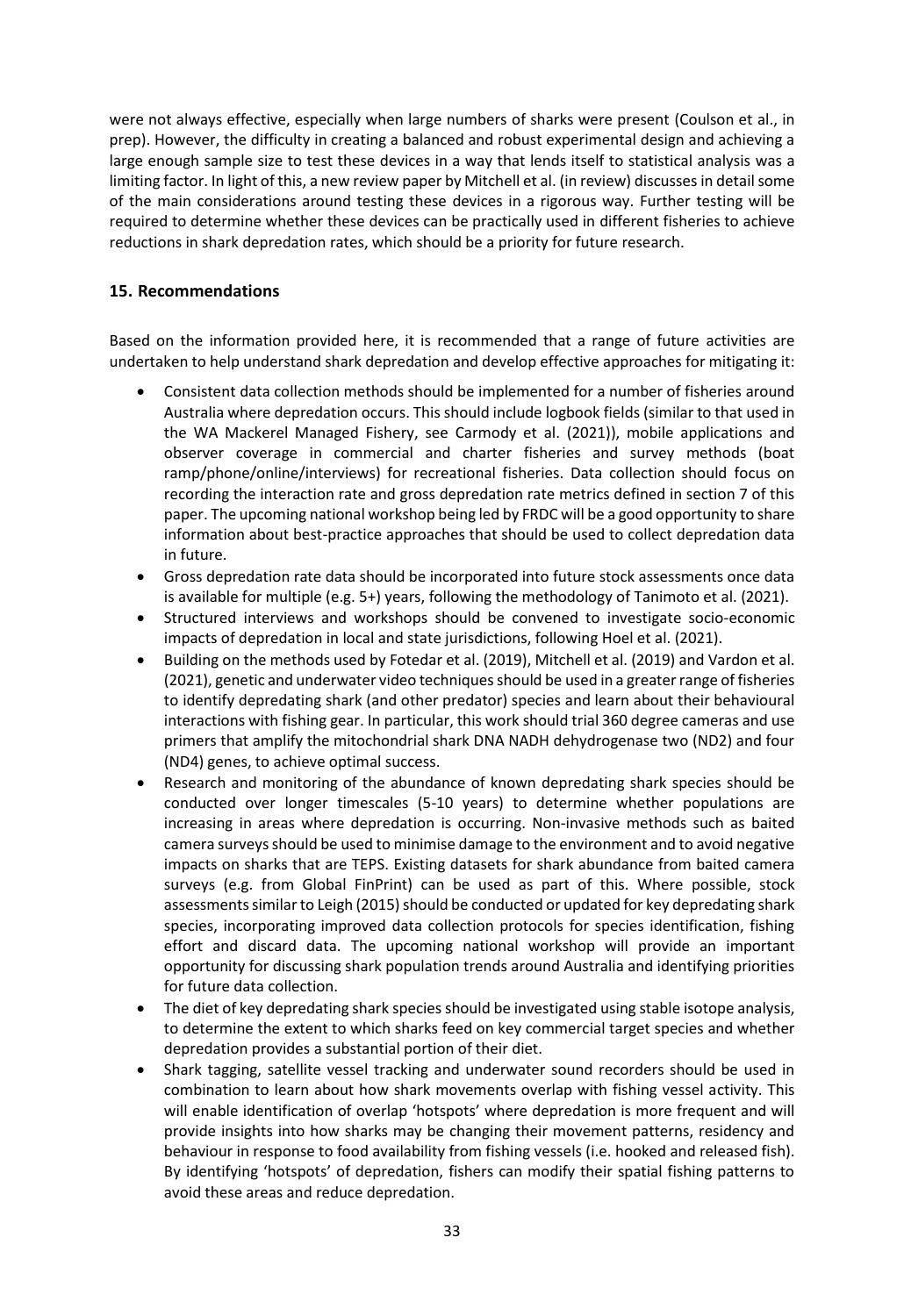- Workshops should be held with fishers and other stakeholders to identify methods that fishers have tested in the past, or are currently using, to reduce shark depredation, for example modification of fishing gear used, changes to spatial/temporal fishing patterns. The potential efficacy of these methods should be evaluated and those which show promise should be tested in other fisheries.
- Educational material on shark depredation should be produced to inform fishers about its causes and impacts and provide advice on which techniques can be used to reduce depredation. To maximise effectiveness, this educational material should be targeted at species fisheries and areas.
- Further development and experimental testing of physical protection devices (e.g. those trialled by Hamer et al. (2015)) and shark deterrents (Coulson et al., in prep) should be pursued, to determine which products can be practical and effective for fishers to use. This testing should follow principles of robust experimental design and ensure large enough datasets are generated to allow rigorous scientific analyses to be conducted.
- Follow up workshops should be organised in 2-5 years' time to assess future research priorities and evaluate progress made towards key goals.

#### <span id="page-36-0"></span>**Acknowledgements**

Dr. Samuel Williams and Dr. Sian Breen from Queensland Department of Agriculture and Fisheries, Animal Science, are thanked for reviewing this paper and providing insights that helped to improve the content.

# <span id="page-36-1"></span>**References**

- Beerkircher, L. R., Brown, C. J., and Lee, D. W. (2002) *SEFSC Pelagic Observer Program Data Summary for 1992-2000. NOAA technical memorandum NMFS-SEFC-486*. Miami.
- Begue, M., Clua, E., Siu, G., and Meyer, C. (2020) Prevalence, persistence and impacts of residual fishing hooks on tiger sharks. *Fisheries Research,* **224**, 105462.
- Borucinska, J., Kohler, N., Natanson, L., and Skomal, G. (2002) Pathology associated with retained fishing hooks in blue sharks, *Prionace glauca* (L.), with implications for their conservation. *Journal of Fish Diseases,* **25**, 515-521. doi:10.1046/j.1365-2761.2002.00396.x
- Borucinska, J., Martin, J., and Skomal, G. (2001) Peritonitis and pericarditis associated with gastric perforation by a retained fishing hook in a blue shark. *Journal of Aquatic Animal Health,* **13**, 347-354.
- Braccini, M., Denham, A., O'Neill, M. F., and Lai, E. (2021) Spatial and temporal patterns in catch rates from multispecies shark fisheries in Western Australia. *Ocean & Coastal Management,* **213**, 105883.
- Braccini, M., Molony, B., and Blay, N. (2020) Patterns in abundance and size of sharks in northwestern Australia: cause for optimism. *ICES Journal of Marine Science,* **77**, 72-82.
- Brockman, J., and Brockman, J. (1987) *He Rode Alone: Being the Adventures of Pioneer Julius Brockman from His Diaries*. Perth: Artlook Books.
- Brunnschweiler, J. M., and Baensch, H. (2011) Seasonal and long-term changes in relative abundance of bull sharks from a tourist shark feeding site in Fiji. *PloS one,* **6**, e16597. doi:10.1371/journal.pone.0016597
- Brunnschweiler, J. M., Payne, N., and Barnett, A. (2018) Hand feeding can periodically fuel a major portion of bull shark energy requirements at a provisioning site in Fiji. *Animal Conservation,*  **21**, 31-35. doi:10.1111/acv.12370
- Buckley, S. M., Thurstan, R. H., Tobin, A., and Pandolfi, J. M. (2017) Historical spatial reconstruction of a spawning‐aggregation fishery. *Conservation Biology,* **31**, 1322-1332.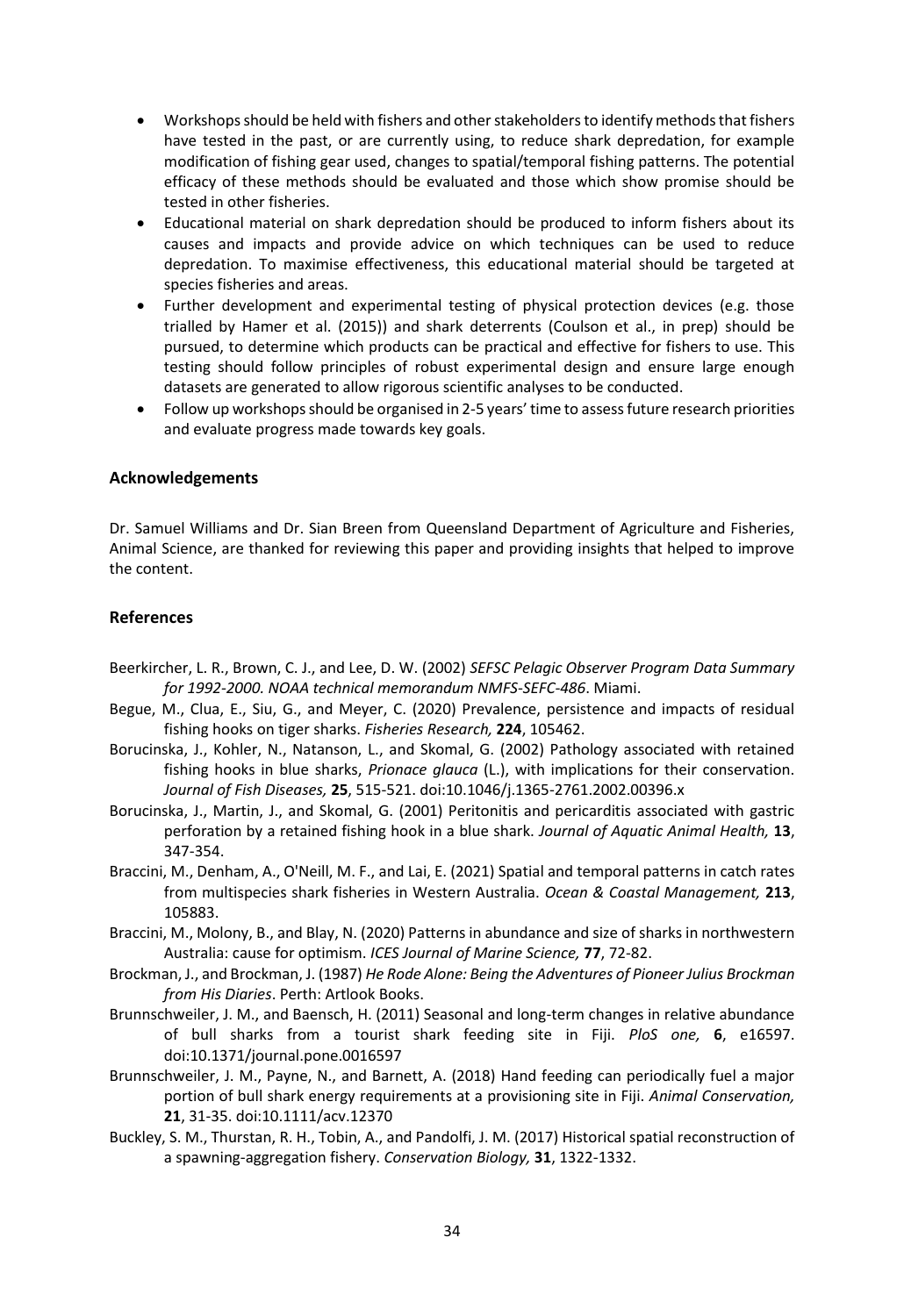- Campbell, R., Holley, D., Christianopoulos, D., Caputi, N., and Gales, N. (2008) Mitigation of incidental mortality of Australian sea lions in the west coast rock lobster fishery. *Endangered Species Research,* **5**, 345-358.
- Carlson, J. K., Heupel, M. R., Young, C. N., Cramp, J. E., and Simpfendorfer, C. A. (2019) Are we ready for elasmobranch conservation success? *Environmental Conservation,* **46**, 264-266.
- Carmody, H., Langlois, T., Mitchell, J., Navarro, M., Bosch, N., McLean, D., Monk, J., Lewis, P., and Jackson, G. (2021) Shark depredation in a commercial trolling fishery in sub-tropical Australia. *Marine Ecology Progress Series,* **676**, 19-35.
- Casselberry, G. A., Markowitz, E. M., Alves, K., Russo, J. D., Skomal, G. B., and Danylchuk, A. J. (2022) When fishing bites: Understanding angler responses to shark depredation. *Fisheries Research,*  **246**, 106174.
- Cieslak, M., Tixier, P., Richard, G., Hindell, M., Arnould, J. P., and Lea, M.-A. (2021) Acoustics and photoidentification provide new insights on killer whale presence and movements when interacting with longline fisheries in south east Australia. *Fisheries Research,* **233**, 105748.
- Clark, E. (1959) Instrumental conditioning of lemon sharks. *Science,* **130**, 217-218. doi:10.1126/science.130.3369.217-a
- Clavareau, L., Marzloff, M. P., Trenkel, V. M., Bulman, C. M., Gourguet, S., Le Gallic, B., Hernvann, P.- Y., Péron, C., Gasco, N., and Faure, J. (2020) Comparison of approaches for incorporating depredation on fisheries catches into Ecopath. *ICES Journal of Marine Science,* **77**, 3153-3167.
- Collins, A. (2014). *An investigation into the habitat, behavior and opportunistic feeding strategies of the protected goliath grouper (Epinephelus itajara).* PhD dissertation, University of South Florida, Tampa,
- Cooke, S. J., and Philipp, D. P. (2004) Behavior and mortality of caught-and-released bonefish (*Albula spp.*) in Bahamian waters with implications for a sustainable recreational fishery. *Biological Conservation,* **118**, 599-607.
- Coulson, P. G., Denham, A., Jackson, G., Hesp, S. A., and Jarvis, N. D. C. (in prep) Effectiveness of shark deterrents in reducing depredation events in a recreational line fishery. *PloS one*.
- Coulson, P. G., Ryan, K. L., and Jackson, G. (in review) Are charter and private-boat recreational fishers learning to live with shark depredation? *Marine Policy*.
- Cummings, C., Lea, M., and Lyle, J. (2019) Fur seals and fisheries in Tasmania: an integrated case study of human-wildlife conflict and coexistence. *Biological Conservation,* **236**, 532-542.
- Daily Mercury. (2018). Mackay fishers fed up with sharks attacking their catches. Online. Available at: [https://www.dailymercury.com.au/news/mackay-fishers-fed-up-with-sharks-attacking-their-](https://www.dailymercury.com.au/news/mackay-fishers-fed-up-with-sharks-attacking-their-/3453401/) [/3453401/](https://www.dailymercury.com.au/news/mackay-fishers-fed-up-with-sharks-attacking-their-/3453401/) Accessed on 01/12/2021.
- Danylchuk, S. E., Danylchuk, A. J., Cooke, S. J., Goldberg, T. L., Koppelman, J., and Philipp, D. P. (2007) Effects of recreational angling on the post-release behavior and predation of bonefish (*Albula vulpes*): The role of equilibrium status at the time of release. *Journal of Experimental Marine Biology and Ecology,* **346**, 127-133. doi:10.1016/j.jembe.2007.03.008
- DoE. (2014) *Recovery plan for the grey nurse shark (Carcharias taurus)*. Canberra. Department of the Environment.
- Drymon, J., Jefferson, A. E., Louallen-Hightower, C., and Powers, S. P. (2020) Descender devices or treat tethers: Does barotrauma mitigation increase opportunities for depredation? *Fisheries,*  **45**, 377-379.
- Drymon, J. M., Cooper, P. T., Powers, S. P., Miller, M. M., Magnuson, S., Krell, E., and Bird, C. (2019) Genetic identification of species responsible for depredation in commercial and recreational fisheries. *North American Journal of Fisheries Management,* **39**, 524-534.
- Ellis, J., McCully Phillips, S., and Poisson, F. (2017) A review of capture and post‐release mortality of elasmobranchs. *Journal of Fish Biology,* **90**, 653-722. doi:10.1111/jfb.13197
- Ferretti, F., Worm, B., Britten, G. L., Heithaus, M. R., and Lotze, H. K. (2010) Patterns and ecosystem consequences of shark declines in the ocean. *Ecology Letters,* **13**, 1055-1071. doi:10.1111/j.1461-0248.2010.01489.x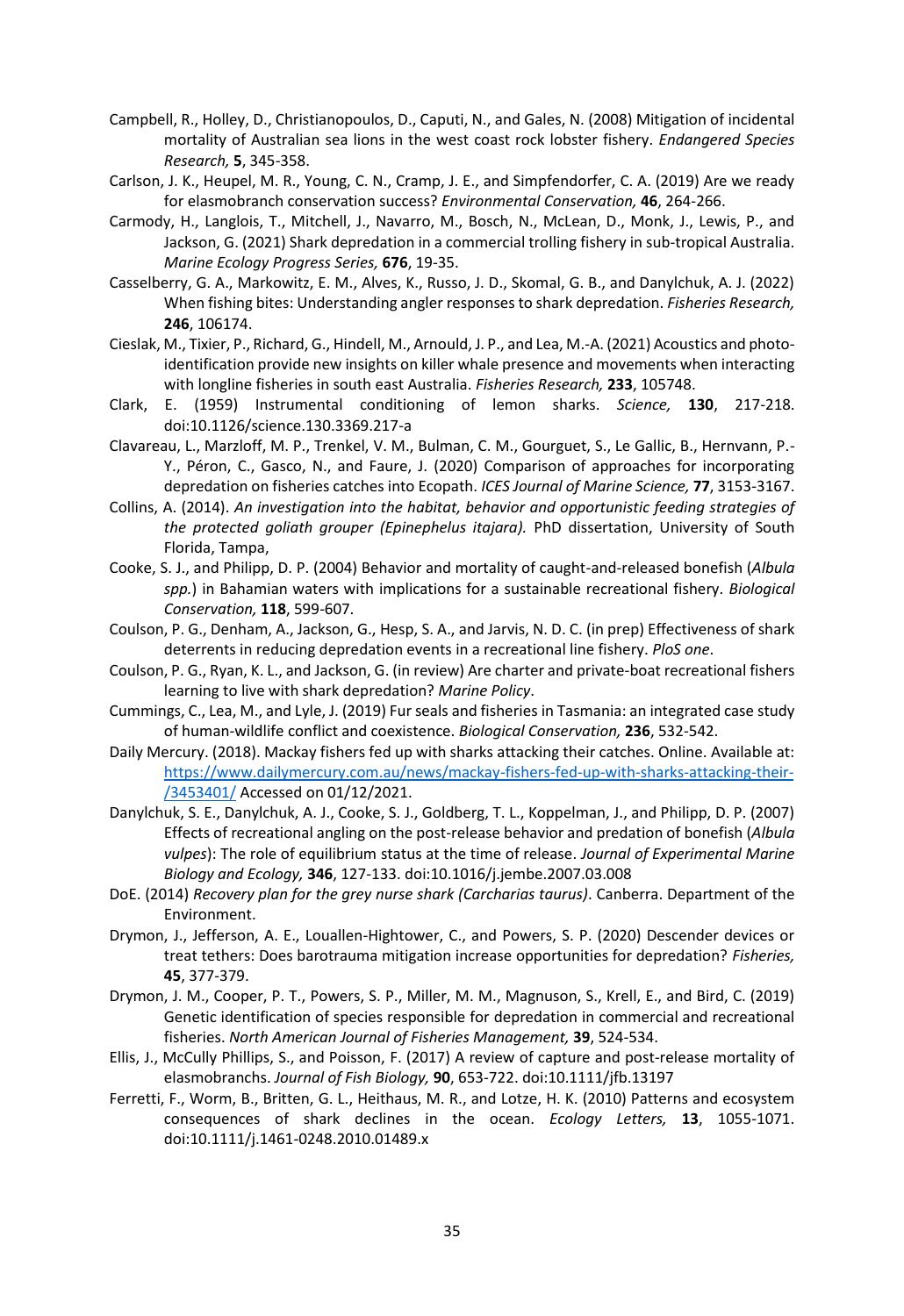- Fotedar, S., Lukehurst, S., Jackson, G., and Snow, M. (2019) Molecular tools for identification of shark species involved in depredation incidents in Western Australian fisheries. *PloS one,* **14**, e0210500.
- Frias-Torres, S. (2013) Should the critically endangered goliath grouper *Epinephelus itajara* be culled in Florida? *Oryx,* **47**, 88-95.
- Gales, N., Shaughnessy, P. D., and Dennis, T. (1994) Distribution, abundance and breeding cycle of the Australian sea lion *Neophoca cinerea* (Mammalia: Pinnipedia). *Journal of Zoology,* **234**, 353- 370.
- Gilman, E., Brothers, N., McPherson, G., and Dalzell, P. (2007a) A review of cetacean interactions with longline gear. *Journal of Cetacean Research and Management,* **8**, 215.
- Gilman, E., Clarke, S., Brothers, N., Alfaro-Shigueto, J., Mandelman, J., Mangel, J., Petersen, S., Piovano, S., Thomson, N., Dalzell, P., Donoso, M., Goren, M., and Werner, T. (2008) Shark interactions in pelagic longline fisheries. *Marine Policy,* **32**, 1-18.
- Gilman, E., Clarke, S., Brothers, N., Alfaro-Shugueto, J., Mandelman, J., Mangel, J., Petersen, S., Piovano, S., Thomson, N., Dalzell, P., Goren, M., and Werner, T. (2007b) *Shark depredation and unwanted bycatch in pelagic longline fisheries: Industry practices and attitudes, and shark avoidance strategies*. Honolulu. Western Pacfic Regional Fishery Management Council.
- Goetz, S., Laporta, M., Martinez Portela, J., Begona Santos, M., and Pierce, G. J. (2011) Experimental fishing with an "umbrella-and-stones" system to reduce interactions of sperm whales (*Physeter macrocephalus*) and seabirds with bottom-set longlines for Patagonian toothfish (*Dissostichus eleginoides*) in the Southwest Atlantic. *ICES Journal of Marine Science,* **68**, 228- 238. doi:10.1093/icesjms/fsq161
- Graves, J. E., Marcek, B. J., and Goldsmith, W. M. (2016) Effects of air exposure on postrelease mortality rates of White Marlin caught in the US offshore recreational fishery. *North American Journal of Fisheries Management,* **36**, 1221-1228.
- Guttridge, T. L., Myrberg, A. A., Porcher, I. F., Sims, D. W., and Krause, J. (2009) The role of learning in shark behaviour. *Fish and Fisheries,* **10**, 450-469. doi:10.1111/j.1467-2979.2009.00339.x
- Hamer, D. J., Childerhouse, S. J., and Gales, N. J. (2012) Odontocete bycatch and depredation in longline fisheries: A review of available literature and of potential solutions. *Marine Mammal Science,* **28**, E345-E374. doi:10.1111/j.1748-7692.2011.00544.x
- Hamer, D. J., Childerhouse, S. J., McKinlay, J. P., Double, M. C., and Gales, N. J. (2015) Two devices for mitigating odontocete bycatch and depredation at the hook in tropical pelagic longline fisheries. *ICES Journal of Marine Science,* **72**, 1691-1705. doi:10.1093/icesjms/fsv013
- Hamer, D. J., Ward, T. M., and McGarvey, R. (2008) Measurement, management and mitigation of operational interactions between the South Australian Sardine Fishery and short-beaked common dolphins (*Delphinus delphis*). *Biological Conservation,* **141**, 2865-2878.
- Hammerschlag, N., McDonnell, L. H., Rider, M. J., Street, G. M., Hazen, E. L., Natanson, L. J., McCandless, C. T., Boudreau, M. R., Gallagher, A. J., and Pinsky, M. L. (2022) Ocean warming alters the distributional range, migratory timing, and spatial protections of an apex predator, the tiger shark (*Galeocerdo cuvier*). *Global Change Biology*.
- Hanselman, D. H., Pyper, B. J., and Peterson, M. J. (2018a) Sperm whale depredation on longline surveys and implications for the assessment of Alaska sablefish. *Fisheries Research,* **200**, 75- 83.
- Hanselman, D. H., Rodgveller, C. J., Fenske, K. H., Shotwell, S. K., Echave, K. B., Malecha, P. W., and Lunsford, C. R. (2018b) *Assessment of the sablefish stock in Alaska*. Alaska. NOAA National Marine Fisheries Service.
- Heinrich, D., Dhellemmes, F., Guttridge, T. L., Smukall, M., Brown, C., Rummer, J., Gruber, S., and Huveneers, C. (2021) Short-term impacts of daily feeding on the residency, distribution and energy expenditure of sharks. *Animal Behaviour,* **172**, 55-71.
- Hoel, K., Chin, A., and Lau, J. (2021). *Exploring the social complexities of shark depredation in Queensland fisheries*. Paper presented at the World Fisheries Congress, Adelaide.
- Holder, P. E., Griffin, L. P., Adams, A. J., Danylchuk, A. J., Cooke, S. J., and Brownscombe, J. W. (2020) Stress, predators, and survival: exploring permit (*Trachinotus falcatus*) catch-and-release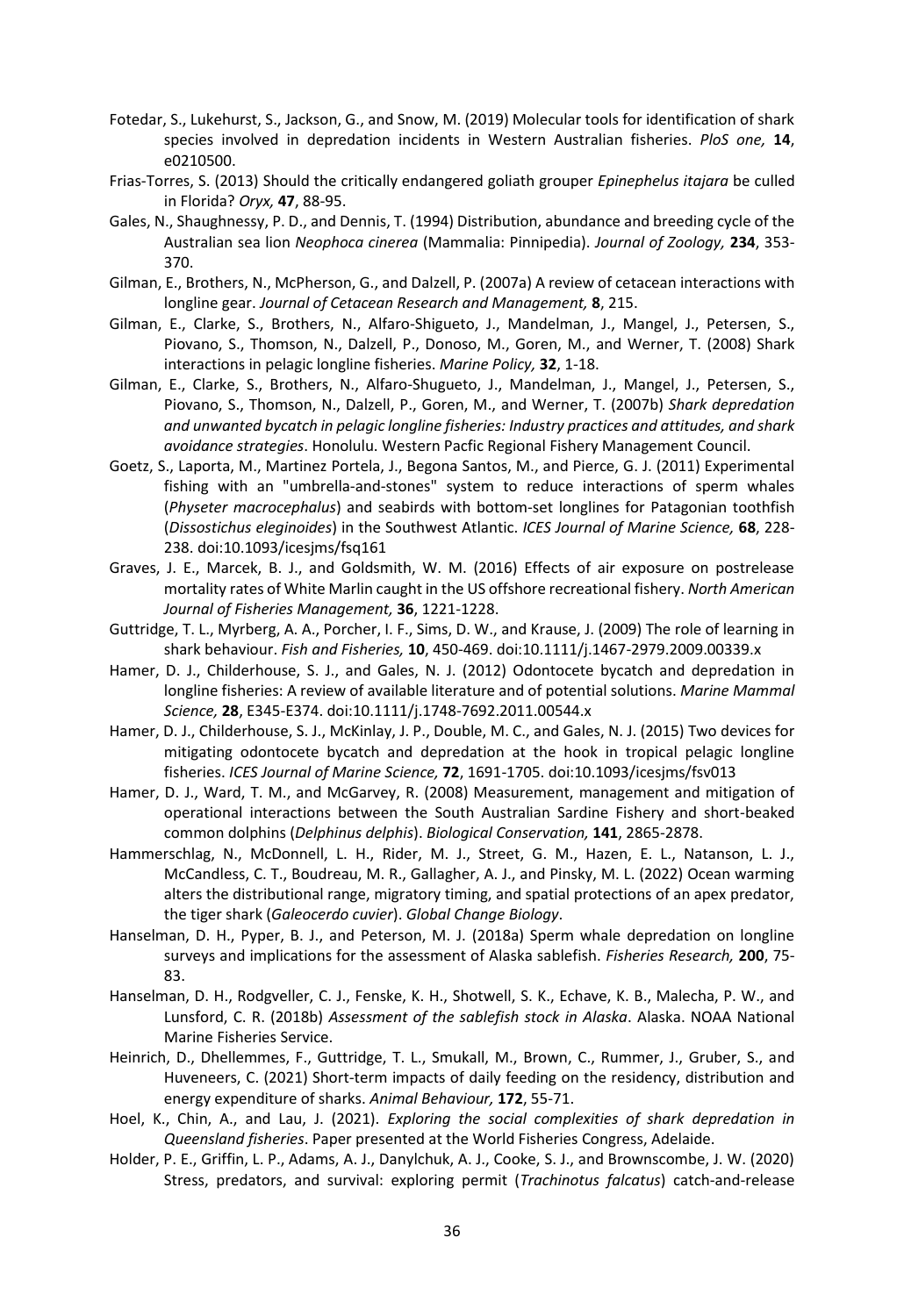fishing mortality in the Florida Keys. *Journal of Experimental Marine Biology and Ecology,* **524**, 151289.

- IOTC. (2007) *Workshop on the depredation in the tuna longline fisheries in the Indian Ocean*. Victoria. Indian Ocean Tuna Commission.
- Iwane, M. A., and Leong, K. M. (2020) *Socioeconomic context for fisher-shark interactions in the Marianas. NOAA Admin Report H-20-13*. Honolulu. National Oceanic and Atmospheric Administration.
- Iwane, M. A., Leong, K. M., Vaughan, M., and Oleson, K. L. (2021) When a shark is more than a shark: a sociopolitical problem-solving approach to fisher-shark interactions. *Frontiers in Conservation Science*, 10.
- Kagi, J. (2016). Shark bite-offs prompt calls for increase of commercial shark fishing on WA coast. Online. Available at[: https://www.abc.net.au/news/2016-02-25/shark-bite-offs-increasing-in](https://www.abc.net.au/news/2016-02-25/shark-bite-offs-increasing-in-wa-rick-mazza/7197918)[wa-rick-mazza/7197918.](https://www.abc.net.au/news/2016-02-25/shark-bite-offs-increasing-in-wa-rick-mazza/7197918) Accessed on 01/02/2022.
- Kobayashi, H., and Yamaguchi, Y. (1978) The hooked rate of longline-caught fish and shark damage. *Bulletin of the Faculty of Fisheries Mie University,* **5**, 117-128.
- Kyne, P. M., Heupel, M. R., White, W. T., and Simpfendorfer, C. (2021) *The Action Plan for Australian Sharks and Rays 2021*. Hobart. National Environmental Research Program Marine Biodiversity Hub.
- Labinjoh, L. (2014). *Rates of shark depredation of line-caught fish on the Protea Banks, KwaZulu-Natal.* (MSc dissertation). University of Cape Town, Cape Town.
- Leigh, G. M. (2015) *Stock assessment of whaler and hammerhead sharks (Carcharhinidae and Sphyrnidae) in Queensland*. Brisbane. Queensland Department of Agriculture and Fisheries.
- Mackay, A. I., and Goldsworthy, S. D. (2017) *Experimental field trials to test if alternative sea lion excluder devices (SLEDs) adequately prevent Australian sea lions from entering rock lobster pots. FRDC Project No. 2016-055*. Deakin. Deakin University.
- MacNeil, M. A., Carlson, J. K., and Beerkircher, L. R. (2009) Shark depredation rates in pelagic longline fisheries: a case study from the Northwest Atlantic. *ICES Journal of Marine Science,* **66**, 708- 719.
- MacNeil, M. A., Chapman, D. D., Heupel, M., Simpfendorfer, C. A., Heithaus, M., Meekan, M., Harvey, E., Goetze, J., Kiszka, J., and Bond, M. E. (2020) Global status and conservation potential of reef sharks. *Nature,* **583**, 801-806.
- Madigan, D. J., Brooks, E. J., Bond, M. E., Gelsleichter, J., Howey, L. A., Abercrombie, D. L., Brooks, A., and Chapman, D. D. (2015) Diet shift and site-fidelity of oceanic whitetip sharks *Carcharhinus longimanus* along the Great Bahama Bank. *Marine Ecology Progress Series,* **529**, 185-197. doi:10.3354/meps11302
- Malara, D., Battaglia, P., Consoli, P., Arcadi, E., Longo, F., Stipa, M., Pagano, L., Greco, S., Andaloro, F., and Romeo, T. (2021) When opportunistic predators interact with swordfish harpoon fishing activities: Shark depredation over catches in the Strait of Messina (central Mediterranean Sea). *The European Zoological Journal,* **88**, 226-236.
- Mandelman, J. W., Cooper, P. W., Werner, T. B., and Lagueux, K. M. (2008) Shark bycatch and depredation in the US Atlantic pelagic longline fishery. *Reviews in Fish Biology and Fisheries,*  **18**, 427-442.
- McLeay, L., Tsolos, A., and Boyle, M. K. (2015) *Operational Interactions with Threatened, Endangered or Protected Species in South Australian Managed Fisheries Data summary: 2007/08 - 2013/14. Report to PIRSA Fisheries and Aquaculture*. Adelaide.
- Mercer, D. (2015) *Plea to fish out shark plague*. Perth. The West Australian.
- Milburn, J. (2021). *Cryptic Mortality and depredation of spanner crabs (Ranina ranina) off the east coast of Australia.* (Honours dissertation). University of the Sunshine Coast, Sippy Downs.
- Mitchell, J., Schifiliti, M., Birt, M., Bond, T., McLean, D., Barnes, P., and Langlois, T. (2020) A novel experimental approach to investigate the potential for behavioural change in sharks in the context of depredation. *Journal of Experimental Marine Biology and Ecology,* **530**, 151440.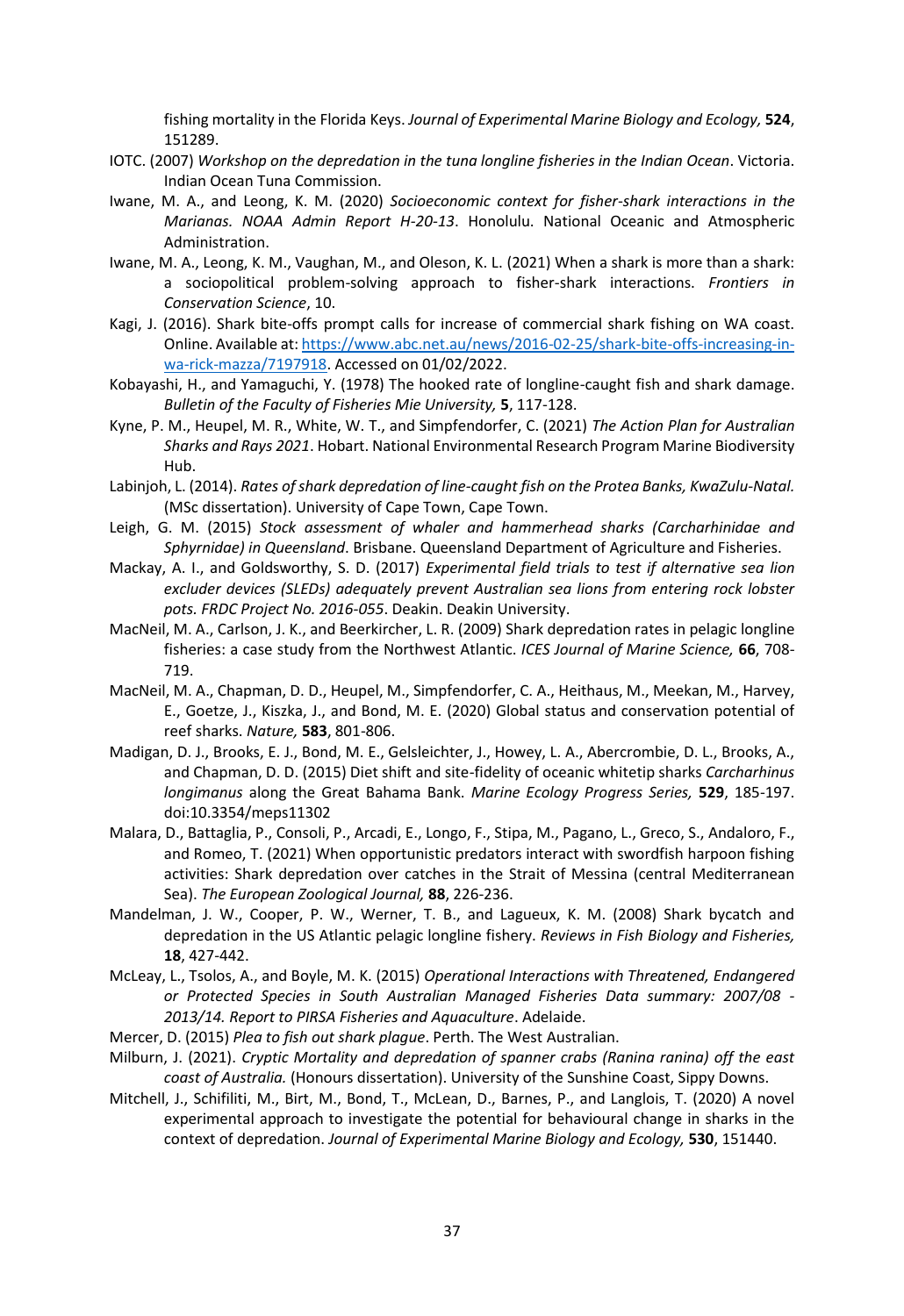- Mitchell, J. D., Camilieri-Asch, V., Jaine, F. R., Peddemors, V. M., and Langlois, T. J. (2021) *Galapagos shark movement patterns and interactions with fishing vessels in the marine parks surrounding Lord Howe Island. Final report to Parks Australia*. Canberra.
- Mitchell, J. D., Drymon, J. M., Vardon, J., Coulson, P. G., Simpfendorfer, C. A., Scyphers, S. B., Kajiura, S. M., Hoel, K., Williams, S. M., Ryan, K. L., Barnett, A., Heupel, M. R., Chin, A., Navarro, M., Langlois, T. J., Ajemian, M. J., Gilman, E., Prasky, E., and Jackson, G. (in review) Shark Depredation: Future Directions in Research and Management. *Reviews in Fish Biology and Fisheries*.
- Mitchell, J. D., McLean, D. L., Collin, S. P., Jackson, G., Taylor, S., Fisher, R., and Langlois, T. J. (2018a) Quantifying shark depredation in a recreational fishery in the Ningaloo Marine Park and Exmouth Gulf, Western Australia. *Marine Ecology Progress Series,* **587**, 141-157. doi:10.3354/meps12412
- Mitchell, J. D., McLean, D. L., Collin, S. P., and Langlois, T. J. (2018b) Shark depredation in commercial and recreational fisheries. *Reviews in Fish Biology and Fisheries,* **28**, 715-748. doi:10.1007/s11160-018-9528-z
- Mitchell, J. D., McLean, D. L., Collin, S. P., and Langlois, T. J. (2019) Shark depredation and behavioural interactions with fishing gear in a recreational fishery in Western Australia. *Marine Ecology Progress Series,* **616**, 107-122. doi:10.3354/meps12954
- Molony, B. W., and Thomson, D. P. (2020) Managing the super-shark: Recommendations to improve communication and debate about chondrichthyans. *Marine Policy,* **118**, 103983.
- Moreno, C. A., Castro, R., Mujica, L. J., and Reyes, P. (2008) Significant conservation benefits obtained from the use of a new fishing gear in the Chilean Patagonian toothfish fishery. *CCAMLR Science,* **15**, 79-91. Retrieved from <Go to ISI>://WOS:000261465700004
- Muñoz-Lechuga, R., Rosa, D., and Coelho, R. (2016) *Depredation in the Portuguese pelagic longline fleet in the Indian Ocean*. Victoria. Indian Ocean Tuna Commission.
- Murphy, S. (2021). Shark numbers increasing in WA sees push for removal of shark fishing ban. Online. Available at: [https://www.abc.net.au/news/2021-04-18/shark-fishing-ban-rethink-wa](https://www.abc.net.au/news/2021-04-18/shark-fishing-ban-rethink-wa-population-booming/100067934)[population-booming/100067934.](https://www.abc.net.au/news/2021-04-18/shark-fishing-ban-rethink-wa-population-booming/100067934) Accessed on 01/02/2022.
- Natanson, L. J., Gervelis, B. J., Winton, M. V., Hamady, L. L., Gulak, S. J., and Carlson, J. K. (2014) Validated age and growth estimates for *Carcharhinus obscurus* in the northwestern Atlantic Ocean, with pre-and post management growth comparisons. *Environmental Biology of Fishes,*  **97**, 881-896.
- Niella, Y., Butcher, P., Holmes, B., Barnett, A., and Harcourt, R. (2022) Forecasting intraspecific changes in distribution of a wide-ranging marine predator under climate change. *Oecologia,* **198**, 111- 124.
- O'Shea, O. R., Mandelman, J., Talwar, B., and Brooks, E. J. (2015) Novel observations of an opportunistic predation event by four apex predatory sharks. *Marine and Freshwater Behaviour and Physiology,* **48**, 374-380. doi:10.1080/10236244.2015.1054097
- Pacoureau, N., Rigby, C. L., Kyne, P. M., Sherley, R. B., Winker, H., Carlson, J. K., Fordham, S. V., Barreto, R., Fernando, D., and Francis, M. P. (2021) Half a century of global decline in oceanic sharks and rays. *Nature,* **589**, 567-571.
- Pepperell, J., and Davis, T. (1999) Post-release behaviour of black marlin, *Makaira indica*, caught off the Great Barrier Reef with sportfishing gear. *Marine Biology,* **135**, 369-380.
- Powell, J. R., and Wells, R. S. (2011) Recreational fishing depredation and associated behaviors involving common bottlenose dolphins (*Tursiops truncatus*) in Sarasota Bay, Florida. *Marine Mammal Science,* **27**, 111-129. doi:10.1111/j.1748-7692.2010.00401.x
- Rabearisoa, N., Aumeeruddy, R., Dorizo, J., Vely, M., Giroux, F., Adam, O., and Guinet, C. (2007). *Depredation by sharks and cetaceans on semi-industrial pelagic longliners targeting swordfish in the Seychelles.* Paper presented at the Workshop on the depredation in the tuna longline fisheries in the Indian Ocean, Victoria.
- Rabearisoa, N., Bach, P., Tixier, P., and Guinet, C. (2012) Pelagic longline fishing trials to shape a mitigation device of the depredation by toothed whales. *Journal of Experimental Marine Biology and Ecology,* **432**, 55-63. doi:10.1016/j.jembe.2012.07.004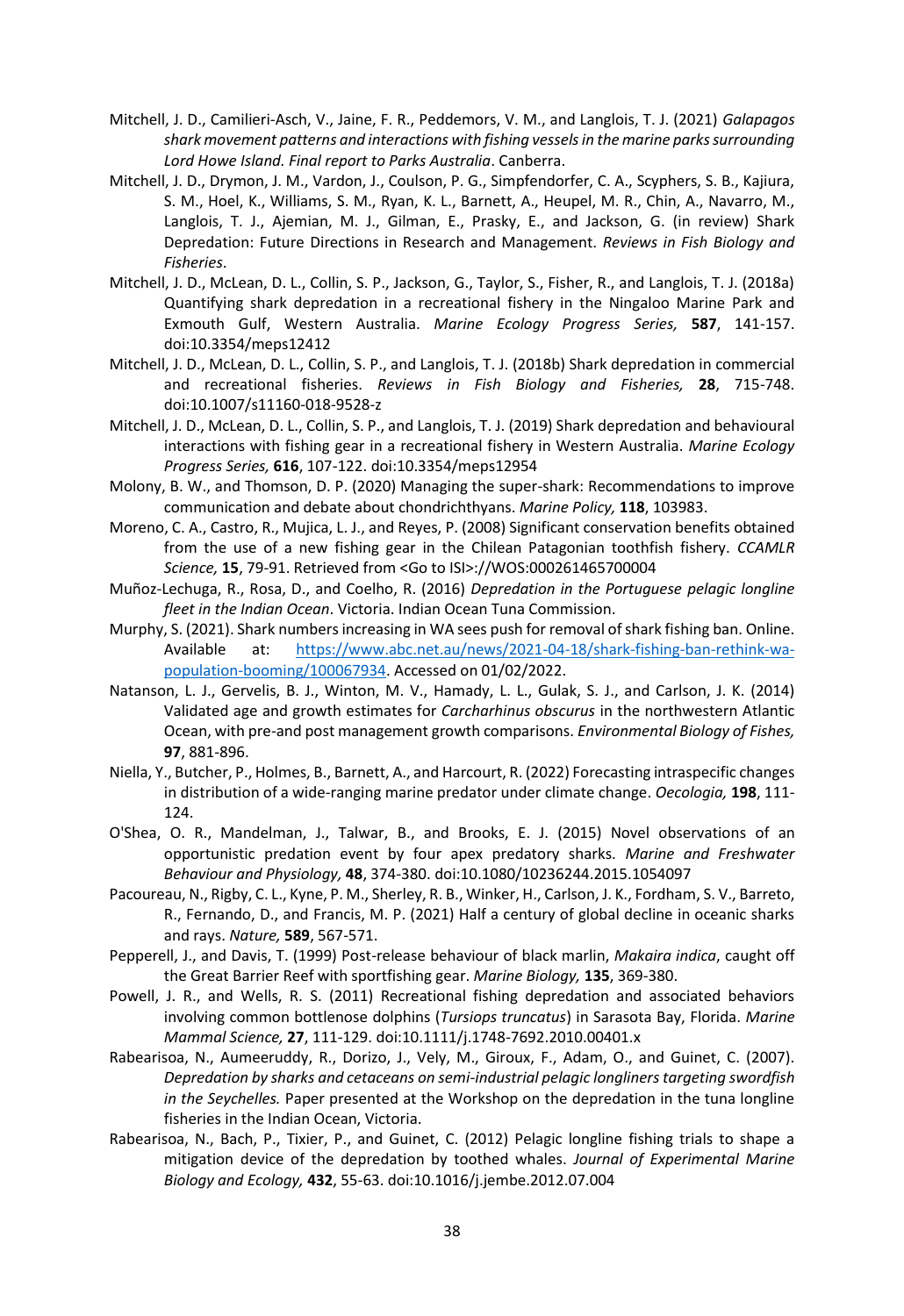- Rabearisoa, N., Sabarros, P. S., Romanov, E. V., Lucas, V., and Bach, P. (2018) Toothed whale and shark depredation indicators: A case study from the Reunion Island and Seychelles pelagic longline fisheries. *PloS one,* **13**, e0202037.
- Raby, G. D., Packer, J. R., Danylchuk, A. J., and Cooke, S. J. (2014) The understudied and underappreciated role of predation in the mortality of fish released from fishing gears. *Fish and Fisheries,* **15**, 489-505. doi:10.1111/faf.12033
- Rider, M. J., Kirsebom, O. S., Gallagher, A. J., Staaterman, E., Ault, J. S., Sasso, C. R., Jackson, T., Browder, J. A., and Hammerschlag, N. (2021) Space use patterns of sharks in relation to boat activity in an urbanized coastal waterway. *Marine Environmental Research,* **172**, 105489.
- Robbins, W. D., Hisano, M., Connolly, S. R., and Choat, J. H. (2006) Ongoing collapse of coral-reef shark populations. *Current Biology,* **16**, 2314-2319.
- Robbins, W. D., Peddemors, V. M., Broadhurst, M. K., and Gray, C. A. (2013) Hooked on fishing? Recreational angling interactions with the critically endangered grey nurse shark *Carcharias taurus* in eastern Australia. *Endangered Species Research,* **21**, 161-170. doi:10.3354/esr00520
- Robbins, W. D., Peddemors, V. M., and Kennelly, S. J. (2011) Assessment of permanent magnets and electropositive metals to reduce the line-based capture of Galapagos sharks, *Carcharhinus galapagensis*. *Fisheries Research (Amsterdam),* **109**, 100-106. doi:10.1016/j.fishres.2011.01.023
- Romanov, E. V., Sabarros, P. S., Foulgoc, L. L., Richard, E., Lamoureux, J.-P., Rabearisoa, N., and Bach, P. (2013) *Assessment of depredation level in Reunion Island pelagic longline fishery based on information from self-reporting data collection programme*. Saint-Denis. Indian Ocean Tuna Commission Working Party on Ecosystems and Bycatch.
- Ryan, K. L., Taylor, S. M., McAuley, R., Jackson, G., and Molony, B. W. (2019) Quantifying shark depredation events while commercial, charter and recreational fishing in Western Australia. *Marine Policy,* **109**, 103674.
- Santana-Garcon, J., Wakefield, C. B., Dorman, S. R., Denham, A., Blight, S., Molony, B. W., and Newman, S. J. (2018) Risk versus reward: interactions, depredation rates and bycatch mitigation of dolphins in demersal fish trawls. *Canadian Journal of Fisheries and Aquatic Sciences,* **75**, 2233-2240.
- Sexton, L., Pitt, N., and Howells, N. (2020) *Fisheries Queensland: Operator Survey Final Report*. Brisbane. Action Market Research, Hudson Howells and BDO EconSearch.
- Shideler, G. S., Carter, D. W., Liese, C., and Serafy, J. E. (2015) Lifting the goliath grouper harvest ban: angler perspectives and willingness to pay. *Fisheries Research,* **161**, 156-165.
- Simpfendorfer, C. A., Heupel, M. R., and Kendal, D. (2021) Complex human-shark conflicts confound conservation action. *Frontiers in Conservation Science*, 35.
- Simpfendorfer, C. A., McAuley, R. B., Chidlow, J., and Unsworth, P. (2002) Validated age and growth of the dusky shark, *Carcharhinus obscurus*, from Western Australian waters. *Marine and Freshwater Research,* **53**, 567-573.
- Streich, M. K., Ajemian, M. J., Wetz, J. J., and Stunz, G. W. (2018) Habitat-specific performance of vertical line gear in the western Gulf of Mexico: A comparison between artificial and natural habitats using a paired video approach. *Fisheries Research,* **204**, 16-25. doi:10.1016/j.fishres.2018.01.018
- Tanimoto, M., Fox, A., O'Neill, M. F., and Langstreth, J. (2021) *Stock assessment of Australian east coast Spanish mackerel (Scomberomorus commerson). Technical Report for the Queensland Government Department of Agriculture and Fisheries.* Brisbane.
- Tillett, B. J., Meekan, M. G., Field, I. C., Hua, Q., and Bradshaw, C. J. (2011) Similar life history traits in bull (Carcharhinus leucas) and pig-eye (C. amboinensis) sharks. *Marine and Freshwater Research,* **62**, 850-860.
- Tixier, P., Burch, P., Richard, G., Olsson, K., Welsford, D., Lea, M.-A., Hindell, M. A., Guinet, C., Janc, A., and Gasco, N. (2019) Commercial fishing patterns influence odontocete whale-longline interactions in the Southern Ocean. *Scientific reports,* **9**, 1-11.